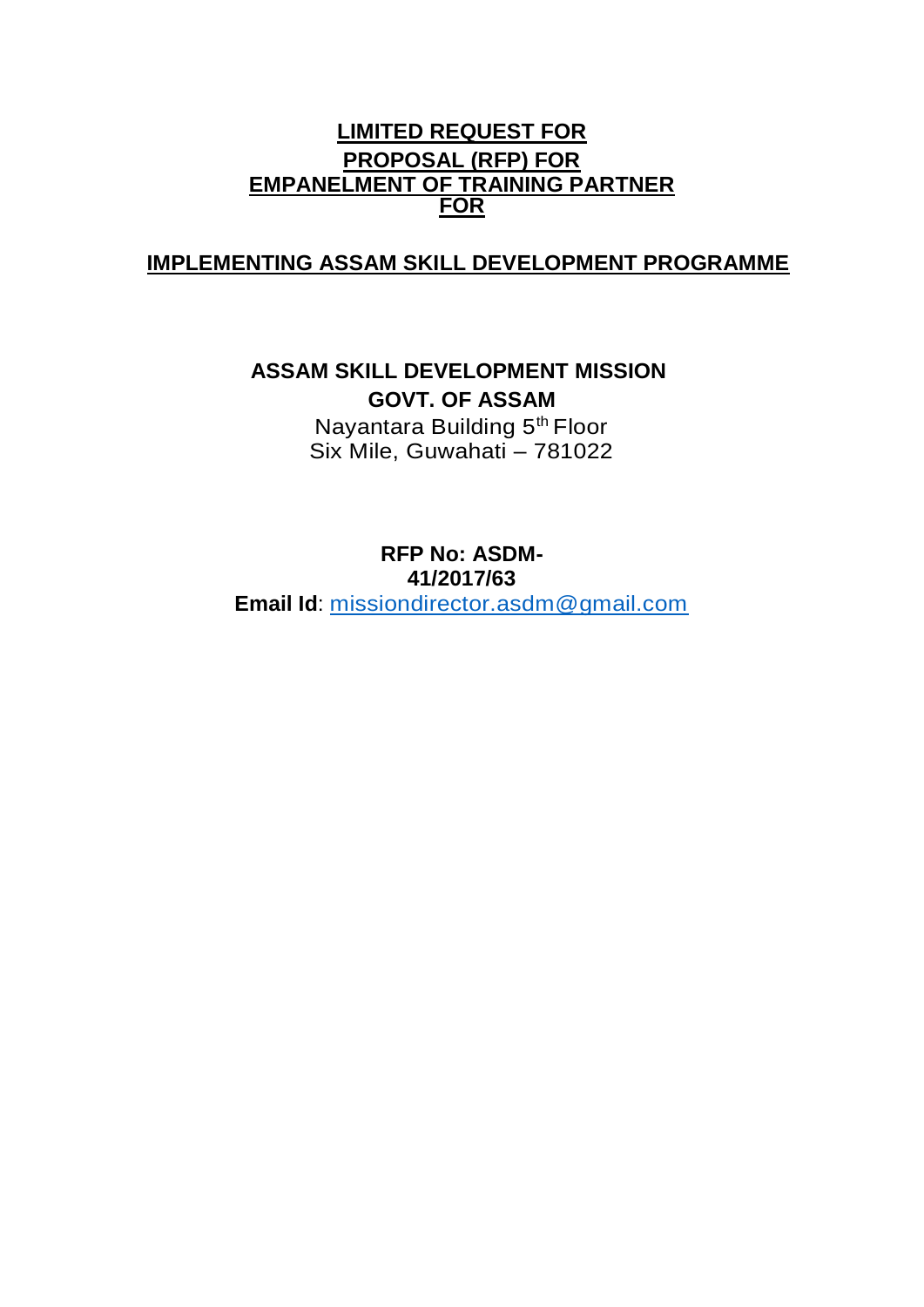## **NOTICE INVITING PROPOSALS**

Assam Skill Development Mission is implementing the Assam Skill Development Programme in mission mode with a target of training the youth of Assam in the Financial Year 2017-18 in short-term modular courses.

This RFP is for empaneling training providers found eligible based on the EOI for empanelment of Training Partner to conduct Skill Development Training programme under Assam Skill Development Mission (vide EOI No. ASDM-41/2017/15 and related Corrigendum) for the Financial Year 2017-18 to train the candidates and facilitate their placements.

Proposals are invited from the shortlisted private training providers as stated above which would be interested in partnering with Assam Skill Development Mission (ASDM) for the said purpose. The last date for receipt of proposals is 30.08.2017 till 5 P.M.

The Request for Proposal ASDM-41/2017/63 document is available at our website: http://www.egm.assam.gov.in

Proposals may be sent to the undersigned at the below mentioned address:

Mission Director Assam Skill Development Mission Nayantara Building 5th Floor, Six Mile Guwahati – 781022 Email: [missiondirector.asdm@gmail.com](mailto:missiondirector.asdm@gmail.com)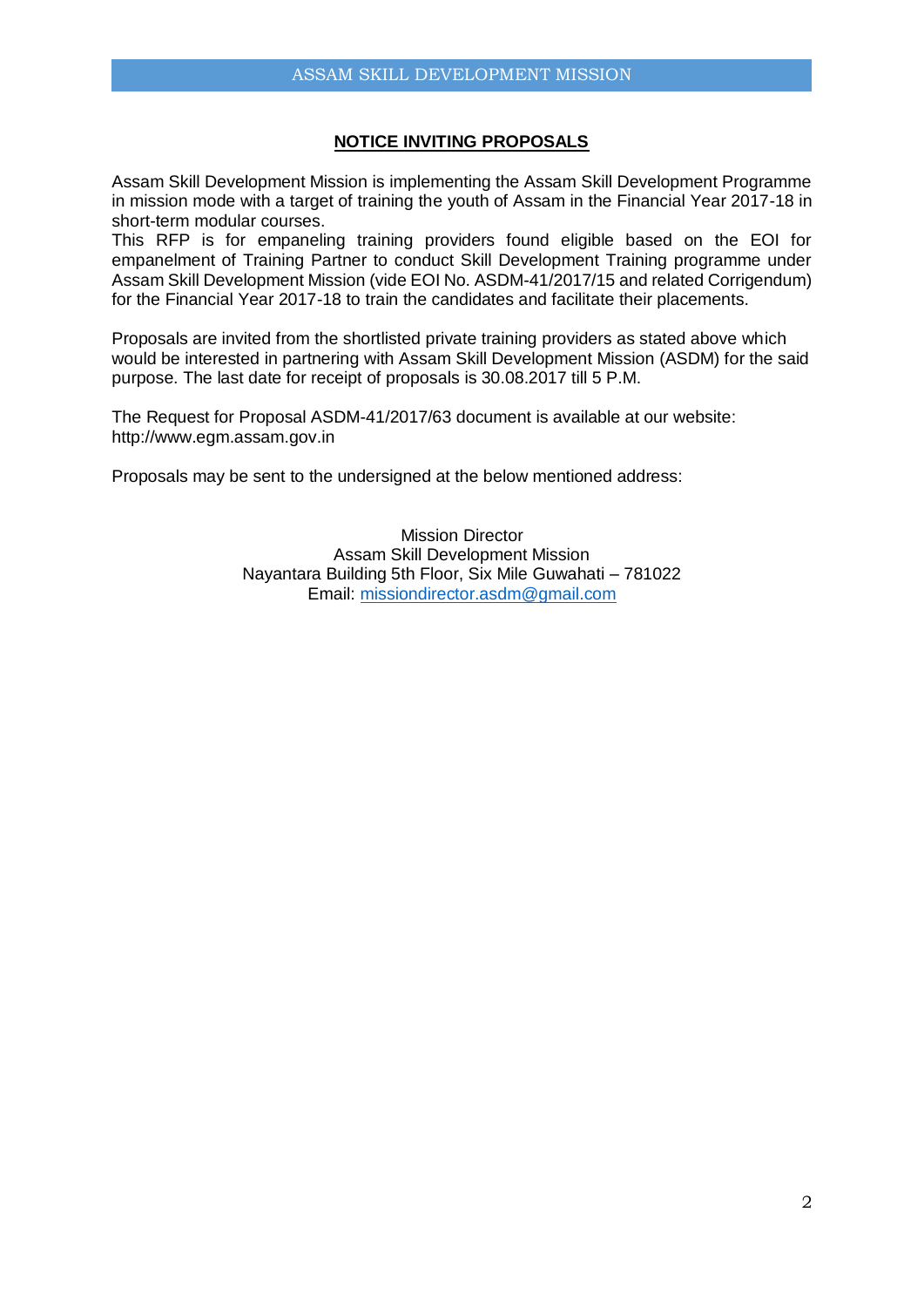## **SCHEDULE OF ACTIVITIES**

|                | S. No. Milestone                                | <b>Dates</b>                                                                                                                                     |
|----------------|-------------------------------------------------|--------------------------------------------------------------------------------------------------------------------------------------------------|
|                | <b>Issue of RFP</b>                             | 21.08.2017                                                                                                                                       |
| $\overline{2}$ | <b>Proposal Submission Last Date</b>            | 30.08.2017 till 5 pm                                                                                                                             |
| 3              | Letter of Invitation to shortlisted<br>Agencies | 15.09.2017<br>Shall be a continuous<br>process based on Field<br>verifications up till a date<br>as finalized and notified<br>by ASDM)           |
| 4              | Signing of Agreement (Tentative)                | 20.09.2017<br>(Shall be a continuous<br>process based on Letter<br>of Invitations issued up<br>till a date as finalized<br>and notified by ASDM) |
| 5              | Commencement of Work                            | Within Five days of<br>signing of the Agreement                                                                                                  |

Commencement of Work shall mean the following:

- **Mobilization of manpower for setting Assam Training centers in** the districts in which the Private Training Provider has been empaneled.
- Submission of mobilization plan for the districts for which the Private Training Provider has been empaneled.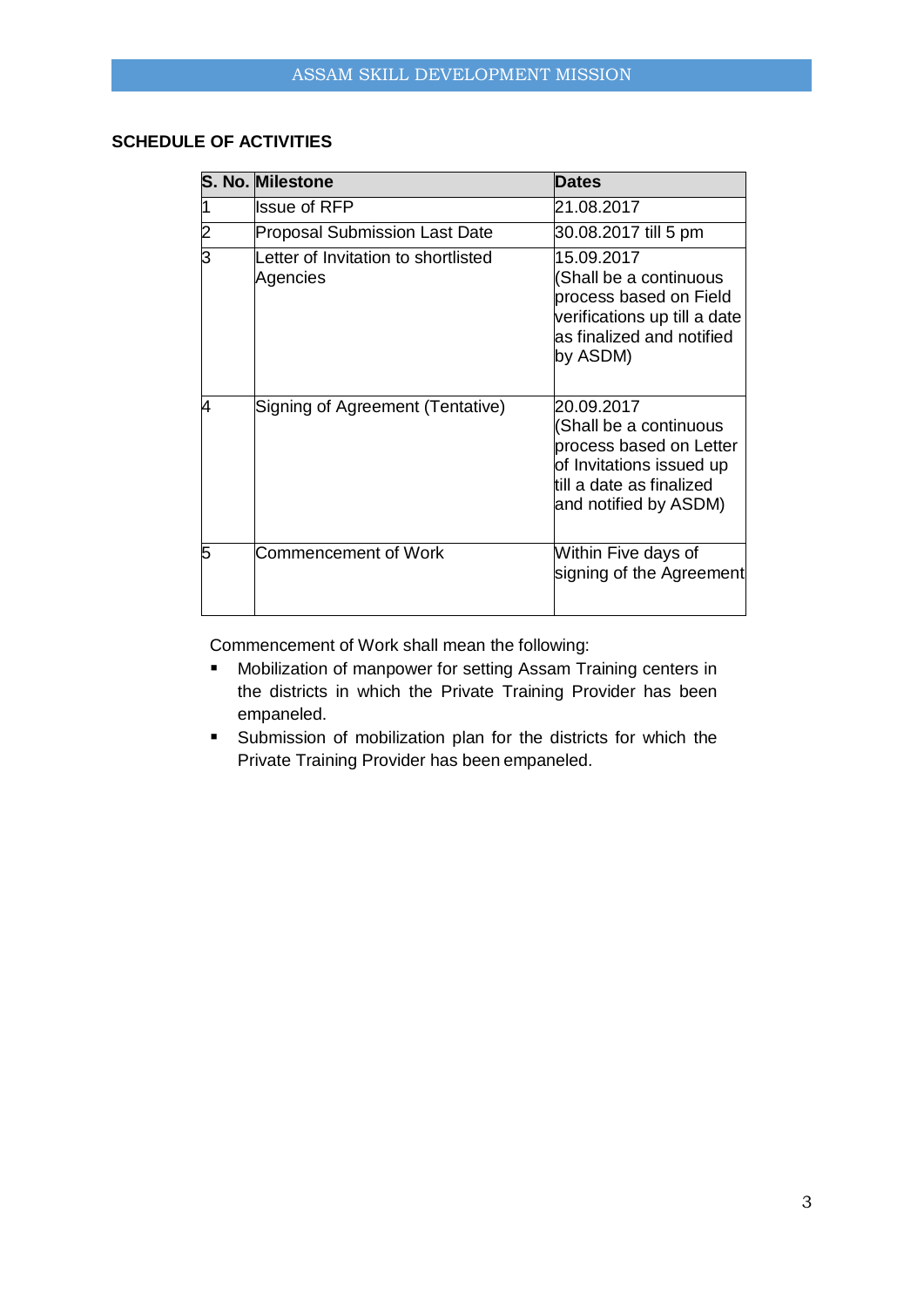## **OTHER KEY INFORMATION**

| A            | Name of<br>the Client/<br>Authority                      | Assam Skill Development Society (legal entity)/ Assam<br><b>Skill Development Mission</b>                                                                                                                                                                                                                                                                                                                                                                                                                                                                                                                                                                                                                                                                                        |
|--------------|----------------------------------------------------------|----------------------------------------------------------------------------------------------------------------------------------------------------------------------------------------------------------------------------------------------------------------------------------------------------------------------------------------------------------------------------------------------------------------------------------------------------------------------------------------------------------------------------------------------------------------------------------------------------------------------------------------------------------------------------------------------------------------------------------------------------------------------------------|
| B            | <b>Document</b><br>Intended for                          | Training Organisations found eligible based on the EOI for<br>empanelment of Training Partner to<br>conduct<br><b>Skill</b><br>Development Training programme under Assam<br>Skill<br>Development Mission (vide EOI No. ASDM-41/2017/15and<br>related Corrigendum)                                                                                                                                                                                                                                                                                                                                                                                                                                                                                                               |
| $\mathsf{C}$ | Address<br>where<br>proposals<br>have to be<br>submitted | <b>Mission Director</b><br><b>Assam Skill Development Mission</b><br>Nayantara Building 5 <sup>th</sup> Floor, Six<br>Mile Guwahati - 781022                                                                                                                                                                                                                                                                                                                                                                                                                                                                                                                                                                                                                                     |
| D            | Earnest<br><b>Money Deposit</b>                          | Rs.25,000/- (Rupees Twenty Five Thousand) per Centre<br>applied for.<br>(eg. A Training oganisation applying for 10 Centres shall                                                                                                                                                                                                                                                                                                                                                                                                                                                                                                                                                                                                                                                |
| E            | <b>Sectors</b>                                           | submit an EMD of Rs. 2,50,000/-)<br>There shall be no upper limit on the number of sectors<br>٠<br>to be applied for / allotted under this RFP. The List of<br>preferred Job Roles has been provided in this RFP.                                                                                                                                                                                                                                                                                                                                                                                                                                                                                                                                                                |
| F            | <b>Targets</b>                                           | Targets allotted under this RFP shall be for 2017-18<br>п<br>only. Targets for subsequent years shall be based on<br>placement / self-employment performance of the<br>training partners.<br>Target will be allotted based on number of classrooms<br>п<br>and laboratories available at its Block level training<br>centers with permissible batch operating duration of                                                                                                                                                                                                                                                                                                                                                                                                        |
| G            | Infrastructure                                           | Each training center applied by TP should strictly<br>٠<br>adhere to the Common Standards in Annexure A and<br>grading matrix as per ANNEXURE B.<br>Frequency of physical audit of center: Each training<br>center will be physically audited for accreditation by<br>ASDM accreditation team only once in six months.<br>Training partners are advised to only apply for those<br>п<br>training centers which are compliant to grading matrix,<br>as centers rejected once physical audit will not be<br>considered for accreditation before six months.<br>Training centers qualifying the accreditation process of<br>п<br>ASDM has to mandatorily sign an indemnity bond with<br>ASDM stating to comply to grading matrix, until the<br>centers are visible on state portal. |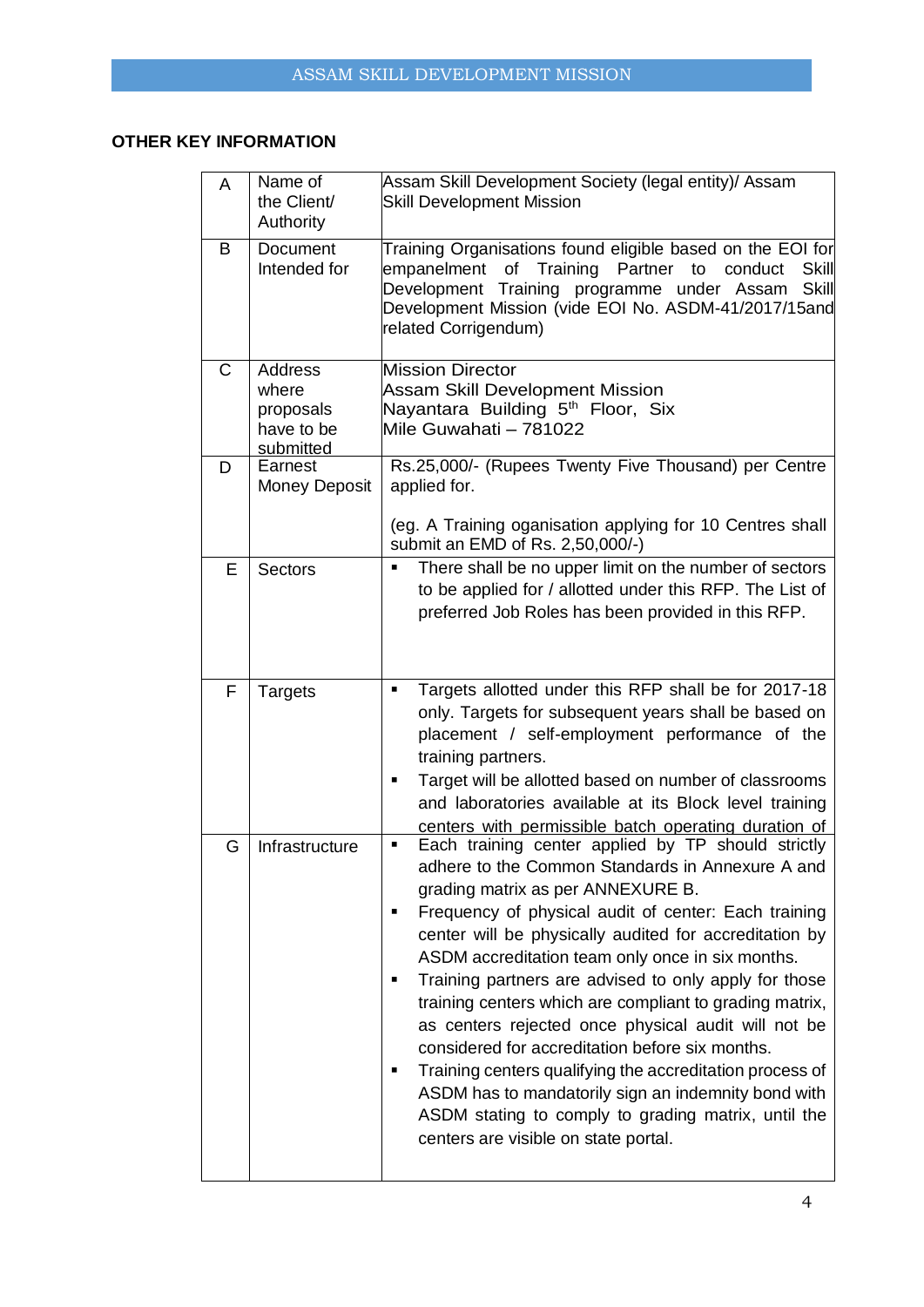| H | Job Role                            | ٠              | The list of job roles for which training under ASDM will                                                                                                                                                                                                                                                                                                                   |
|---|-------------------------------------|----------------|----------------------------------------------------------------------------------------------------------------------------------------------------------------------------------------------------------------------------------------------------------------------------------------------------------------------------------------------------------------------------|
|   |                                     |                | be allowed under this RFP can be referred in                                                                                                                                                                                                                                                                                                                               |
|   |                                     |                | ANNEXURE C.                                                                                                                                                                                                                                                                                                                                                                |
|   | Mobilization and<br>Enrollment      | ٠              | The training centers will be assisted by ASDM in<br>Mobilization. The training centers should look for<br>enrolling trainees from the same block or nearest<br>block.                                                                                                                                                                                                      |
|   |                                     | ■              | The Mobilization cost of Rs. 800/- per candidate shall<br>be deducted by ASDM for candidates mobilized by<br>ASDM.                                                                                                                                                                                                                                                         |
| J | Lodging &<br>Boarding<br>facilities | $\blacksquare$ | Training centers situated in any one of the 33 districts<br>head-quarters can submit additional information about<br>residential facilities if available.<br>Boarding and lodging facilities may be allowed at<br>training centers at districts head-quarters only,<br>depending on the job role and location of training<br>centers which is purely at discretion of ASDM |

Important Notes:

- ASDM reserves the right to amend any or all conditions of this RFP Document before the last date of submission of proposals, or to change the above schedule at any time, without assigning any reasons.
	- Contact person for communication: Mission Director
- Assam Skill Development Mission Nayantara Building, 5th Floor Six Mile, Guwahati – 781022 Email: [missiondirector.asdm@gmail.com](mailto:missiondirector.asdm@gmail.com)
- In case any applicant fails to submit the original Demand Draft of Earnest Money along with the bid, the Technical Proposal of the applicant shall not be opened. The Demand Draft should be of a Scheduled Commercial Bank drawn in favor of Assam Skill Development Mission, payable at Guwahati.

Mission Director Assam Skill Development Mission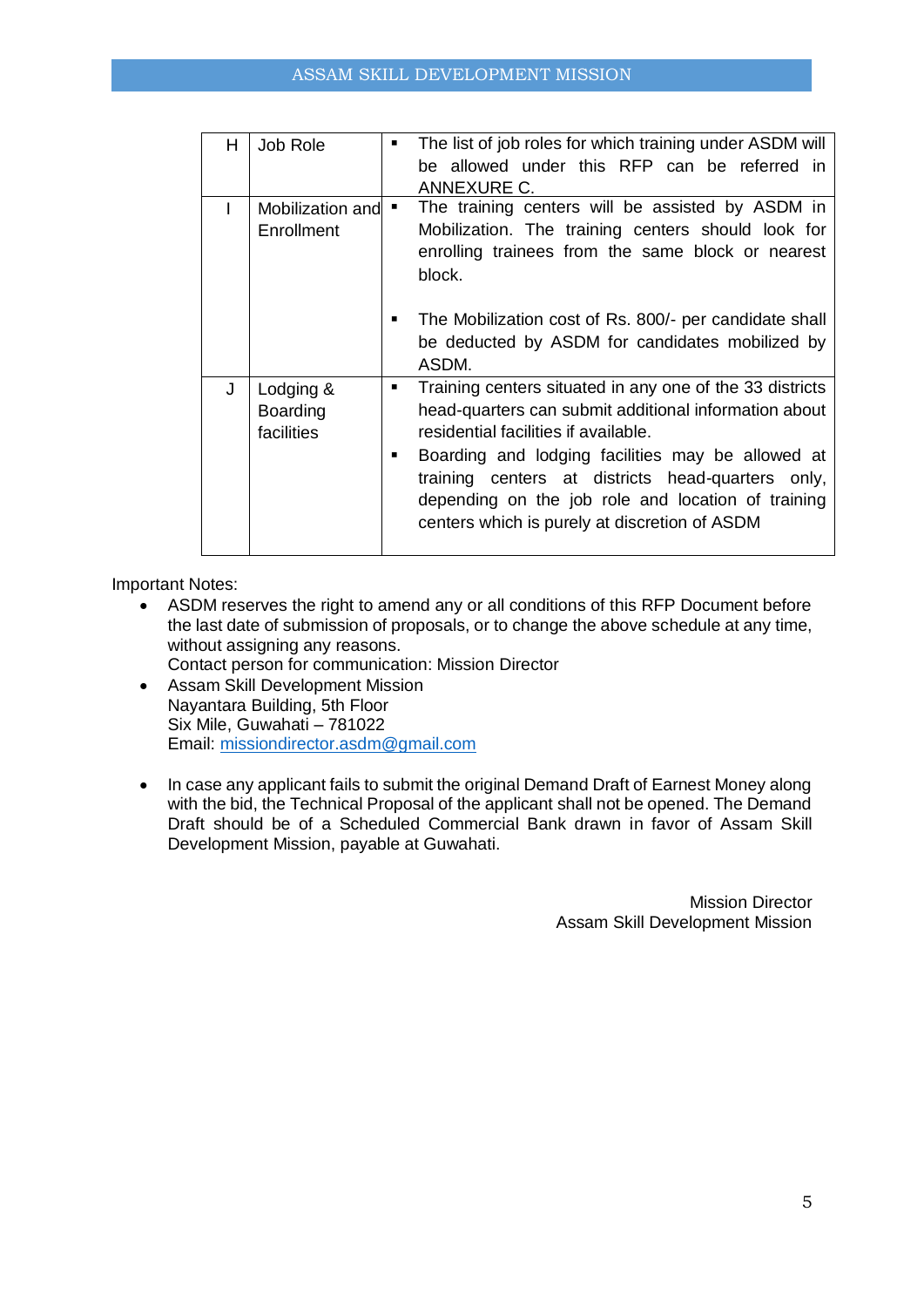#### **DISCLAIMER**

The information contained in this Request for Proposal (RFP) document or subsequently provided to Applicants, whether verbally or in documentary or any other form by or on behalf of the Authority/Client or any of their employees or advisers, is provided to Applicants on the terms and conditions set out in this RFP and such other terms and conditions subject to which such information is provided. This RFP is not an agreement and is neither an offer nor invitation by the Authority/Client to the prospective Applicants or any other person.

The purpose of this RFP is to provide interested parties with information that may be useful to them in the formulation of their Proposals pursuant to this RFP. This RFP includes statements, which reflect various assumptions and assessments arrived at by the Authority/Client in relation to the programme implementation. Such assumptions, assessments and statements do not purport to contain all the information that each Applicant may require. This RFP may not be appropriate for all persons, and it is not possible for the Authority/Client, its employees or advisers to consider the objectives, technical expertise and particular needs of each party who reads or uses this RFP. The assumptions, assessments, statements and information contained in this RFP, may not be complete, accurate, adequate or correct. Each Applicant should, therefore, conduct its own investigations and analysis and should check the accuracy, adequacy, correctness, reliability and completeness of the assumptions, assessments and information contained in this RFP and obtain independent advice from appropriate sources. Information provided in this RFP to the Applicants is on a wide range of matters, some of which depends upon interpretation of law. The information given is not an exhaustive account of statutory requirements and should not be regarded as a complete or authoritative statement of law. The Authority/Client accepts no responsibility for the accuracy or otherwise for any interpretation or opinion on the law expressed herein. The Authority/Client, its employees and advisers make no representation or warranty and shall have no liability to any person including any Applicant under any law, statute, rules or regulations or tort, principles of restitution or unjust enrichment or otherwise for any loss, damages, cost or expense which may arise from or be incurred or suffered on account of anything contained in this RFP or otherwise, including the accuracy, adequacy, correctness, reliability or completeness of the RFP and any assessment, assumption, statement or information contained therein or deemed to form part of this RFP or arising in anyway in this Selection Process. The Authority/Client also accepts no liability of any nature whether resulting from negligence or otherwise however caused arising from reliance of any Applicant on the statements contained in this RFP. The Authority/Client may in its absolute discretion, but without being under any obligation to do so, Amend or implement the information, assessment or assumption contained in this RFP.

The issue of this RFP does not imply that the Authority/Client is bound to empanel one or more Applicant(s) or to appoint the Selected Applicants, as the case may be, for the implementation of the programme and the Authority/Client reserves the right to reject all or any of the Proposals without assigning any reasons whatsoever.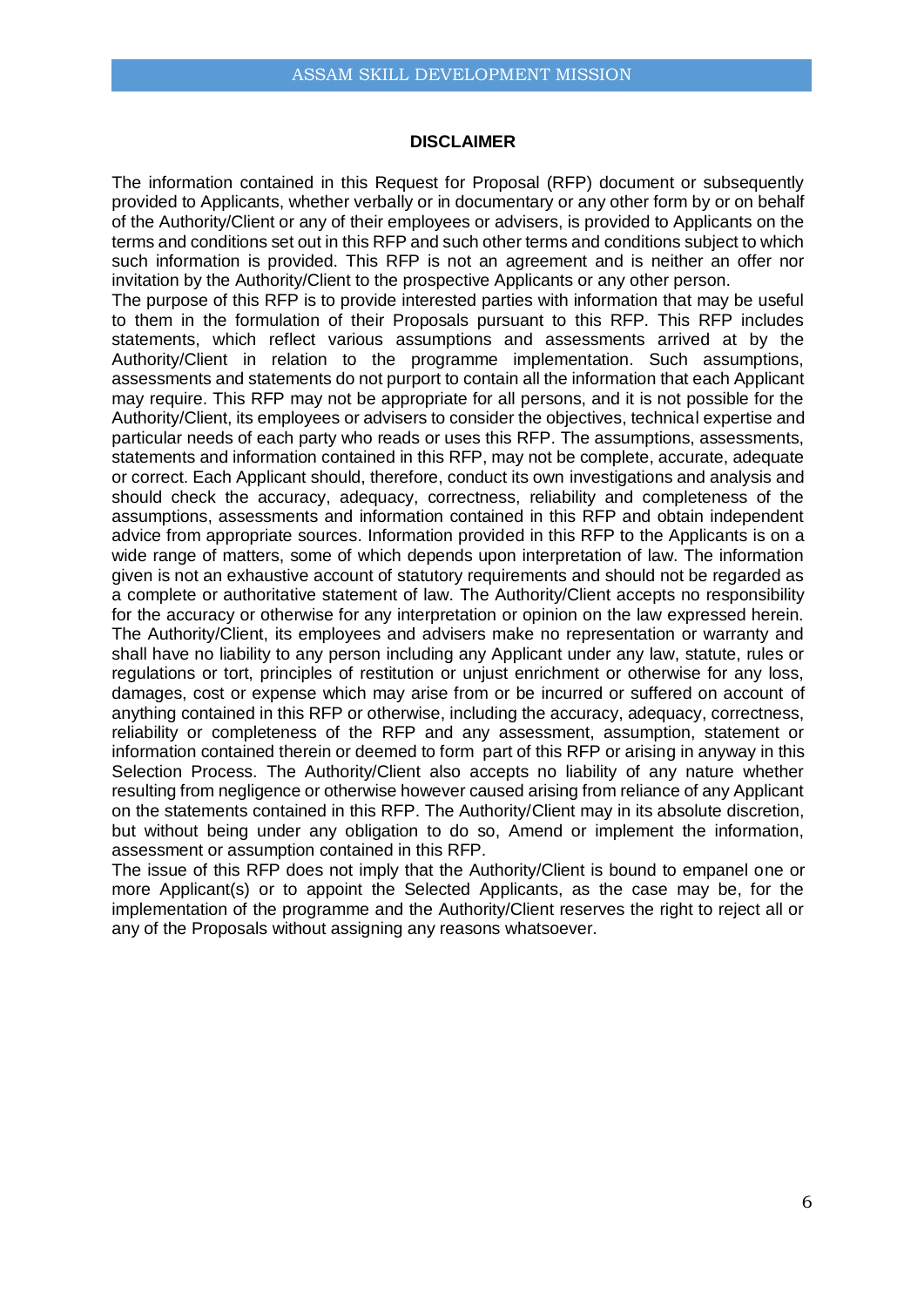| Terms       | <b>Description</b>                                                                                                                                                                                                         |
|-------------|----------------------------------------------------------------------------------------------------------------------------------------------------------------------------------------------------------------------------|
| <b>EMD</b>  | <b>Earnest Money Deposit</b>                                                                                                                                                                                               |
| <b>FY</b>   | <b>Financial Year</b>                                                                                                                                                                                                      |
| ITI         | <b>Industrial Training Institute</b>                                                                                                                                                                                       |
| <b>MIS</b>  | <b>Management Information System</b>                                                                                                                                                                                       |
| <b>NCVT</b> | National Council for Vocational Training                                                                                                                                                                                   |
| <b>NOS</b>  | <b>National Occupational Standards</b>                                                                                                                                                                                     |
| <b>NSDC</b> | <b>National Skill Development Corporation</b>                                                                                                                                                                              |
| <b>TP</b>   | <b>Private Training Partners</b>                                                                                                                                                                                           |
| <b>QP</b>   | <b>Qualifications Pack</b>                                                                                                                                                                                                 |
| <b>RFP</b>  | <b>Request for Proposal</b>                                                                                                                                                                                                |
| <b>SCVT</b> | <b>State Council for Vocational Training</b>                                                                                                                                                                               |
| <b>SSC</b>  | <b>Sector Skills Council</b>                                                                                                                                                                                               |
| <b>ASDM</b> | Assam Skill Development Mission. The legal entity is Assam<br>Development Society, a society registered<br>under<br>Skill<br>Department of Skill, Employment & Entrepreneurship<br>Department (SEED), Government of Assam. |
| <b>ASDS</b> | <b>Assam Skill Development Society</b>                                                                                                                                                                                     |

## **List of Abbreviations**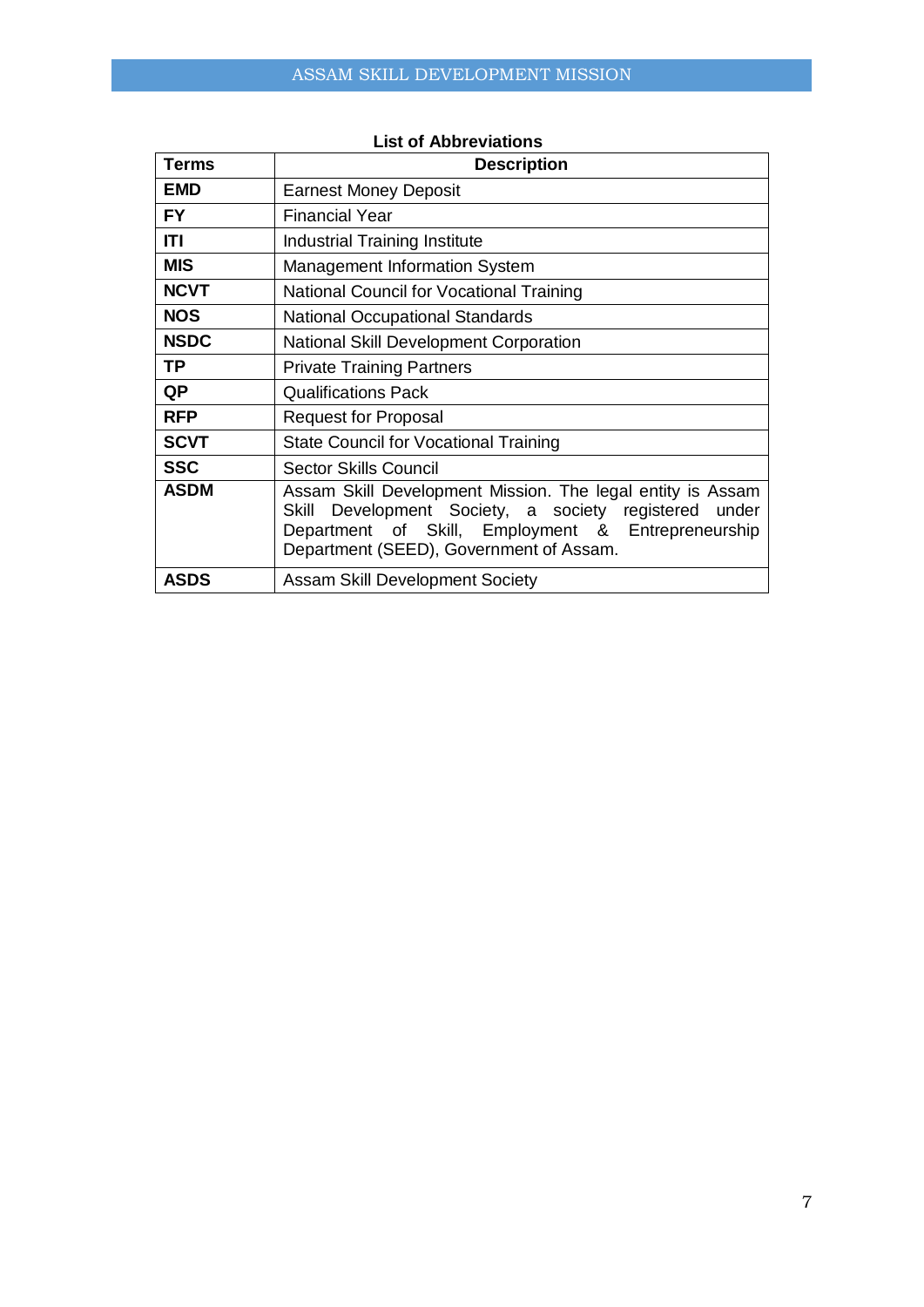## **Section A – Preface**

#### **1. Architecture and Strategy for Programme Implementation**

The Programme would target to train and gainfully employ 36,000 candidates in the current financial year. To achieve the target for the FY 2017-18, ASDM has formulated a three-pronged strategy for programme implementation:

- a) The bulk of the target is expected to be met through existing and to be empaneled large training partners who would open their centers till the Block level.
- b) Existing and to be empaneled Small and Niche training providers would be required to train in specific sectors within their district of operations.
- c) Existing and to be empaneled TPs would be required to train a portion of the candidates from the Block where training center is located.

ASDM plans to engage Private Training Providers through this RFP who would act as the End Implementing Agencies for the programme by training and helping place the candidates.

The Private Training Partners would be responsible for candidate mobilization, training, facilitation of third party assessment and certification, placement and post placement tracking under the overall supervision of ASDM on the basis of the formulated process guidelines.

ASDM shall continually monitor program performance as per the envisaged monitoring & evaluation framework. The entire task of Programme Monitoring and Evaluation shall be completed through an online Management Information System (MIS) that will be designed, developed and deployed by the ASDM.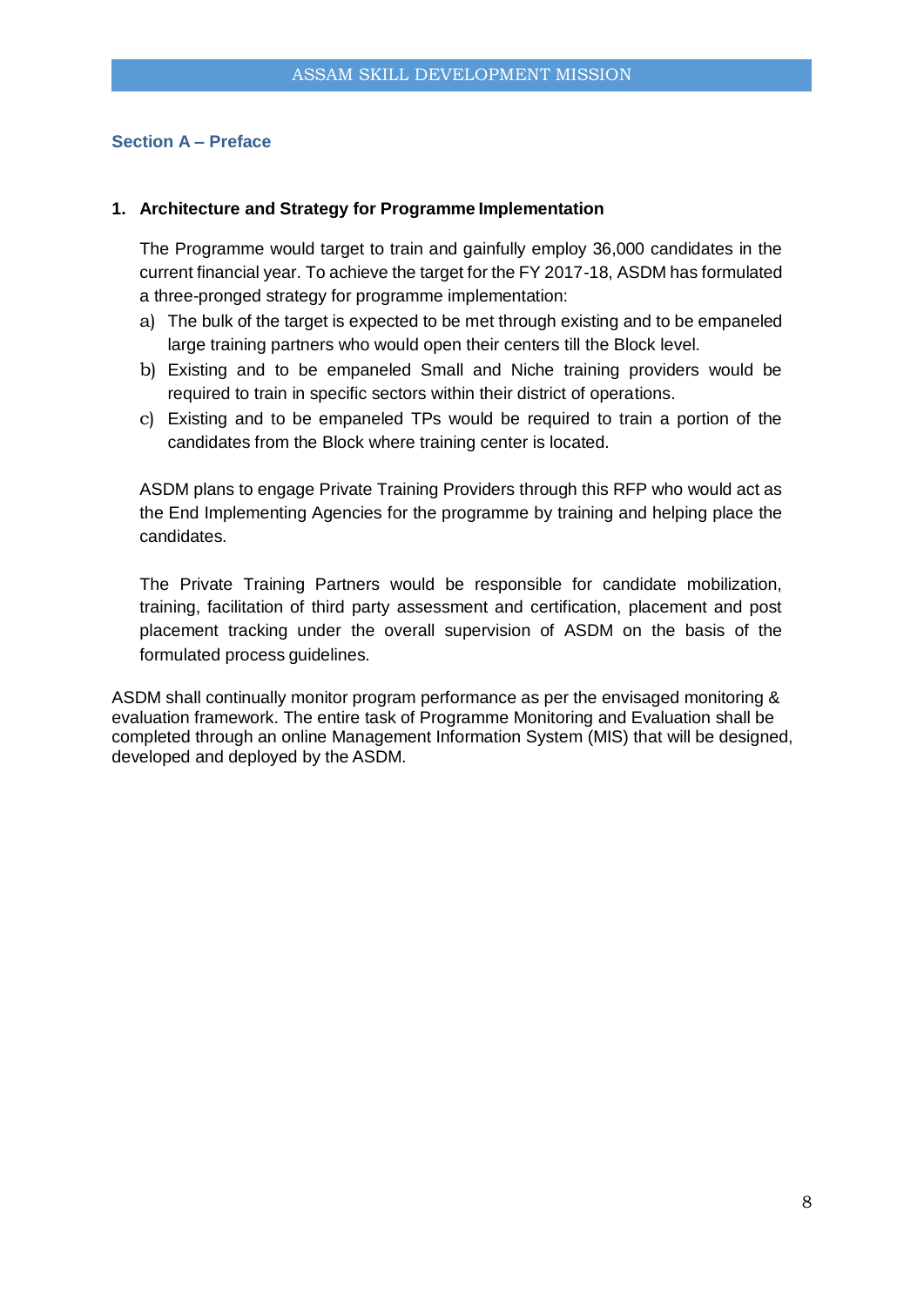## **Section B – General**

### **2. General Provisions**

The Private Training Partners (TPs) shall not receive any income in connection with the engagement except as provided for in the Agreement. The TPs shall not engage in training activities that conflict with the interest of the ASDM / Government of Assam (GoA) under the Agreement.

The TPs shall not charge the candidates for the training being conducted under the Assam Skill Development Programme under any pretext.

Neither the TPs nor any of their affiliates shall be engaged for any assignment that, by its nature, may be in conflict with another assignment.

Relationship with Client's staff: TPs (including their personnel) that have a business or family relationship with such member(s) of the Client's staff or its advisors, who are directly or indirectly involved in any part of; (i) the preparation of the RFP document, (ii) the empanelment process, or (iii) monitoring and evaluation of such programme; may not be awarded the Agreement unless it is established to the complete satisfaction of the Client, for the reason to be recorded in writing, that such relationship would not affect the aspects of fairness and transparency in the empanelment process and monitoring of TP's training.

The TPs shall not try to influence the third party assessment in any way whatsoever, and shall duly inform the Client in advance in case an assigned assessor had a prior beneficial relationship with the TP.

#### **3. Unfair Competitive Advantage**

The Applicants or their Affiliates competing for empanelment should not derive a competitive advantage from having provided related services to the Client.

#### **4. Corrupt and Fraudulent Practices**

The Applicants and their respective officers, employees, agents and advisers shall observe the highest standard of ethics during the Empanelment Process. Notwithstanding anything to the contrary contained in this RFP, the Client shall reject a Proposal without being liable in any manner whatsoever to the Applicant, if it determines that the Applicant has, directly or indirectly or through an agent, engaged in corrupt practice, fraudulent practice, coercive practice, undesirable practice or restrictive practice (collectively the "Prohibited Practices") in the Empanelment Process. In such an event, the Client shall, without prejudice to it's any other rights or remedies, forfeit and appropriate the Earnest Money Deposit as damages payable to the Client for, inter alia, time, cost and effort of the Client, in regard to the RFP, including consideration and evaluation of such Applicant's Proposal.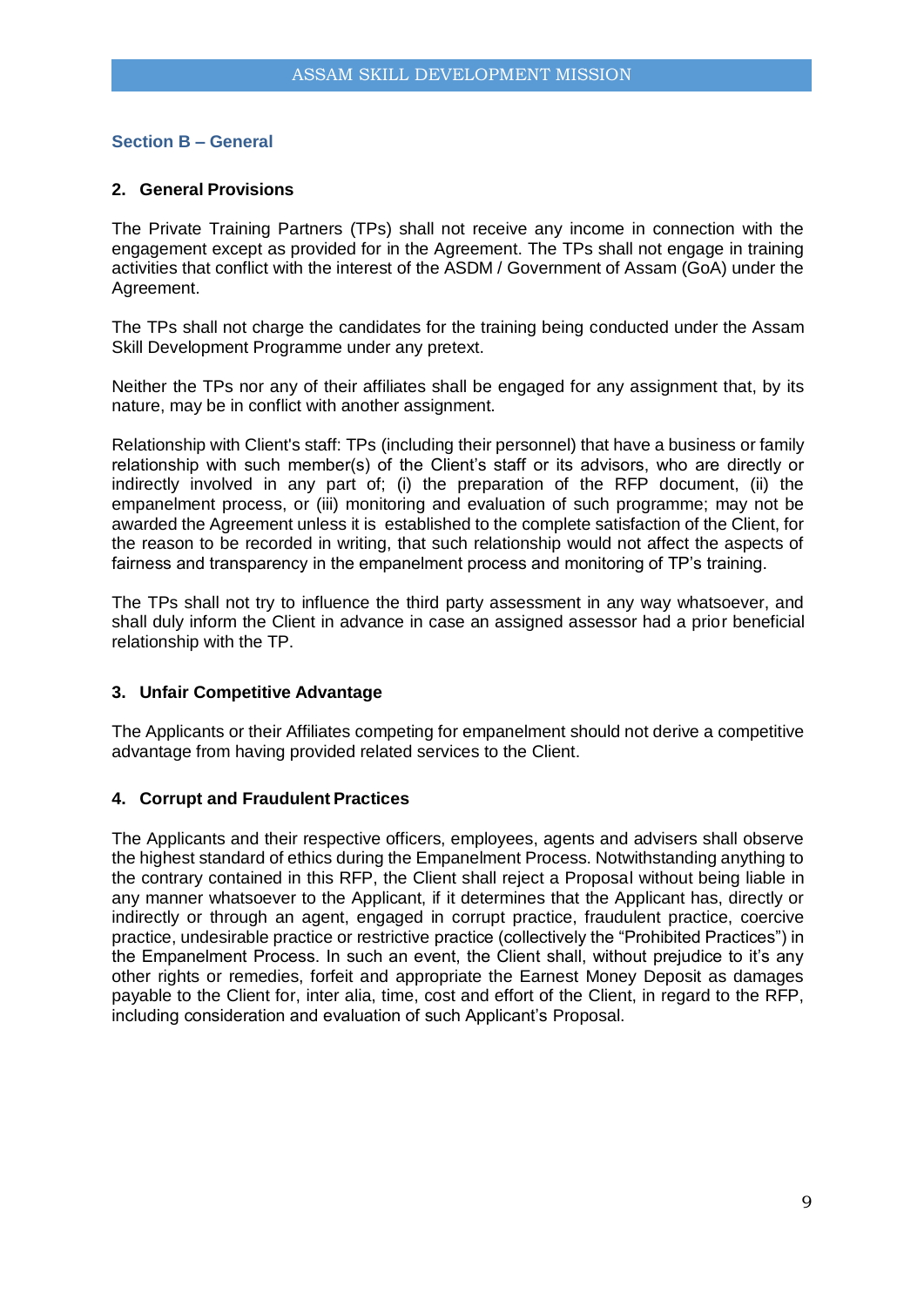Without prejudice to the rights of the Client under Clause hereinabove, and the rights and remedies which the Client may have under the LOA or the Agreement, if an Applicant is found by the Client to have directly or indirectly or through an agent, engaged or indulged in any corrupt practice, fraudulent practice, coercive practice, undesirable practice or restrictive practice during the Empanelment Process, or after the issue of the Letter of Empanelment or the execution of the Agreement, such an Applicant shall not be eligible to participate in any tender or RFP issued by the Client during the assignment period from the date such Applicant is found by the Client to have directly or through an agent, engaged or indulged in any corrupt practice, fraudulent practice, coercive practice, undesirable practice or restrictive practice, as the case may be.

For the purposes of Clause above, the following terms shall have the meaning hereinafter respectively assigned to them:

- a) "corrupt practice" means (i) the offering, giving, receiving, or soliciting, directly or indirectly, of anything of value to influence the action of any person connected with the Selection Process (for avoidance of doubt, offering of employment to or employing or engaging in any manner whatsoever, directly or indirectly, any official of the Client who is or has been associated in any manner, directly or indirectly with the Empanelment Process or the LOA or has dealt with matters concerning the Agreement or arising therefrom, before or after the execution thereof, at any time prior to the expiry of one year from the date such official resigns or retires from or otherwise ceases to be in the service of the Client, shall be deemed to constitute influencing the actions of a person connected with the Selection Process; or (ii) engaging in any manner whatsoever, whether during the Empanelment Process or after the issue of the LOA or after the execution of the Agreement, as the case may be, any person in respect of any matter relating to the Assignment or the LOA or the Agreement, who at any time has been or is a legal, financial or Technical Consultant/ Adviser of the Client in relation to any matter concerning the Project;
- b) "fraudulent practice" means a misrepresentation or omission of facts or disclosure of incomplete facts, in order to influence the Empanelment Process;
- c) "coercive practice" means impairing or harming or threatening to impair or harm, directly or indirectly, any persons or property to influence any person's participation or action in the Selection Process;
- d) "undesirable practice" means (i) establishing contact with any person connected with or employed or engaged by the Client with the objective of canvassing, lobbying or in any manner influencing or attempting to influence the Empanelment Process; or (ii) having a Conflict of Interest; and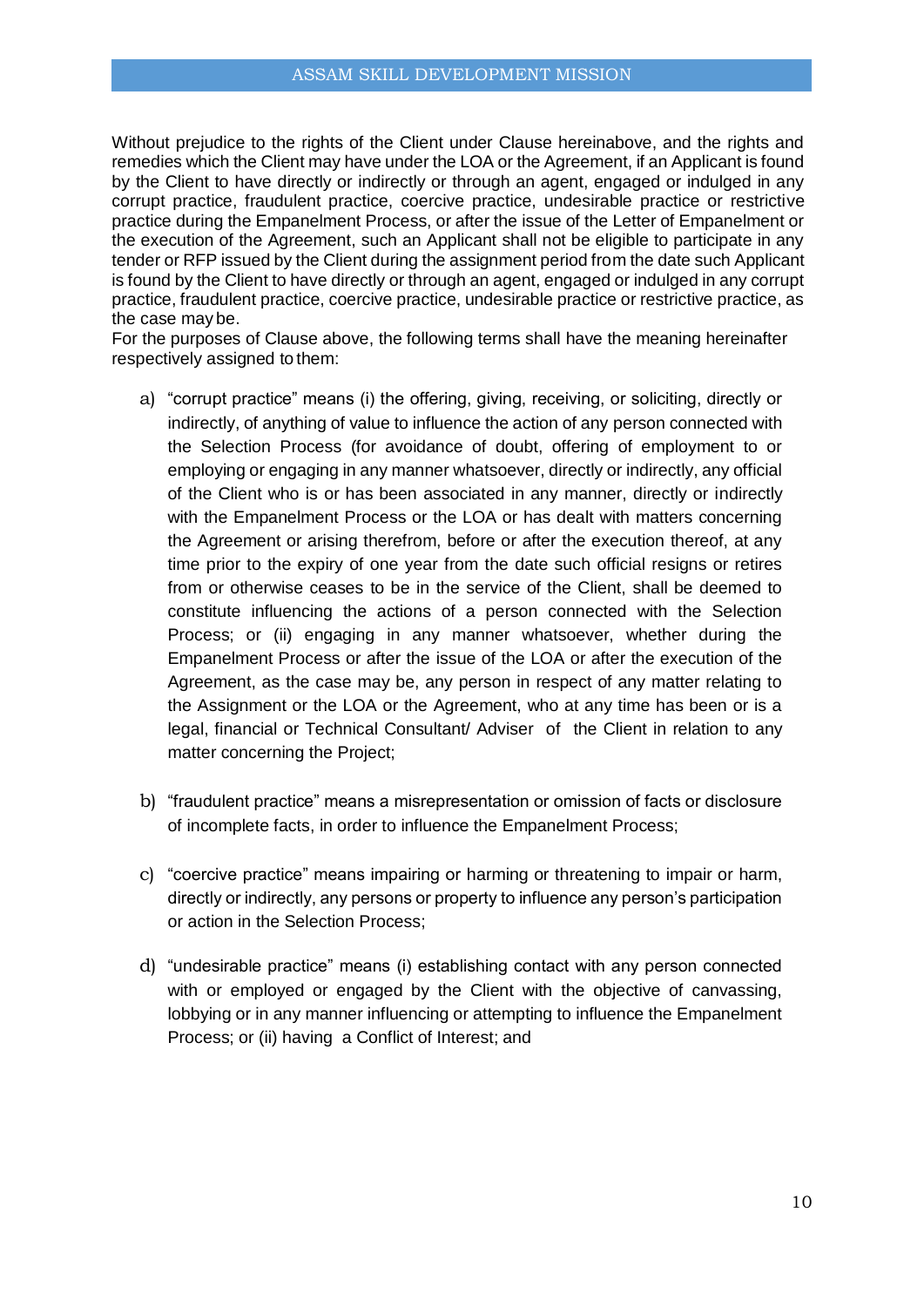e) "Restrictive practice" means forming a cartel or arriving at any understanding or arrangement among Applicants with the objective of restricting or manipulating a full and fair competition in the empanelment process.

Clause for Blacklisting of TPs: While the primary objective is to facilitate TPs in achievement of targets, but the TPs can default for Corrupt or Fraudulent Practices. First level of safeguard against such default by TP is continuous monitoring and consultative system which shall be in place right till the District level. Notices shall be issued to the TPs regarding deficiencies detected at various stages. However, even after repeated notices and reminders, if a TP does not take remedial measure; a major step may be taken which might lead to Black listing of the TP.

## **Section C – Preparation of Proposals**

## **5. General Considerations**

In preparing the Proposal, the Applicant is expected to examine the RFP in detail. Material deficiencies in providing the information requested in the RFP may result in rejection of the Proposal.

The Applicants shall bear all costs associated with the preparation and submission of its proposal, and ASDM shall not be responsible or liable for those costs, regardless of the conduct or outcome of the empanelment process. ASDM is not bound to accept any proposal, and reserves the right to annul the selection process at any time prior to the Empanelment, without thereby incurring any liability to the Applicant.

The Proposal, as well as all correspondence and documents relating to the Proposal exchanged between the Applicant and ASDM, shall be written in the English language.

#### **6. Proposal Validity**

The Applicant's Proposal must remain valid for at least 180 days after the Proposal submission deadline. A bid valid for a shorter period shall be rejected by the tendering authority as nonresponsive bid.

During this period, the Applicant shall maintain its original Proposal without any change.

In exceptional circumstances, prior to the expiration of the proposal validity period, the Client may request Applicants to extend the period of validity of their Proposals. The EMD shall also be extended for a corresponding period. An Applicant may refuse the request without forfeiting its EMD. An Applicant granting the request shall not be required or permitted to modify its Proposal. The request and the responses shall be made in writing.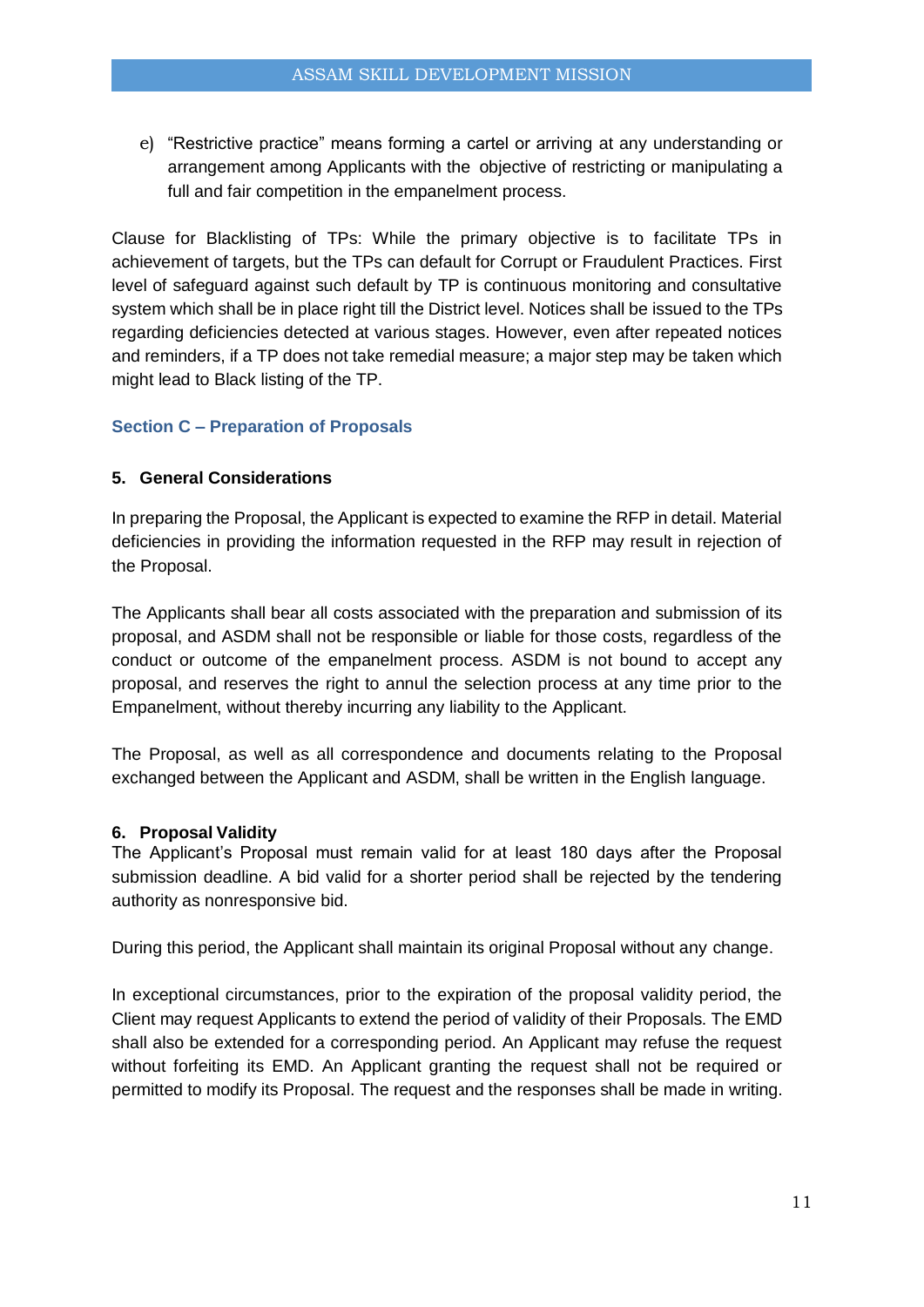## **7. Subcontracting or Franchising**

Private Training Partners cannot subcontract the conduct of training.

Private Training Partners cannot operate the training centres via a franchisee arrangement.

## **8. Earnest Money Deposit**

Every applicant participating in the bidding process must furnish the required earnest money deposit (EMD) as specified in the Notice Inviting Proposals (Rs.25,000/- per centre applied for).

EMD of an applicant lying with Assam Skill Development Mission in respect of other bids awaiting decision will not be adjusted towards EMD for the fresh bids. The EMD originally deposited may, however, be taken into consideration in case proposals are re-invited. The EMD may be deposited in the form of a demand draft in favour of "Assam Skill Development Mission" payable at "Guwahati".

The EMD shall be valid for the period of Proposal Validity period as mentioned in Clause 7 The same shall be payable at par at "Guwahati".

Since the duration of the Demand Draft for EMD does not impact the empanelment process if the time taken for the process does not stretch beyond the duration of the EMD, such Demand Draft for EMD of 3 month duration is deemed to be appropriate subject to the aforementioned condition.

Hence, Demand Draft for EMD with 3 months validity shall be considered eligible subject to the condition that the applicants would need to furnish a fresh Demand Draft for EMD with further 3 months duration in case the empanelment process does not complete within 3 months. The applicants who do not submit fresh EMDs under such circumstances shall not be considered for empanelment.

Refund of EMD: The EMD of unsuccessful applicants shall be refunded within 30 days of completion of empanelment process.

Forfeiture of EMD: The EMD taken from the applicant shall be forfeited in the following cases

- a) When the applicant does not sign the agreement within a period of 7 working days of issue of Letter of Invitation (LoI)
- b) When the applicant withdraws or modifies his proposal after opening of proposals.
- c) When the applicant does not deposit the Performance Guarantee in the form of Bank Guarantee before the Agreement is signed.
- d) To adjust any dues against the firm from any other Agreement with Assam Skill Development Mission.
- e) Rejection of proposal on account of Corrupt and Fraudulent Practices as outlined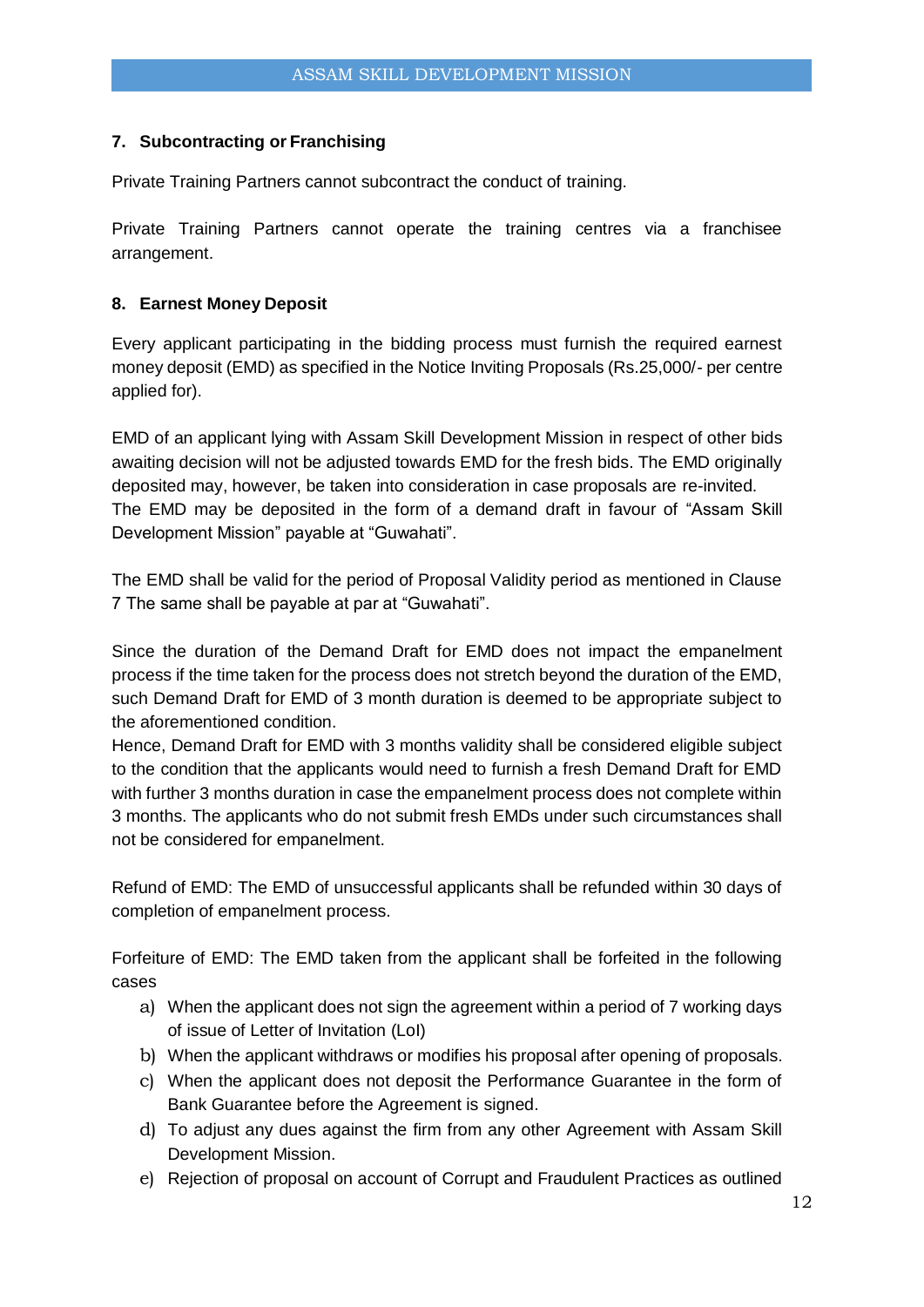in this RFP.

## **Section D – Proposal Submission, Opening and Evaluation**

#### **9. Submission, Sealing, and Marking of Proposals**

An authorized representative of the Applicant shall sign the original submission letters in the required format for the Proposal. The authorization shall be in the form of a written power of attorney attached to the Proposal.

The Applicant shall submit a signed and complete Proposal comprising the documents and forms. The submission can be done by hand or by courier.

All pages of the proposal and where corrections or amendments have been made shall be signed by the authorized signatory except where the attestation by Gazetted Officer or Chartered Accountant is required. In case of detection of any forgery, the proposal shall summarily be rejected, EMD shall be forfeited and ASDM may also resort to legal action against the Applicant.

Any modifications, revisions, interlineations, erasures, or overwriting shall be valid only if they are signed or initialed by the person signing the Proposal.

The signed Proposal shall be marked "ORIGINAL", and its copies marked "COPY" as appropriate. All pages of the response document should be duly signed by the Authorized signatory and stamped. All copies shall be made from the signed original and shall be stamped on each page. If there are discrepancies between the original and the copies, the original shall prevail.

The original and one copy of the Proposal along with the Earnest Money Deposit shall be placed inside of a sealed envelope clearly marked "PROPOSAL FOR EMPANELMENT AS PRIVATE TRAINING PARTNER".

A soft copy of the unsigned editable proposal in the Word Document format shall be submitted in a CD which shall be enclosed in a Sealed envelope along with the ORIGINAL and one copy of the Proposal as mentioned above.

If the envelopes and packages with the Proposal are not sealed and marked as required, ASDM will assume no responsibility for the misplacement, loss, or premature opening of the Proposal.

The Proposal or its modifications must be sent to the address indicated in the Notice Inviting Proposal and received by ASDM no later than the deadline indicated in the Notice Inviting Proposal, or any extension to this deadline. Any Proposal or its modification received by ASDM after the deadline shall be declared late and rejected, and promptly returned unopened.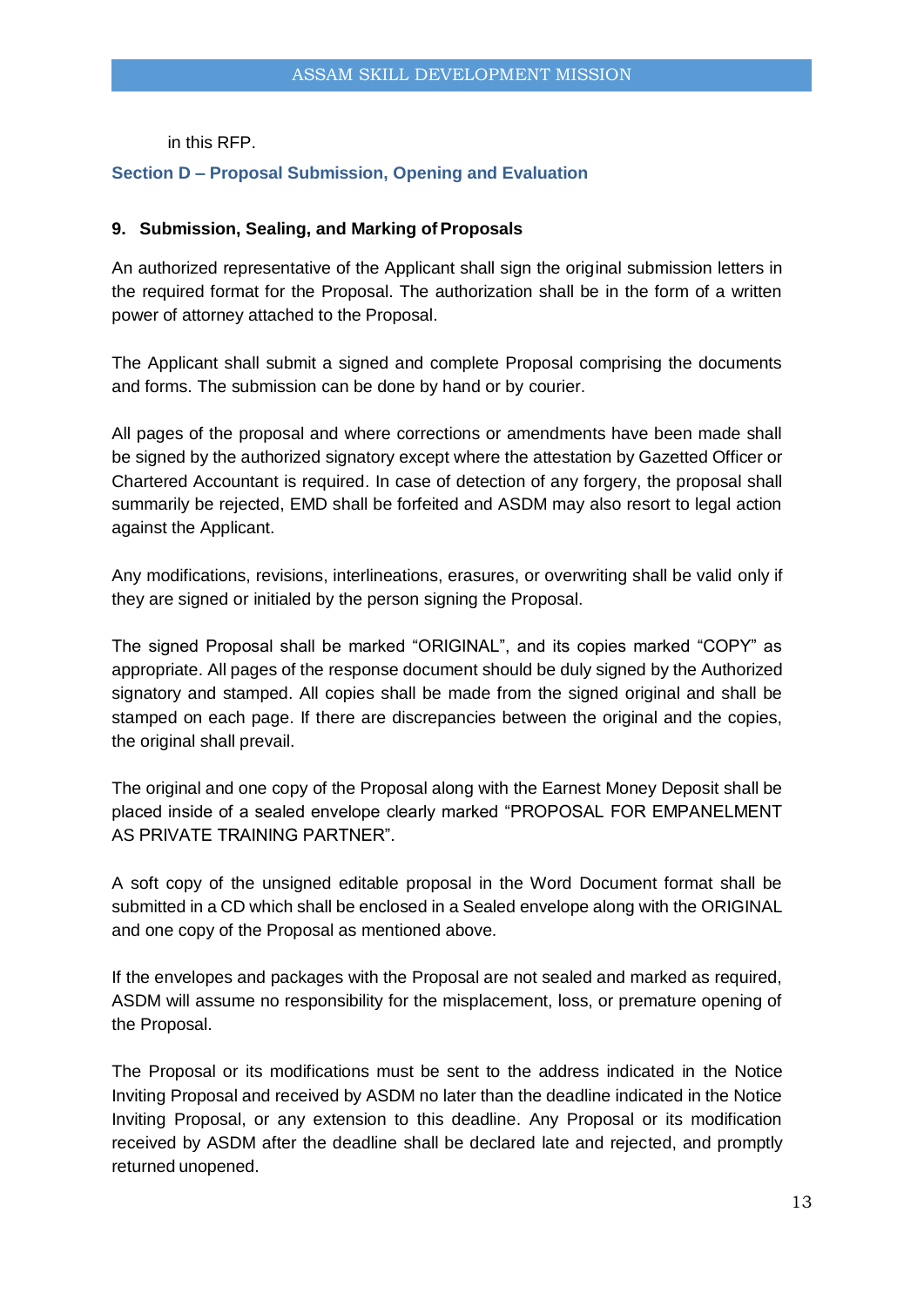#### **10. Confidentiality**

From the time the Proposals are opened to the time the Empanelment is announced, the Applicant should not contact ASDM on any matter related to its Proposal Evaluation. Information relating to the evaluation of Proposals and award recommendations shall not be disclosed to the Applicants who submitted the Proposals or to any other party not officially concerned with the process, until the publication of the Empanelment announcement.

Any attempt by shortlisted Applicants or anyone on behalf of the Applicant to influence improperly the Client in the evaluation of the Proposals or Agreement award decisions may result in the rejection of its Proposal

Notwithstanding the above provisions, from the time of the Proposals' opening to the time of empanelment notification, if an Applicant wishes to contact ASDM on any matter related to the selection process, it should do so only in writing.

#### **11. Proposal Evaluation**

The Applicant is not permitted to alter or modify its Proposal in any way after the proposal submission deadline. While evaluating the proposals, the Client will conduct the evaluation on the basis of the submitted Proposal. However, the Client may seek clarification on the information submitted by the Applicant, if required.

## **Section E – Empanelment of the TPs**

## **12. Signing of Agreement**

After issuance of Letter of Invitation (LOI) by ASDM, the successful Applicants are required to submit Performance Guarantee (PG) and to sign the Agreement with ASDM within 7 working days.

The empaneled TPs are then expected to commence the work within five days of signing of the Agreement. Commencement of work shall mean:

- Mobilization of manpower for setting Assam training centres in the districts in which the Private Training Provider has been empaneled.

- Submission of mobilization plan for the districts for which the Private Training Provider has been empaneled.

#### **13. Performance Guarantee, Penalty and Liquidity Damages**

Within 7 working days from the date of Letter of Invitation (LOI) from ASDM, the TPs shall furnish the PG equivalent to **Rs. 1,00,000/- per center approved**. The PG shall be submitted by way of Bank Guarantee (as per the Format in Annexure E) issued by one of the Scheduled Commercial Banks in India for the due performance of the Assignment with a validity period of 24 months. The PG shall be renewed by the TP for any further period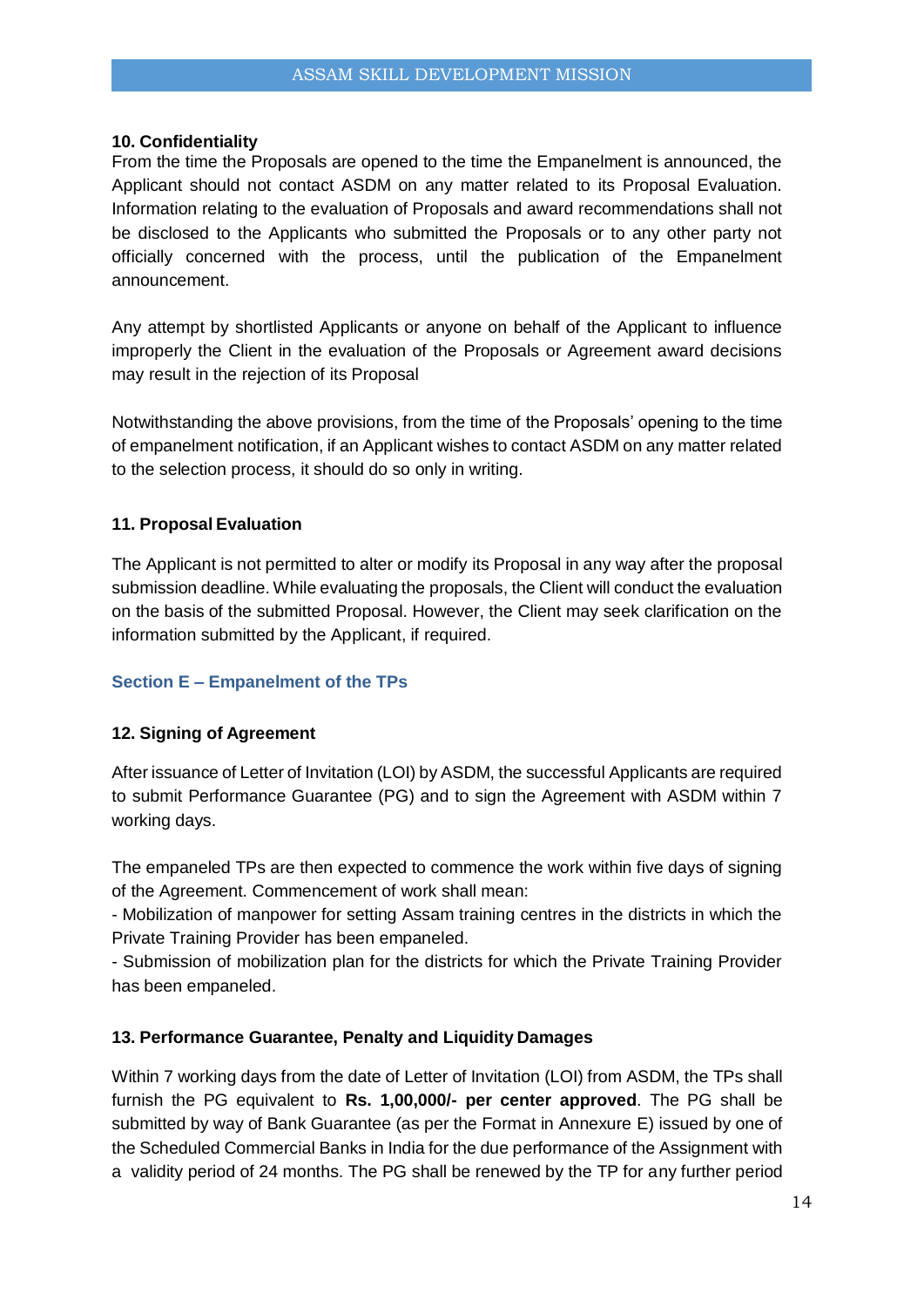as notified by ASDM.

Forfeiture of PG: PG shall be forfeited in the following cases unless decided otherwise by ASDM: -

- a) When TP is de-empaneled.
- b) When the TP fails to provide any of the services as specified in the RFP within the timeframe provided herein:
	- Commencement of work within 5 days of signing of the Agreement.
	- Start of training at 50% of the targeted centers within 60 working days of signing of the Agreement whichever is later.
	- Start of Training in 50% of the sectors (rounded off to the next nearest decimal point) allotted within 60 working days of signing of the Agreement whichever is later.

Notice will be given to the TP with reasonable time before PG is forfeited.

No interest will be paid by ASDM on the amount of EMD or PG.

Forfeiture of PG shall be without prejudice to any other right of ASDM to claim any damages as admissible under the law as well as to take such action against the TP such as severing future business relation or black listing, etc.

#### **Section F – Scope of Work**

The scope of work to be undertaken by the empaneled private training providers would be as below:

## **14. Mobilization, Pre-Counseling and Registration of eligiblecandidates**

Awareness creation in the districts in which it has been empaneled.

Candidate Pre-Counseling: Counseling job seekers registered on the ASDM portal for their training needs, career options and career planning

Listing out the type and categories of jobs and mapping them with available modules

Counseling the candidates and their parents on the available job opportunities / training locations and set their expectations on jobs, relocation requirements and compensation.

The above data shall be provided to ASDM for display on its website.

More than thousands of youth have registered on the ASDM portal to undergo training and placements. Priority must be given to cover the registered candidates first and then look for non-registered candidates who may be interested in undergoing training and placements. Further, there is a provision of registering new candidates based on the TP's own mobilization.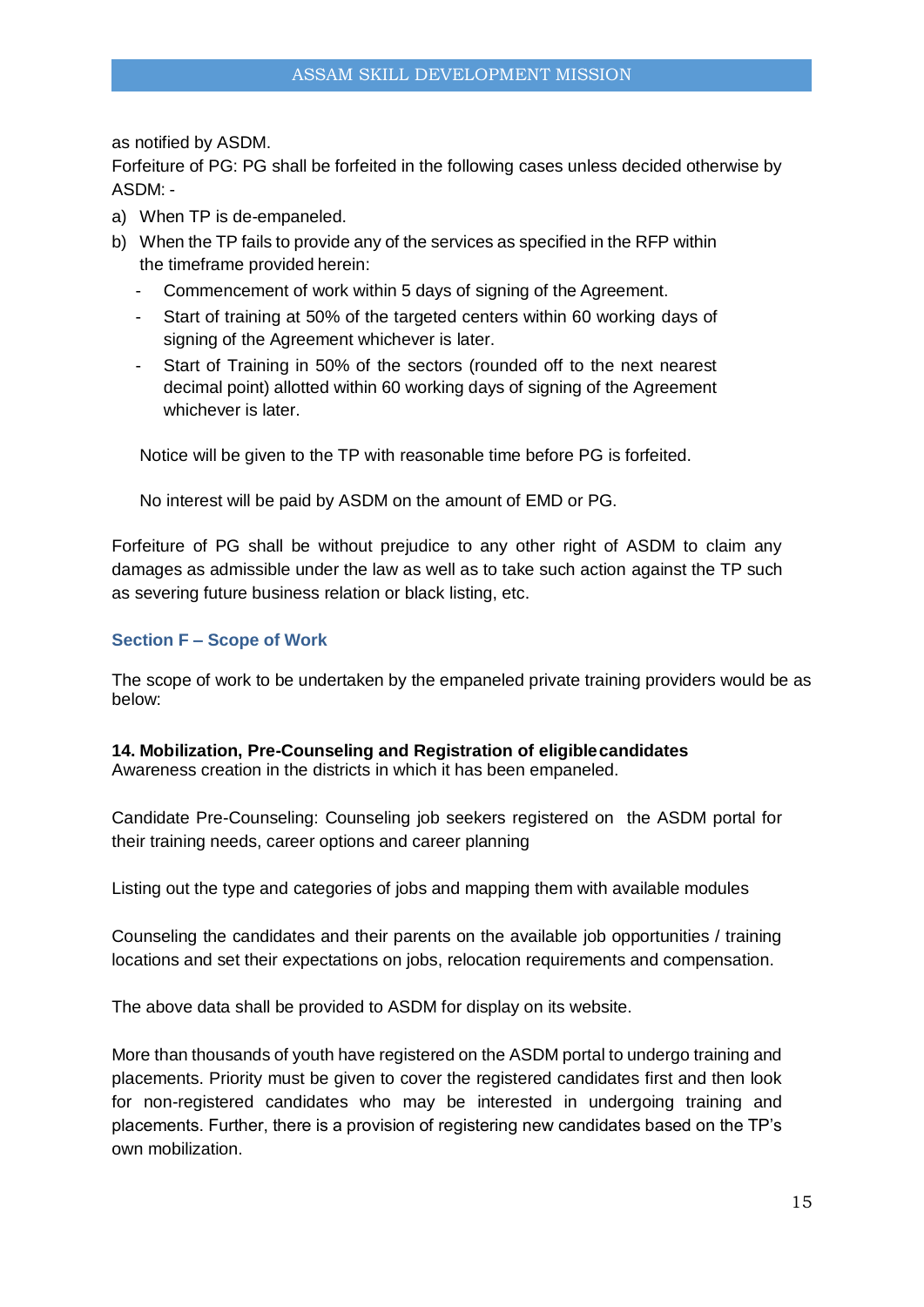TPs shall collect copies of the prescribed documents at the time of enrolment and match them with the originals.

## **15. Multiple Applications for same Job Role in same Block:**

In case multiple applications are received for same Job Roles in same block, Training Centre with higher score of grading matrix will be given preference.

## **16. Course and Curriculum Design:**

Training partners to design training curriculum and plans based on NSQF frame work based job roles as prescribed by sector skill councils.

## **17. Training**

Assignment of trainers to the batches

Training partner to ensure that trainers are ToT certified by SSCs within six months of signing of agreement with ASDM. Training partners to follow training calendar as published by SSCs.

The TPs would need to install latest GPRS enabled biometric attendance devices to capture the biometric attendance of trainers and trainees.

Ensuring adequate coverage of the topics specific to the requirements of the module as assessments would be based on NOSs/Qualification Packs.

The guidelines with respect to OJT shall be communicated to the TPs before the commencement of training or at the time of signing of Agreement.

The guidelines with respect to residential training shall be communicated to the TPs before the commencement of training or at the time of signing of Agreement

Some of the other facilities to be ensured at the training center (but not limited to) are as under:

- Separate washroom for boys and girls (with provision for '*Divyang'* in both male and female washrooms)
- CCTV / IP enabled camera Monitoring
- **Equipment & furniture as per specifications to be provided by ASDM**
- **Power Backup**
- Mineral Water Bottles
- LCD / Over Head Projector
- Domain Labs, IT Labs, requisite classrooms and training equipment as specified by SSCs. The specification can be referred from ASDM website or www.smartnsdc.org
- Internet facility
- **18. Placement of Candidates -** "Placed" means the candidate is placed in the sector of their training and his / her gross remuneration should not be below the minimum wages of the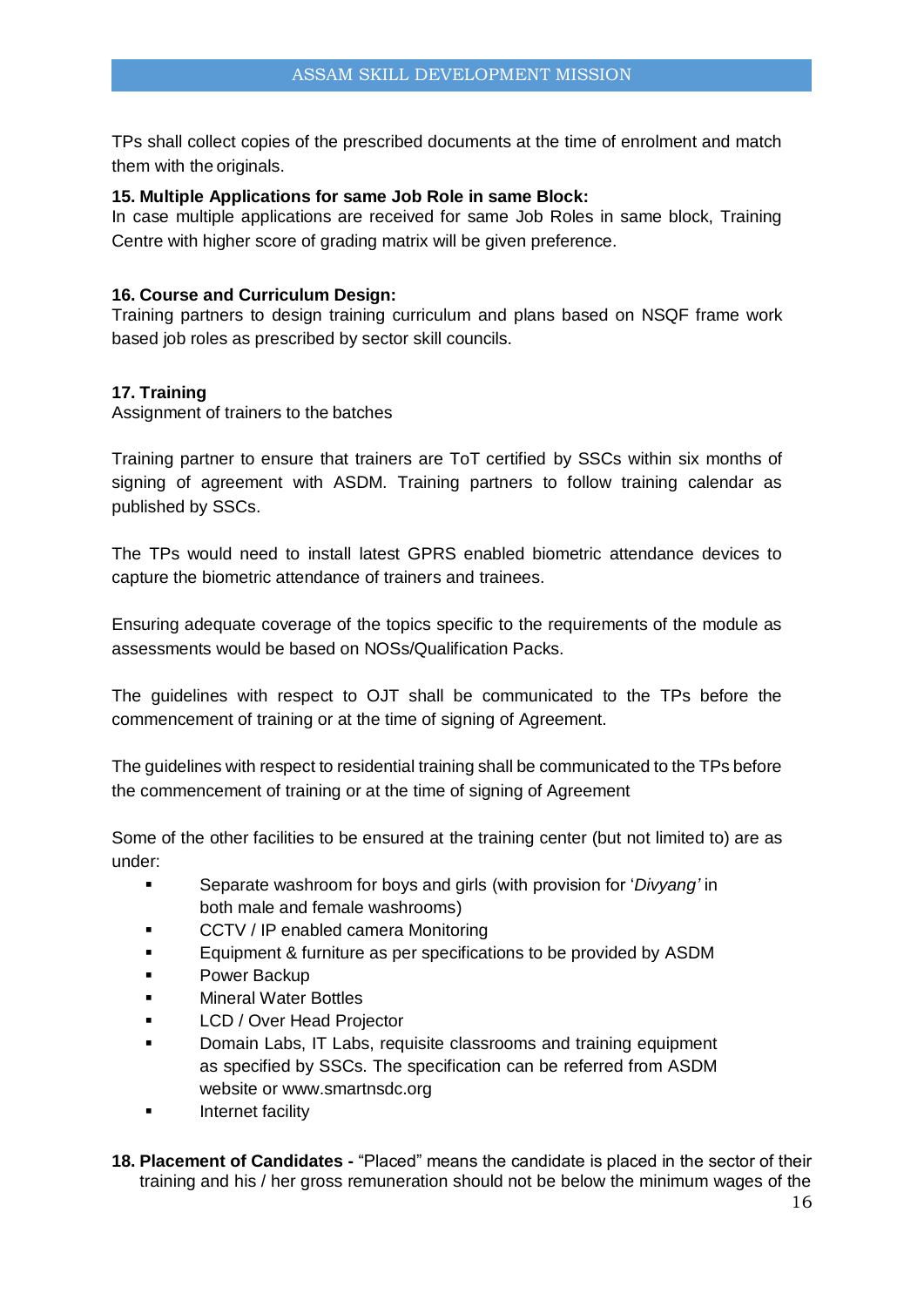state in which he has been placed. Further, a placement shall be considered valid if a candidate is placed within the first 3 months of getting trained / successfully clearing the third partyassessment.

- **19. Self-employment of Candidates:** In case of self-employment, TPs are required to provide a self-declaration letter issued by the candidate. In addition, the centre must provide a proof that candidates have been employed gainfully in livelihood enhancement occupations, which may include the following:
	- **Trade license**
	- **Proof of enterprise set up**
	- **Proof authenticating that the candidate is part of the producer group**
	- **Proof of additional earnings (bank statement)**
	- Any other suitable and verifiable document, as prescribed by the respective Ministry/Department
	- Proof of the Mudra Loan availed
- **20. Assessment & Certification:** Each candidate has to be assessed and certified as per the mechanism laid down by the ASDM. The certification would be done Assessors of Assessment Agencies empaneled with the SSCs. Each batch of the TPs would be allotted assessors within a month of the start of training by ASDM or as laid under the Process Guidelines.
- **21. Schedule of payment to training Partners:** The Payments will be made to Training Partners as per Common Norms laid down by Ministry of Skill Development and Entrepreneurship, Govt. of India.

Training Partner Payouts will be directly transferred to the TP bank account as defined below:

- i. 30% On commencement of the training batch against validated candidates
- ii. 50% On successful certification of the trainees
- iii. 20% Outcome based on placements

The exact details of payment milestones shall be specified in the Agreement or in the process and cost norms of ASDM to be notified later.

There will be adjusted payments for the candidates who drop out post disbursal of the first tranche. The amount disbursed to the TP against a dropped or failed candidates in the first tranche shall be adjusted in the subsequent tranches.

Candidates may enroll second time in the same or different course in the Scheme, but the payout for such candidates shall only be given for a maximum of two courses provided there is a six-month gap between the certification date of the first course and batch start date of the subsequent course.

Annual reconciliation of pay-outs disbursed against each candidate certified and placed by the TP shall be undertaken before disbursal of the final tranche. Any excessive payment shall be adjusted and released or recovered from the TP. Special provision for concession in the placement conditions under the Agriculture sector, Handicraft sector and related job roles would be made under PMKVY.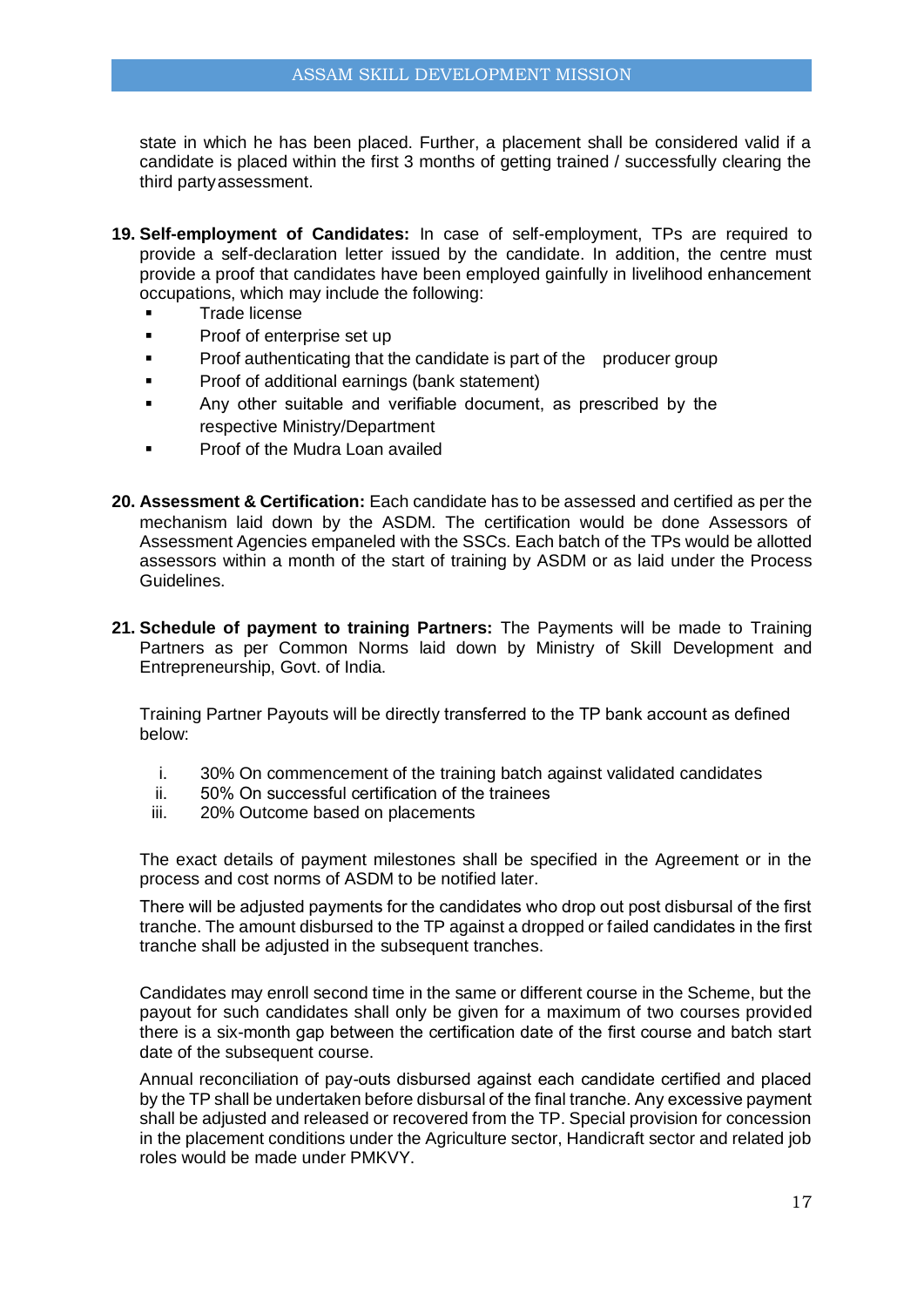#### **22. Payouts for Training:**

The Job Roles has been categorized in 3 Categories based on SSC recommendation. The rates of disbursement to TPs for various Job roles is defined below:

Category 1 Job Roles: Rs. 46.60 per hour Category 2 Job Roles: Rs. 39.90 per hour Category 3 Job Roles: Rs. 33.30 per hour

Boarding and Lodging payout per candidate will be reimbursed as per prevailing rates specified in the Common Norms issued by MSDE only for the centres at district headquarters.

#### **23. Repeat Enrolment**

A candidate who had previously enrolled for training can be enrolled again only once regardless of whether he completed/passed the previous training. The assessment fees for such a candidate would have to be borne by the TP if he / she has already been assessed once.

Such training could be within the same sector or in a different sector and has to have a minimum gap of 6 months from the date of last training.

#### **24. Deliverables and Timelines**

Training and Assessment: Number of trainees who successfully complete the training and pass the third party assessment.

Employment Generation: Number of candidates who get placed.

Timelines of various batches shall depend upon the duration of training as specified by SSCs

- **25. Batch Size:** The maximum batch size allowed for the programme is30.
- **26. Period of the Agreement:** The Agreement shall remain valid till March 31, 2018 unless it is terminated earlier. However, the targets may be allotted in subsequent FYs based on performance for FY 2017-18.

#### **27. Performance Review**

The first Performance Review shall be scheduled 6 months from the date of signing of the Agreement (or as deemed fit by ASDM). This review shall be done so as to ascertain the performance of the TP and also to allocate targets for the next Financial Year (In case, the TP does not face de-empanelment due to non- performance)

Performance of TPs shall be reviewed on the basis of achievement of training and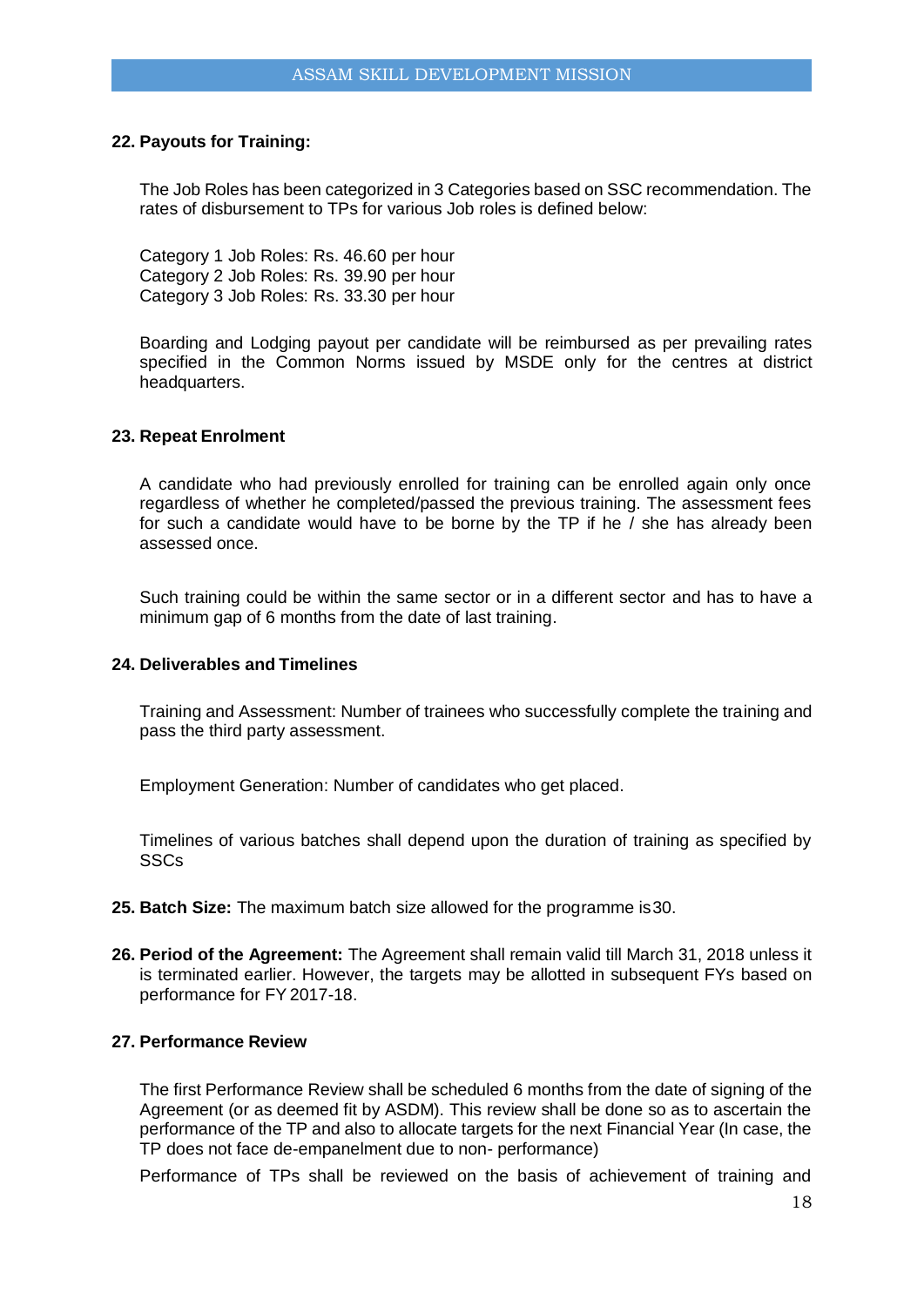placement targets against the Prospective Work Schedule (PWS) furnished by the TP at the time of signing of Agreement with ASDM. The parameters on which the review would be done are as follows:

- □ Achievement of Training Targets: For the calculation of achievement of training targets, No. of Candidates Trained (who successfully pass the third party assessment) and also the No. of Candidates in batches which are due for assessment (i.e., their batch end date has lapsed and the candidates qualify the minimum attendance criteria, i.e., 70%) shall be considered. The achievement percentage shall be calculated based on the targets fixed in the PWS.
- Achievement of Placement Targets: No. of candidates placed based on the number of candidates who successfully pass their third party assessments shall be considered.
- $\Box$  The weights assigned to achievement of Training and Placement targets shall be 60 and 40 respectively.
- $\Box$  The sum of the scores shall be the Composite score signifying the performance of a TP over the period of 6 months (or as decided by ASDM)

#### **Section G – General Terms & Conditions**

#### **28. Interpretation**

If the context so requires it, singular means plural and vice versa

Entire Agreement: The Agreement constitutes the entire agreement between the ASDM and the empaneled Applicant and supersedes all communications, negotiations and agreements (whether written or oral) of parties with respect thereto made prior to the date of the Agreement.

Amendment: No amendment or other variation of the Agreement shall be valid unless it is in writing, is dated, expressly refers to the Agreement, and is signed by a duly authorized representative of each party thereto.

Non-waiver: Subject to the condition below, no relaxation, forbearance, delay, or indulgence by either party in enforcing any of the terms and conditions of the Agreement or the granting of time by either party to the other shall prejudice, affect, or restrict the rights of that party under the Agreement, neither shall any waiver by either party of any breach of Agreement operate as waiver of any subsequent or continuing breach of Agreement.

Any waiver of a party's rights, powers, or remedies under the Agreement must be in writing, dated, and signed by an authorized representative of the party granting such waiver, and must specify the right and the extent to which it is being waived.

Severability: If any provision or condition of the Agreement is prohibited or rendered invalid or unenforceable, such prohibition, invalidity or unenforceability shall not affect the validity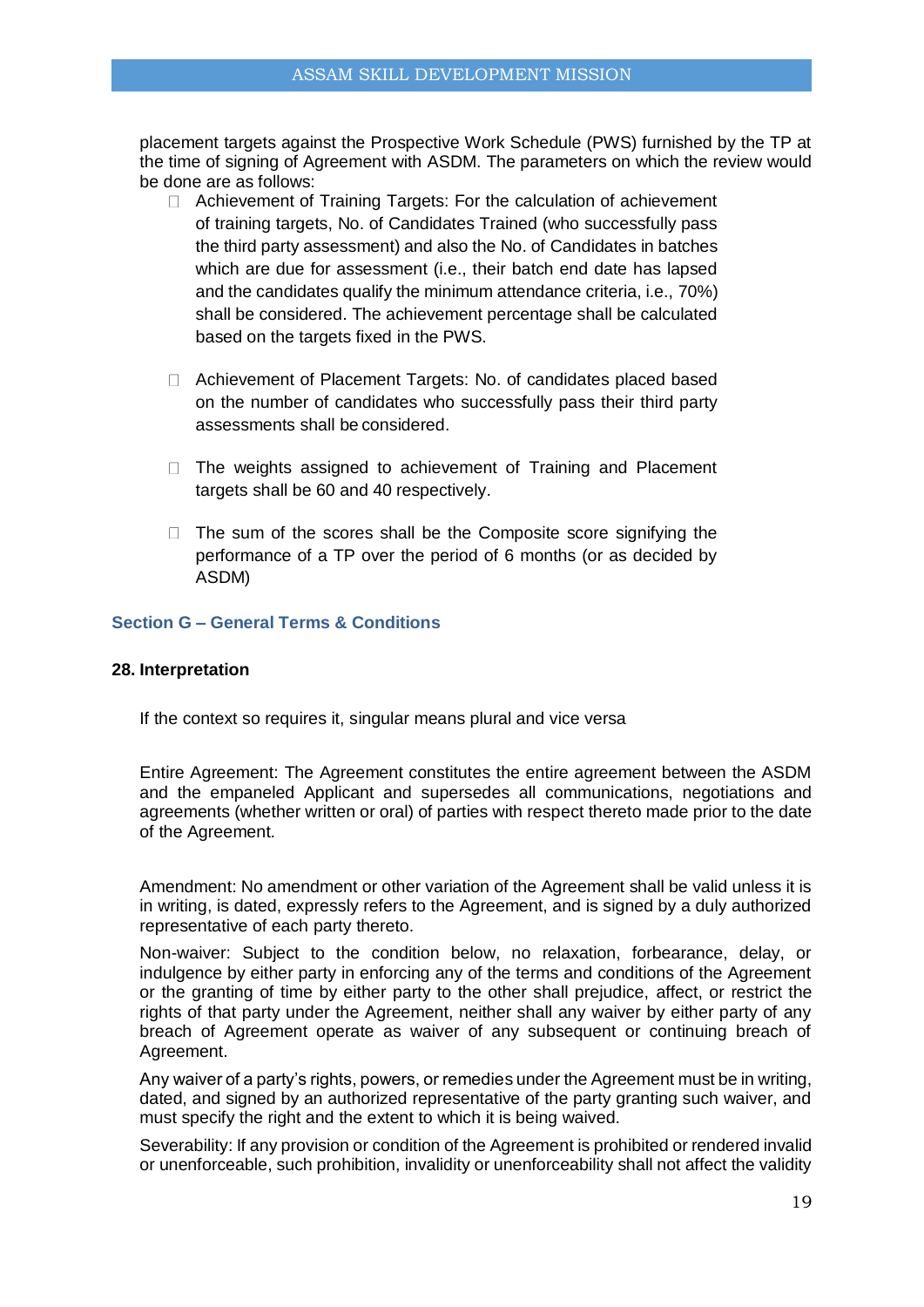or enforceability of any other provisions and conditions of the Agreement.

**29. Governing Law:** The Agreement shall be governed by and interpreted in accordance with the laws of the Assam State / the Country (India) and under the jurisdiction of Guwahati Courts.

### **30. Force Majeure**

#### **Definition**

- For the purposes of this Agreement, "Force Majeure" means an event which is beyond the reasonable control of a Party, and which makes a Party's performance of its obligations hereunder impossible or so impractical as reasonably to be considered impossible in the circumstances, and includes, but is not limited to, war, riots, civil disorder, earthquake, fire, explosion, storm, flood or other adverse weather conditions, strikes, lockouts or other industrial action (except where such strikes, lockouts or other industrial action are within the power of the Party invoking Force Majeure to prevent), confiscation or any other action by government agencies.
- Force Majeure shall not include (i) any event which is caused by the negligence or intentional action of a Party or agents employees thereof, nor (ii) any event which a diligent Party could reasonably have been expected to both (A) take into account at the time of the conclusion of this Agreement and (B) avoid or overcome in the carrying out of its obligations hereunder.
- Force Majeure shall not include insufficiency of funds or failure to make any payment required hereunder.
- ASDM will decide the eventuality of Force Majeure which will be binding on both the parties.

No Breach of Agreement: The failure of a Party to fulfill any of its obligations hereunder shall not be considered to be a breach of, or default under, this Agreement insofar as such inability arises from an event of Force Majeure, provided that the Party affected by such an event has taken all reasonable precautions, due care and reasonable alternative measures, all with the objective of carrying out the terms and conditions of this Agreement.

### **Measures to be Taken**

- A Party affected by an event of Force Majeure shall take all reasonable measures to remove such Party's inability to fulfill its obligations hereunder with a minimum of delay.
- A Party affected by an event of Force Majeure shall notify the other Party of such event as soon as possible, and in any event not later than fourteen (14) days following the occurrence of such event, providing evidence of the nature and cause of such event, and shall similarly give notice of the restoration of normal conditions as soon as possible.
- The Parties shall take all reasonable measures to minimize the consequences of any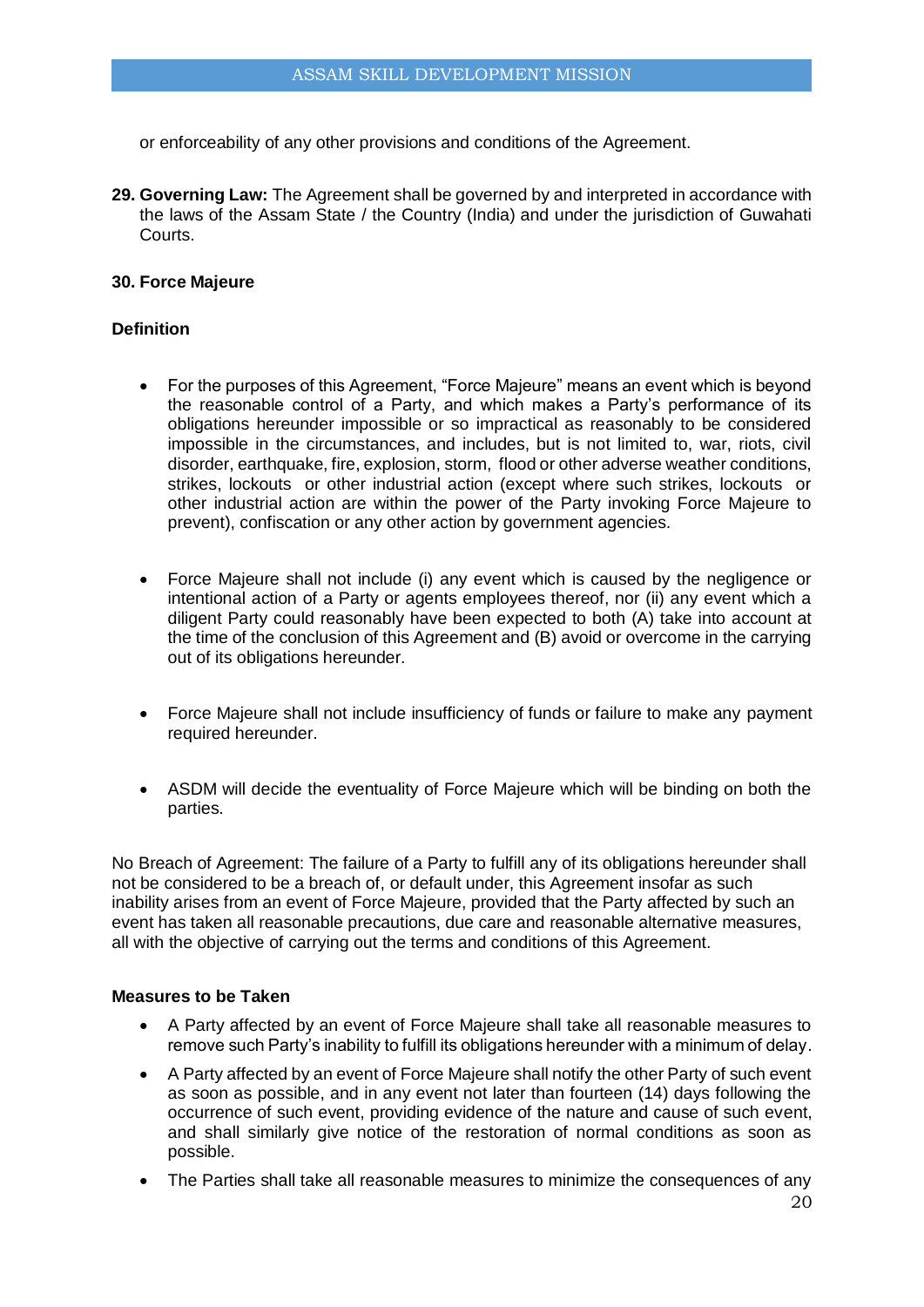event of Force Majeure.

Extension of Time: Any period within which a Party shall, pursuant to this Agreement, complete any action or task, shall be extended for a period equal to the time during which such Party was unable to perform such action as a result of Force Majeure.

Payments: No payment shall be made during the period of TP's inability to perform the Services as a result of an event of Force Majeure until and unless such payment pertains to the period before the Force Majeure.

Consultation: Not later than thirty (30) days after the TP has, as the result of an event of Force Majeure, become unable to perform a material portion of the Services, the Parties shall consult with each other with a view to agreeing on appropriate measures to be taken in the circumstances.

## **31. Change Orders and Agreement Amendments**

ASDM may at any time, order the TPs through Notice, to make changes within the general scope of the Agreement in case of services to be provided by the TP.

If any such change causes an increase or decrease in the cost of, or the time required for, the TPs' performance of any provisions under the Agreement, an equitable adjustment shall be made in the Agreement Price or in the Delivery and Completion Schedule, or both, and the Agreement shall accordingly be amended. Any claims by the TPs for adjustment under this clause must be asserted within thirty (30) days from the date of the TPs' receipt of the ASDM's order.

#### **32. Roles and Responsibilities of the ASDM**

List of registered candidates: A campaign was launched by ASDM at the initiation of the project which resulted in thousands of candidates registrations. ASDM through its portal shall share the list of registered candidates with its TPs.

Timely Monitoring and Evaluation of the TP Performance.

Disbursal of payment within a period of 15 days on submission of invoice. In case there is a query related to any invoice, ASDM shall ask for clarification within 15 days of submission of invoice. In such a scenario, the payments shall not be cleared within a period of 15 days on submission of invoice.

The Roles and Responsibilities of the ASDM shall be discharged on a best effort basis and they do not absolve the TP from discharging the activities outlined under the Scope of Work section of this RFP document to achieve the targets as earmarked for them.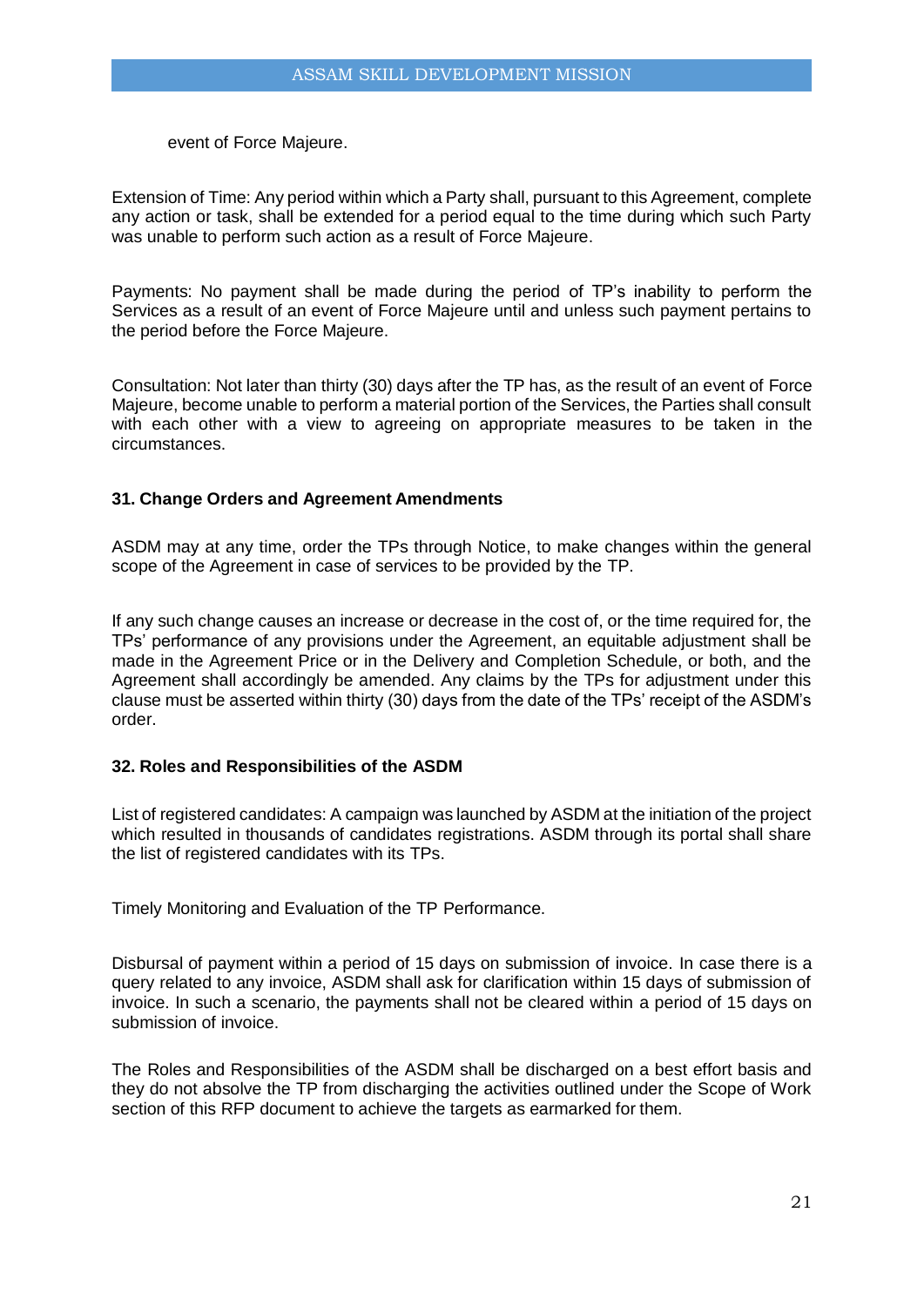#### **33. Termination of the Agreement**

**Termination for Default:** ASDM may, without prejudice to any other remedy for breach of Agreement, by a written notice of default of at least 30 days sent to the TP, terminate the Agreement in whole or in part (provided a cure period of not less than 30 days is given to the TP to rectify the breach):

- The agreement may be terminated if it is discovered at any stage that the TP has been furnishing false claims or providing misleading information with respect to enrolment of trainees, conduct of training or any other aspect related to programme.
- If the TP, in the judgment of the Client, is found to be engaged in corrupt, fraudulent, collusive, or coercive practices in competing for or in executing the Agreement.
- If the TP commits breach of any condition of the Agreement.
- If ASDM terminates the Agreement in whole or in part, Performance Guarantee shall be forfeited.

**Termination for Insolvency:** ASDM may at any time terminate the Agreement by giving a written notice of at least 30 days to the TP, if the TP becomes bankrupt or otherwise insolvent. In such event, termination will be without compensation to the TP, provided that such termination will not prejudice or affect any right of action or remedy that has accrued or will accrue thereafter to ASDM.

**Termination for Convenience -** ASDM, by a written notice of at least 30 days sent to the TP, may terminate the Agreement, in whole or in part, at any time for its convenience. The Notice of termination shall specify that termination is for ASDM"s convenience, the extent to which performance of the selected Applicant under the Agreement is terminated, and the date upon which such termination becomes effective. Depending on merits of the case the selected Applicant may be appropriately compensated on mutually agreed terms for the loss incurred by the Agreement if any due to such termination.

**Limitation of Liability -** In no event shall either party be liable for consequential, incidental, indirect, or punitive loss, damage or expenses (including lost profits). The selected Applicant shall not be liable to the other hereunder or in relation hereto (whether in Agreement, tort, strict liability or otherwise) for more than the annual value of the training cost and any incentive paid (including any amounts invoiced but not yet paid) under this Agreement.

**Termination by the Client -** The Client may, by not less than thirty (30) days' written notice of termination to the TP, such notice to be given after the occurrence of any of the events, terminate this Agreement, if:

• the TP fails to remedy any breach hereof or any failure in the performance of its obligations hereunder, as specified in a notice of suspension, within thirty (30) days of receipt of such notice of suspension or within such further period as the Client may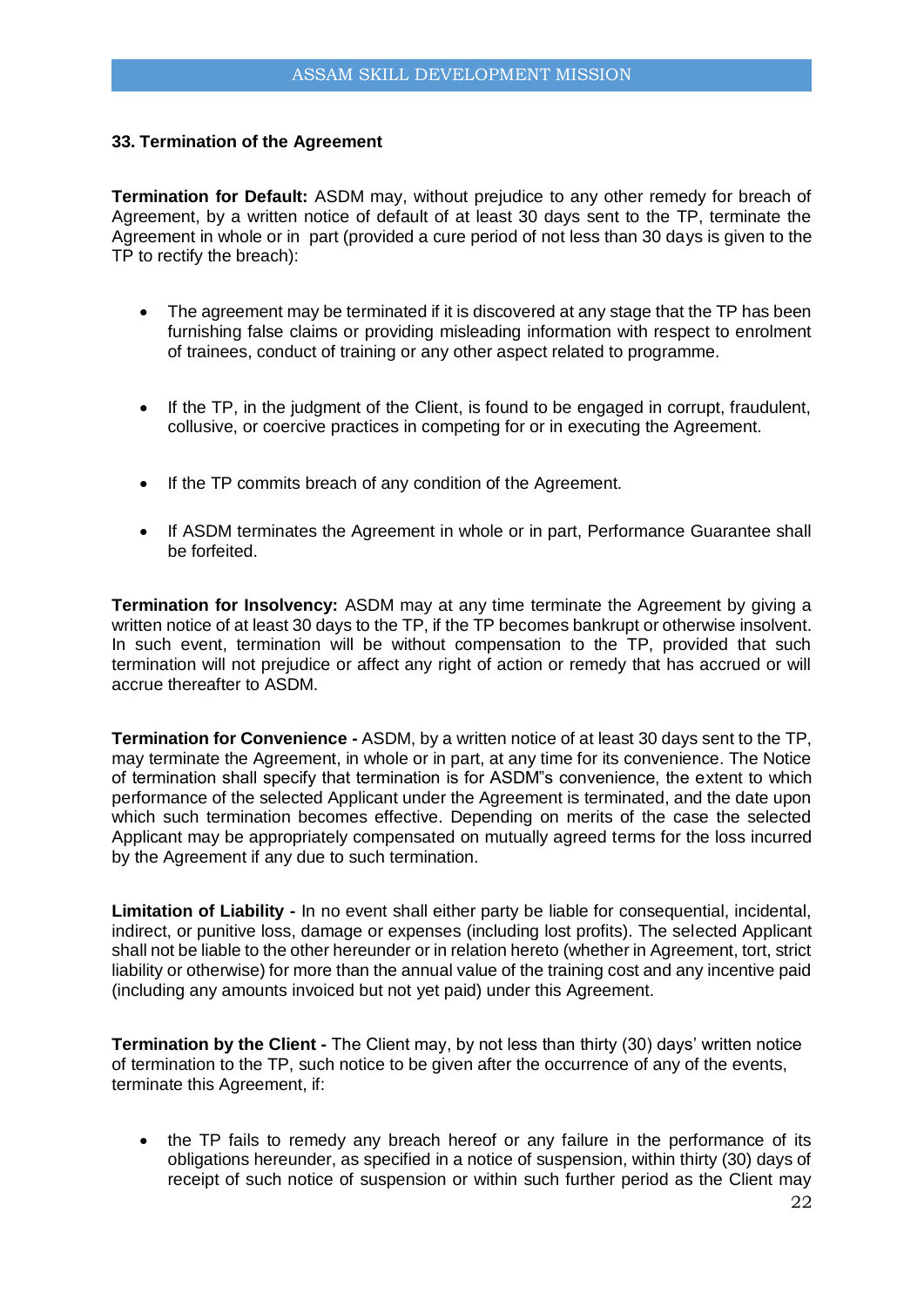have subsequently granted in writing;

- the TP becomes insolvent or bankrupt or enters into any agreement with its creditors for relief of debt or take advantage of any law for the benefit of debtors or goes into liquidation or receivership whether compulsory or voluntary;
- the TP fails to comply with any final decision reached as a result of arbitration proceedings.
- if the TP fails to comply to the decisions of ASDM.
- the TP submits to the Client a statement which has a material effect on the rights, obligations or interests of the Client and which the TP knows to be false;
- any document, information, data or statement submitted by the TP in its Proposals, based on which the TP was considered eligible or successful, is found to be false, incorrect or misleading; or
- as the result of Force Majeure, the TP is unable to perform a material portion of the Services for a period of not less than sixty (60) days.

**Termination by the TP -** The TP may, by not less than thirty (30) days' written notice to the Client, such notice to be given after the occurrence of any of the events, terminate this Agreement if:

- the Client is in material breach of its obligations pursuant to this Agreement and has not remedied the same within forty-five (45) days (or such longer period as the TP may have subsequently agreed to in writing) following the receipt by the Client of the TP's notice specifying such breach; the TP becomes insolvent or bankrupt or enters into any agreement with its creditors for relief of debt or take advantage of any law for the benefit of debtors or goes into liquidation or receivership whether compulsory or voluntary;
- as the result of Force Majeure, the TP is unable to perform a material portion of the Services for a period of not less than sixty (60) days; or
- The Client fails to comply with any final decision reached as a result of arbitration.

**Payment upon Termination –** Upon termination of the Agreement, no payment shall be made by the Client to the TP.

- **34. Suspension:** The Client may, by written notice of suspension to the TP, without any obligation (financial or otherwise) suspend all the payments to the TP hereunder if the TP shall be in breach of the Agreement or shall fail to perform any of its obligations under the Agreement, including the carrying out of the Services; provided that such notice of suspension
	- a) shall specify the nature of the breach or failure, and
	- b) shall provide an opportunity to the TP to remedy such breach or failure within a period not exceeding thirty (30) days after receipt by the TP of such notice of suspension. The above action will be taken by Client after appropriate approvals.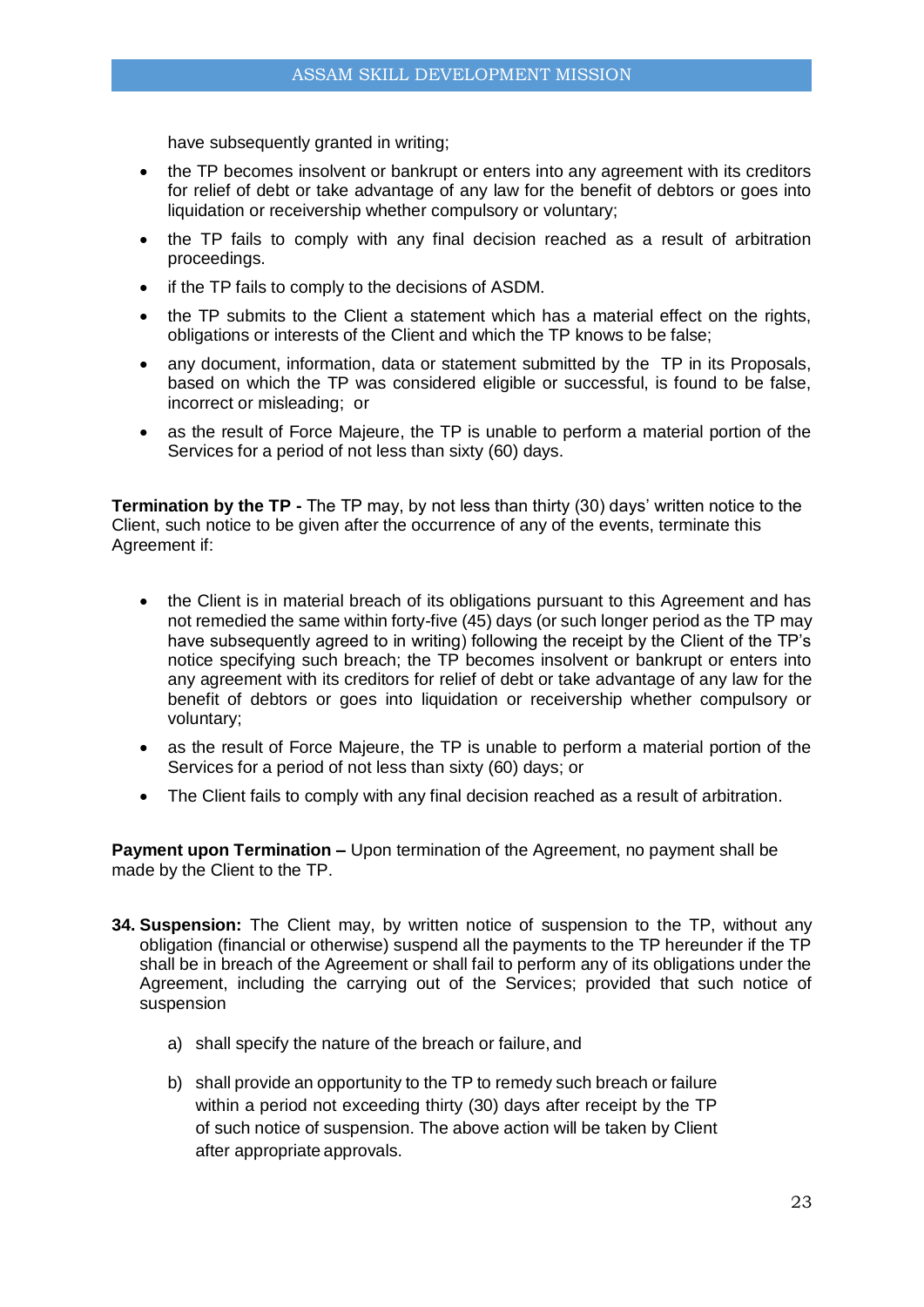### **35. Cessation of Rights, Obligations and Services**

Upon termination of this Agreement or upon expiration of this Agreement, all rights and obligations of the Parties hereunder shall cease, except

- a) such rights and obligations as may have accrued on the date of termination or expiration,
- b) the obligation of confidentiality set forth in RFP,
- c) the TP's obligation to permit inspection, copying and auditing of its accounts and records by ASDM.

Upon termination of this Agreement by notice of either Party to the other the TP shall, immediately upon dispatch or receipt of such notice, take all necessary steps to bring the Services to a close in a prompt and orderly manner and shall make every reasonable effort to keep expenditures for this purpose to a minimum.

#### **36. Disputes Resolution**

Amicable Settlement: The parties shall use their best efforts to settle amicably all disputes arising out of or in connection with this Agreement or the interpretation thereof. In the event a dispute, differences or claim arises in connection with the interpretation or implementation of this agreement, the aggrieved party shall issue a written notice.

#### **Arbitration**

In case the dispute is not resolved, any party may issue a notice of reference, invoking resolution of disputes through arbitration in accordance with the provisions of the Arbitration Conciliation Act, 1996. The arbitral proceedings shall be conducted by a sole arbitrator that may be appointed with the consent of Parties to such dispute. If there is no agreement among the parties to the identity or appointment of such sole arbitrator within 30 days of issue of notice of reference, then the arbitral proceedings will be conducted by a panel of three arbitrators, one arbitrator to be appointed by Client and other appointed by the TP and the third arbitrator to be mutually appointed by the other two arbitrators in accordance with provisions of Arbitration and Conciliation Act, 1996. Arbitration proceedings shall be conducted in and the award shall be made in English language. Arbitration proceedings shall be conducted at Guwahati and following are agreed.

The arbitration award shall be final and binding on the Parties, and the Parties agree to be bound thereby and to act accordingly. The arbitrator may award to the Party that substantially prevails on merit, its costs and reasonable expenses (including reasonable fees for counsel). When any dispute is under arbitration, except for matters under dispute, the Parties shall continue to exercise their remaining respective rights and fulfill their remaining respective obligations under this Agreement.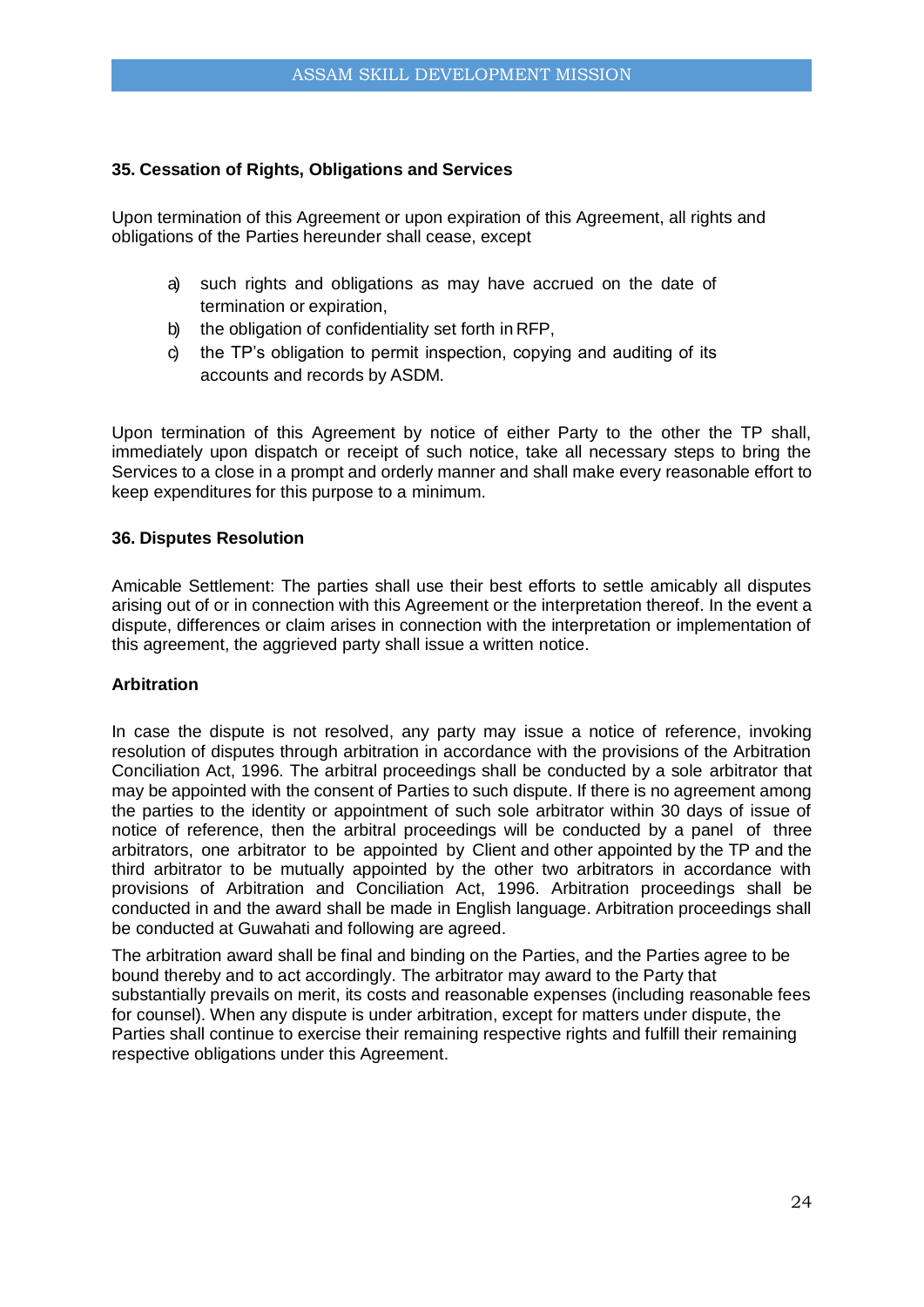## **Annexure A – Common Standards**

## **Classroom area/ Capacity of Classroom ( For each Classroom):**

(Total carpet area of the Classroom) / Capacity of the Classroom in terms of number of trainees

| a   Classroom has to meet SSC specifications.<br>In case SSC specific requirements are not given, Minimum space requirement for each Classroom is<br>200 square feet.<br>Minimum space requirement per trainee in each Classroom is 10 Square Feet | Yes       |
|----------------------------------------------------------------------------------------------------------------------------------------------------------------------------------------------------------------------------------------------------|-----------|
| b   If the Classroom is not meeting above two criteria                                                                                                                                                                                             | <b>No</b> |

## **Laboratory area/ Capacity of Laboratory ( For each Laboratory):**

(Total carpet area of the Laboratory) **/** Capacity of the Laboratory in terms of number of trainees)

| a l | Laboratory has to meet SSC specifications.<br>In case SSC specific requirements are not given, Minimum space requirement for each Laboratory is<br>200 square feet.<br>Minimum space requirement per trainee in each Laboratory is 10 Square Feet | Yes       |
|-----|---------------------------------------------------------------------------------------------------------------------------------------------------------------------------------------------------------------------------------------------------|-----------|
| h   | If the Laboratory is not meeting above criteria                                                                                                                                                                                                   | <b>No</b> |

**Placement / Entrepreneurship Counselling Cell:** 

| a   Availability of a demarcated Placement/ Entrepreneurship Counselling Cell with availability of a<br>dedicated/shared full time Placement Coordinator | Yes |
|----------------------------------------------------------------------------------------------------------------------------------------------------------|-----|
| b   No separate demarcated Placement/ Entrepreneurship Counselling Cell OR No Placement Coordinator<br>deployed by the Training centre                   | No  |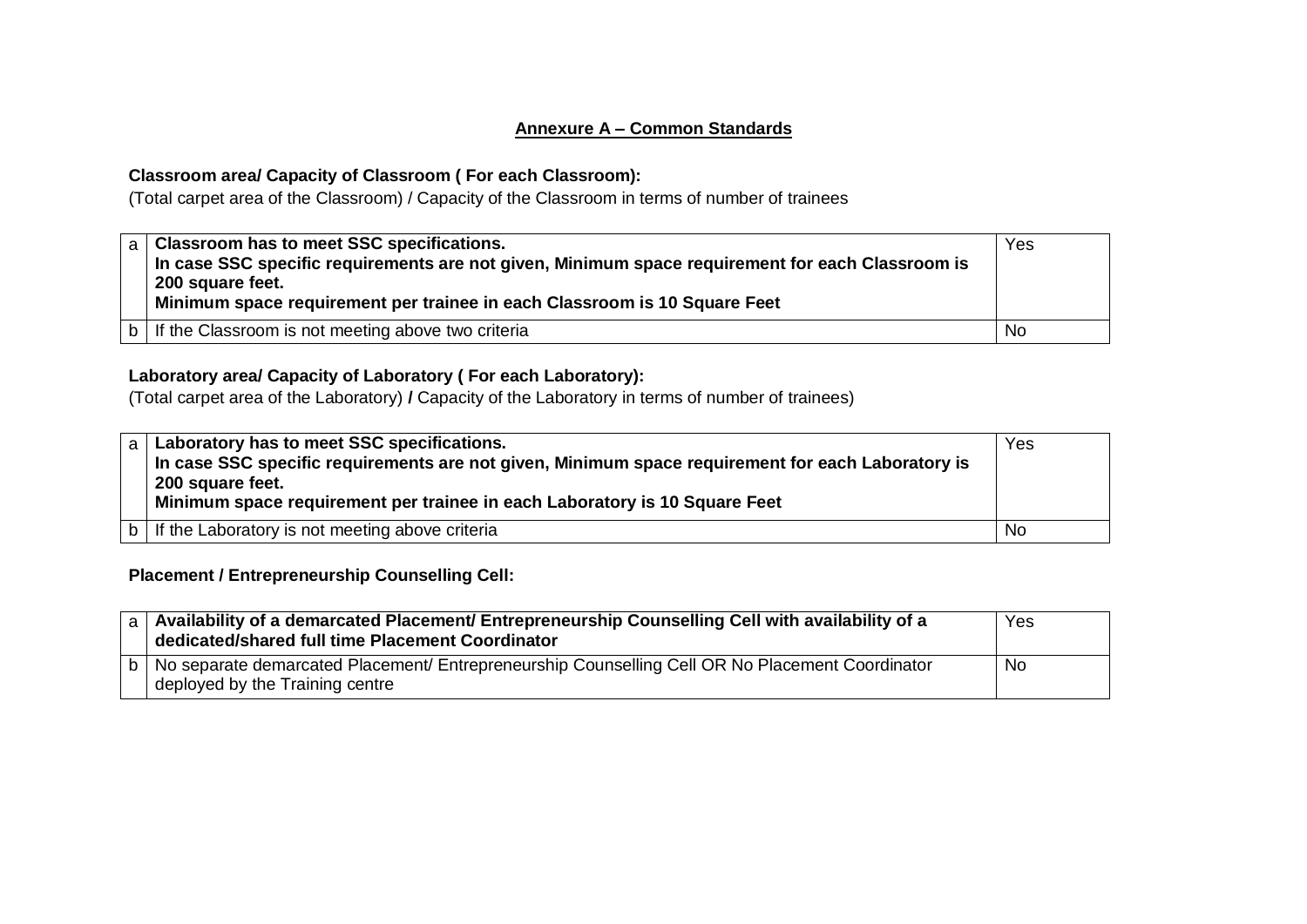## **Type of Construction of the Building of the Training Centre**

| a | All walls of the Training Centre including Classrooms, Laboratories, Library, Reception etc. should be well<br>plastered, coloured / distempered / White washed.    | Yes       |
|---|---------------------------------------------------------------------------------------------------------------------------------------------------------------------|-----------|
|   | The walls and roof made of Tin / Bamboo sheets are also allowed. In such cases the walls should be<br>plastered and painted and the ceiling should also be painted. |           |
|   | The floor of the Training Centre including Classrooms, Laboratories etc. should be cemented.<br>(Exception for Handloom job role)                                   |           |
|   | (Training Centre which have pre-fabricated structures and containers are exempted from the above)                                                                   |           |
|   | All the Classrooms and Laboratories should be properly ventilated.<br>All the wires and switchboards in the Training Centre should properly covered and secured.    |           |
| b | Non-compliance to any of the above                                                                                                                                  | <b>No</b> |

# **Safe/Clean Drinking Water**

|  | a   Availability of safe/clean drinking water facility in the form of Reverse Osmosis (RO) Mater purifier/Packaged | Yes |
|--|--------------------------------------------------------------------------------------------------------------------|-----|
|  | drinking water dispenser                                                                                           |     |
|  | p   Unavailability of safe/clean drinking water facility as per above norms                                        | No  |

## **Health and Safety Facilities : First- Aid Kit and Fire Fighting Equipment**

| a   Availability of the First-Aid kit AND Fire Fighting equipment as per below mentioned norms   | Yes |
|--------------------------------------------------------------------------------------------------|-----|
| b   Unavailability of the First-Aid kit AND Fire Fighting equipment as per below mentioned norms | No  |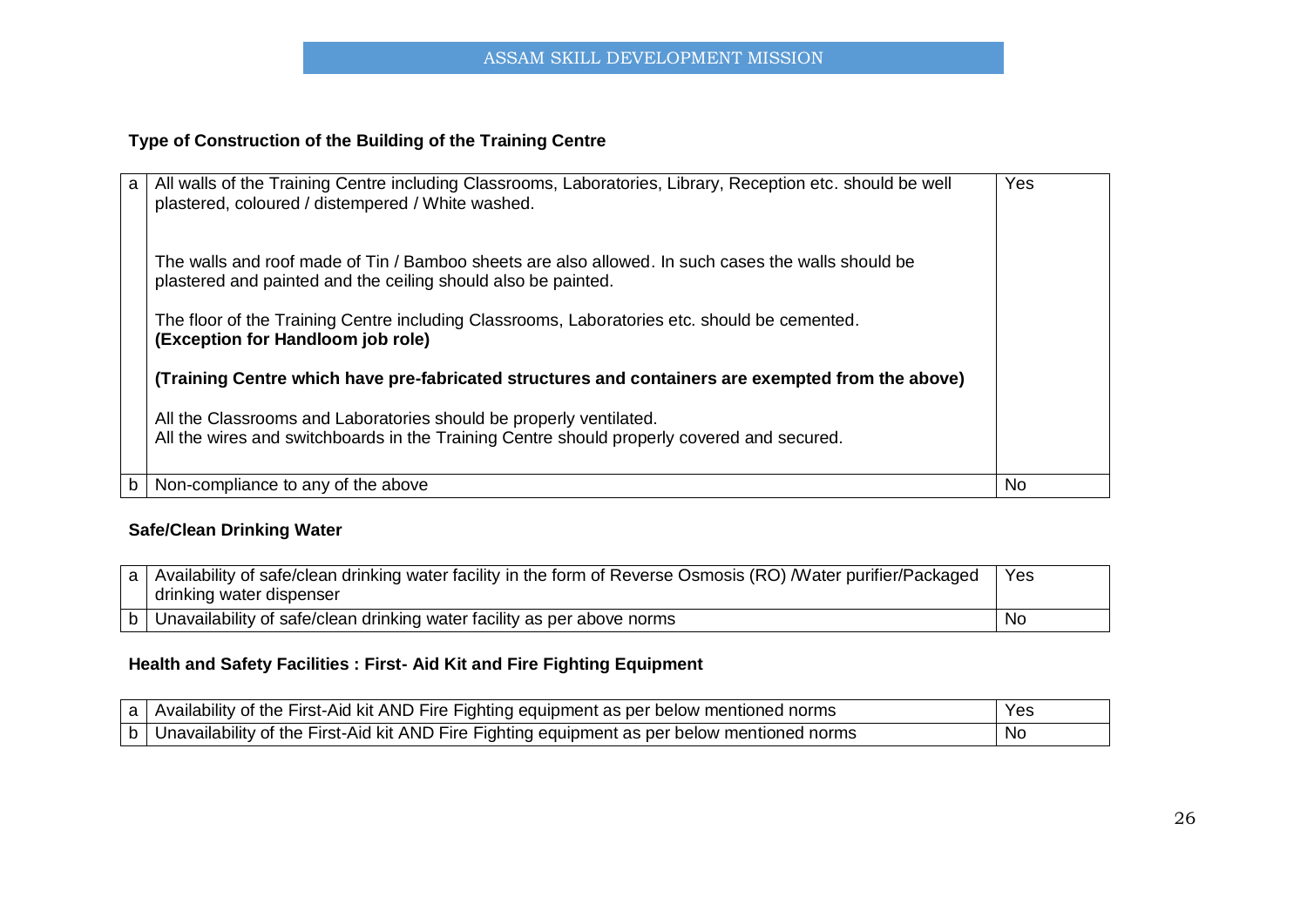| Training Centre MUST COMPLY TO THE BELOW NORMS TO GET ACCREDITED.<br>First-Aid kit should contain below mentioned items, and the First aid box should be wall mounted at the<br><b>Training Centre</b><br>1. Emergency telephone numbers for emergency medical services<br>2. Sterile gauze pads (dressings) in small and large squares to place over wounds<br>3. Disinfectants like Dettol or Savlon<br>4. Medicines like pain killers and antibiotics<br>5. Roller bandages to hold dressings in place<br>6. Adhesive tape / Adhesive bandages in assorted sizes<br>7. Scissors and Tweezers<br>8. Antiseptic wipes or soap<br>9. Thermometer |  |
|--------------------------------------------------------------------------------------------------------------------------------------------------------------------------------------------------------------------------------------------------------------------------------------------------------------------------------------------------------------------------------------------------------------------------------------------------------------------------------------------------------------------------------------------------------------------------------------------------------------------------------------------------|--|
| Fire-Fighting Equipment - Atleast one of the following equipments to be available at the Centre :<br>1. Water based Fire Extinguisher<br>2. Foam based Fire Extinguisher<br>3. Dry Powder based Fire Extinguisher<br>4. Carbon dioxide based Fire extinguisher<br>5. Wet Chemical based Fire Extinguisher<br>6. Fire fighting hose pipe                                                                                                                                                                                                                                                                                                          |  |
| Contact number for fire brigade, hospital, ambulance and other emergency numbers should be well displayed<br>in Classroom, Laboratories and the Reception area.                                                                                                                                                                                                                                                                                                                                                                                                                                                                                  |  |
| Fire safety instructions should be well displayed at key areas of the Training Centre along with Fire<br>extinguisher                                                                                                                                                                                                                                                                                                                                                                                                                                                                                                                            |  |
|                                                                                                                                                                                                                                                                                                                                                                                                                                                                                                                                                                                                                                                  |  |

## **Separate Washroom facility for male and female trainees**

| a   Availability of separate washroom facility for male and female trainees along with appropriate facilities for | Yes |
|-------------------------------------------------------------------------------------------------------------------|-----|
| Divyang in both the male and female washrooms                                                                     |     |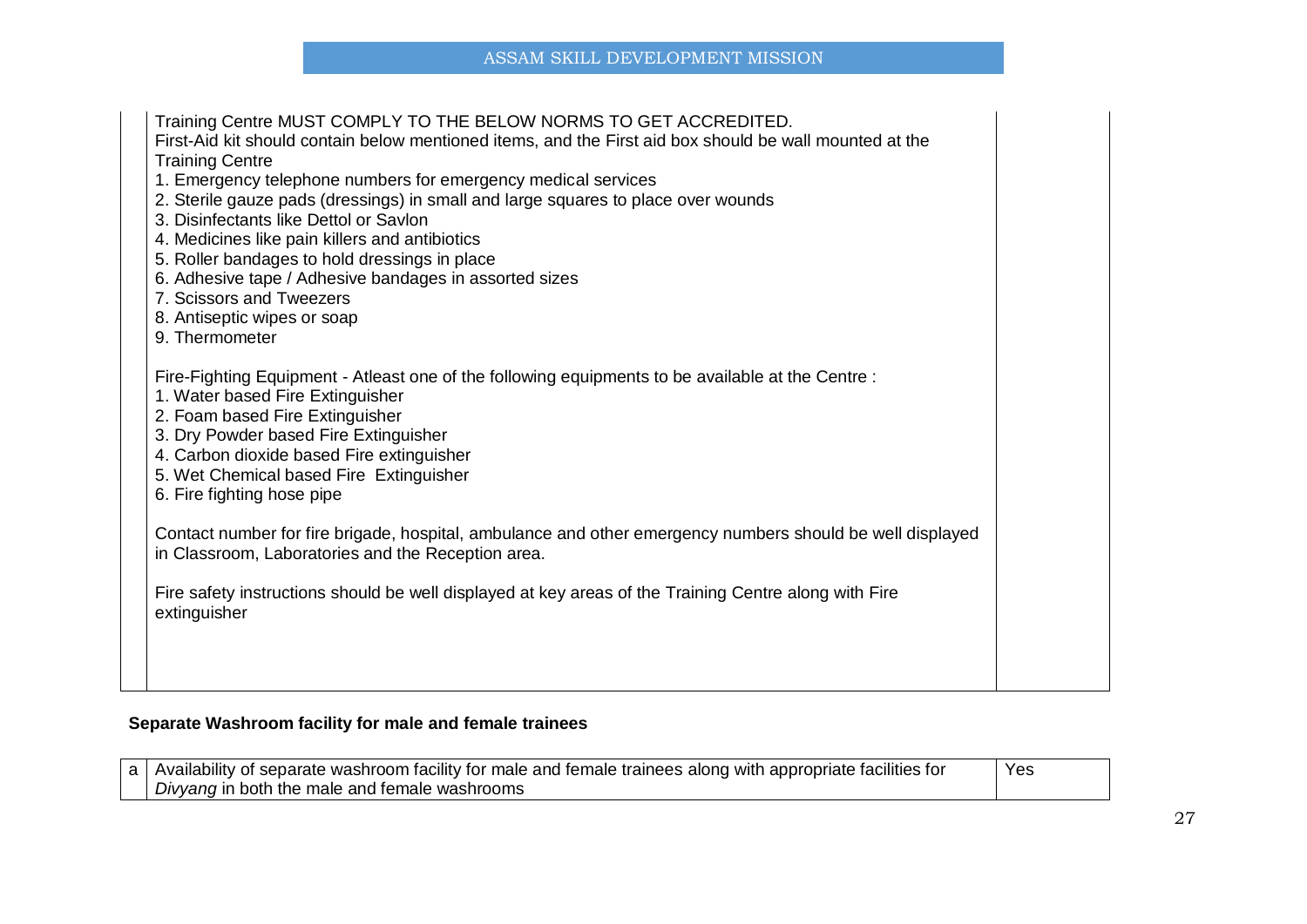## **Biometric Attendance System (BAS)**

| a   It is mandatory for the Training Centre to have a Biometric Attendance System (BAS) machine to monitor   Yes<br>attendance of all trainees. BAS should be preferably placed either at the entrance or the reception area<br>Note: In case a Training Centre doesn't have BAS, Conditional Accreditation may be awarded. However,<br>the Training Centre has to get BAS installed within two months of Conditional Accreditation award<br>date, failing which Conditional Accreditation may be withdrawn. |           |
|--------------------------------------------------------------------------------------------------------------------------------------------------------------------------------------------------------------------------------------------------------------------------------------------------------------------------------------------------------------------------------------------------------------------------------------------------------------------------------------------------------------|-----------|
| $\mathsf{b}$ Non-compliance to the above                                                                                                                                                                                                                                                                                                                                                                                                                                                                     | <b>No</b> |

## **Job Role Specific Standards**

## **Student / Trainer Ratio:**

| a | 30:<br>30:1<br>than<br>Ratio of<br>or less | Yes |
|---|--------------------------------------------|-----|
| b | 30:1<br>Ratio of<br>more than              | No  |

## **Availability of Qualified Trainers (For each Job Role)**

## **(Centre to have qualified trainers as per the prescribed minimum requirement of SSC)**

|   | a Trainers meet minimum educational qualification as well as minimum work experience, as prescribed by SSC<br>(Maximum of six month relaxation allowed in experience but NO relaxation allowed in qualification) | Yes |
|---|------------------------------------------------------------------------------------------------------------------------------------------------------------------------------------------------------------------|-----|
| b | Non compliance to the above                                                                                                                                                                                      | No. |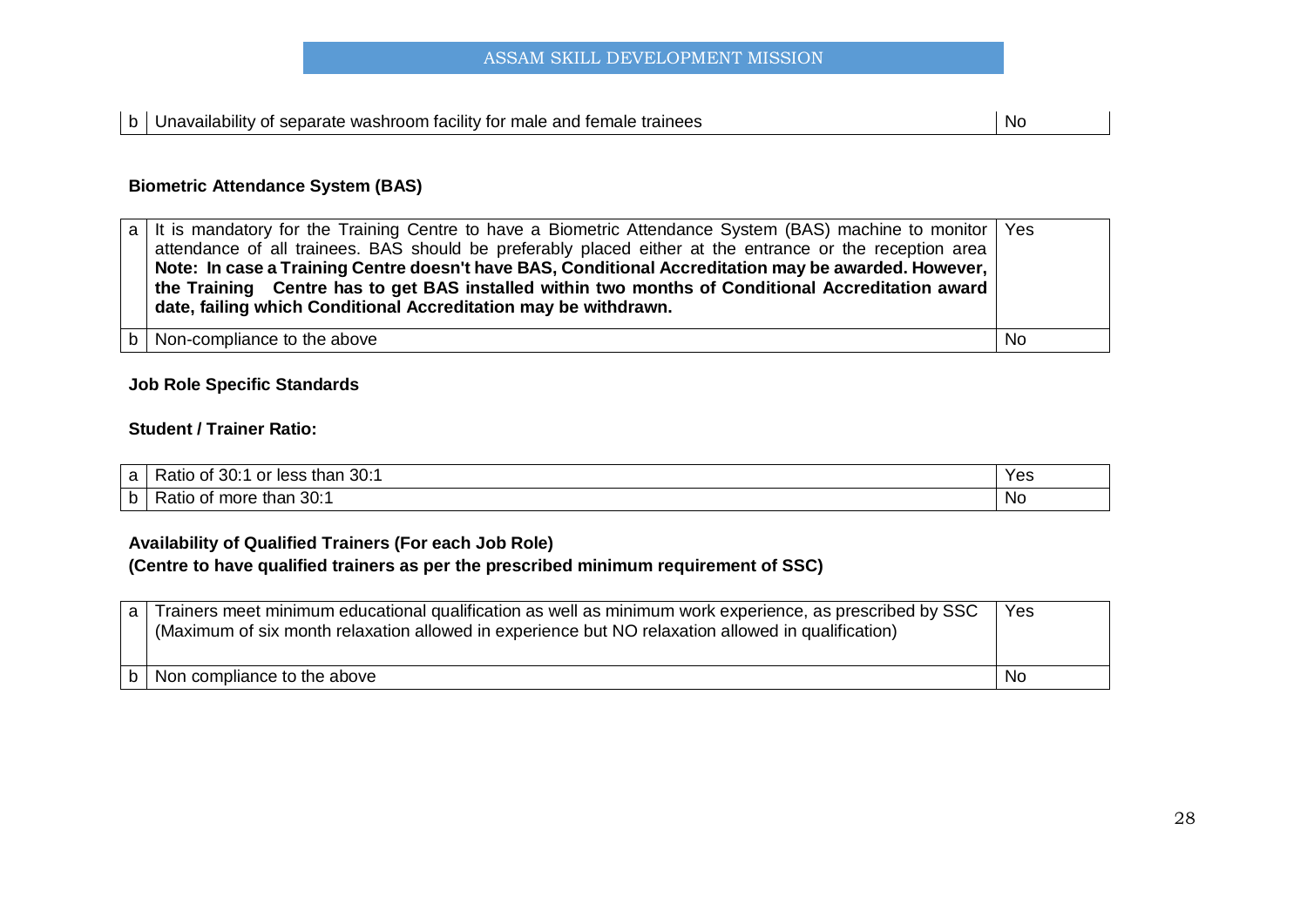## **Trainers certified by SSC (For each Job Role)**

| a l | All trainers certified by SSC<br>Note : In case the Training Centre doesn't have all trainers certified by SSC, Conditional Accreditation may be<br>awarded.<br>However, the Training Centre needs to comply with this indicator within Six months of Conditional<br>Accreditation award date, else, conditional Accreditation may be withdrawn | Yes |
|-----|-------------------------------------------------------------------------------------------------------------------------------------------------------------------------------------------------------------------------------------------------------------------------------------------------------------------------------------------------|-----|
|     | Non compliance to the above                                                                                                                                                                                                                                                                                                                     | No  |

## **Availability of Equipment/ Tools/ Machinery in Laboratory For each Job Role**

| Laboratory is equipped with mandatory equipment (as per SSC specified mandatory list) for each job role     | Yes |
|-------------------------------------------------------------------------------------------------------------|-----|
| Laboratory is not equipped with mandatory equipment (as per SSC specified mandatory list) for each job role | No. |

## **Availability of CCTV (IP enabled) camera with recording facility**

| a   Availability of CCTV (IP enabled) camera on the Training Centre     | Yes |
|-------------------------------------------------------------------------|-----|
| b   Non-availability of CCTV (IP enabled) camera on the Training Centre | No  |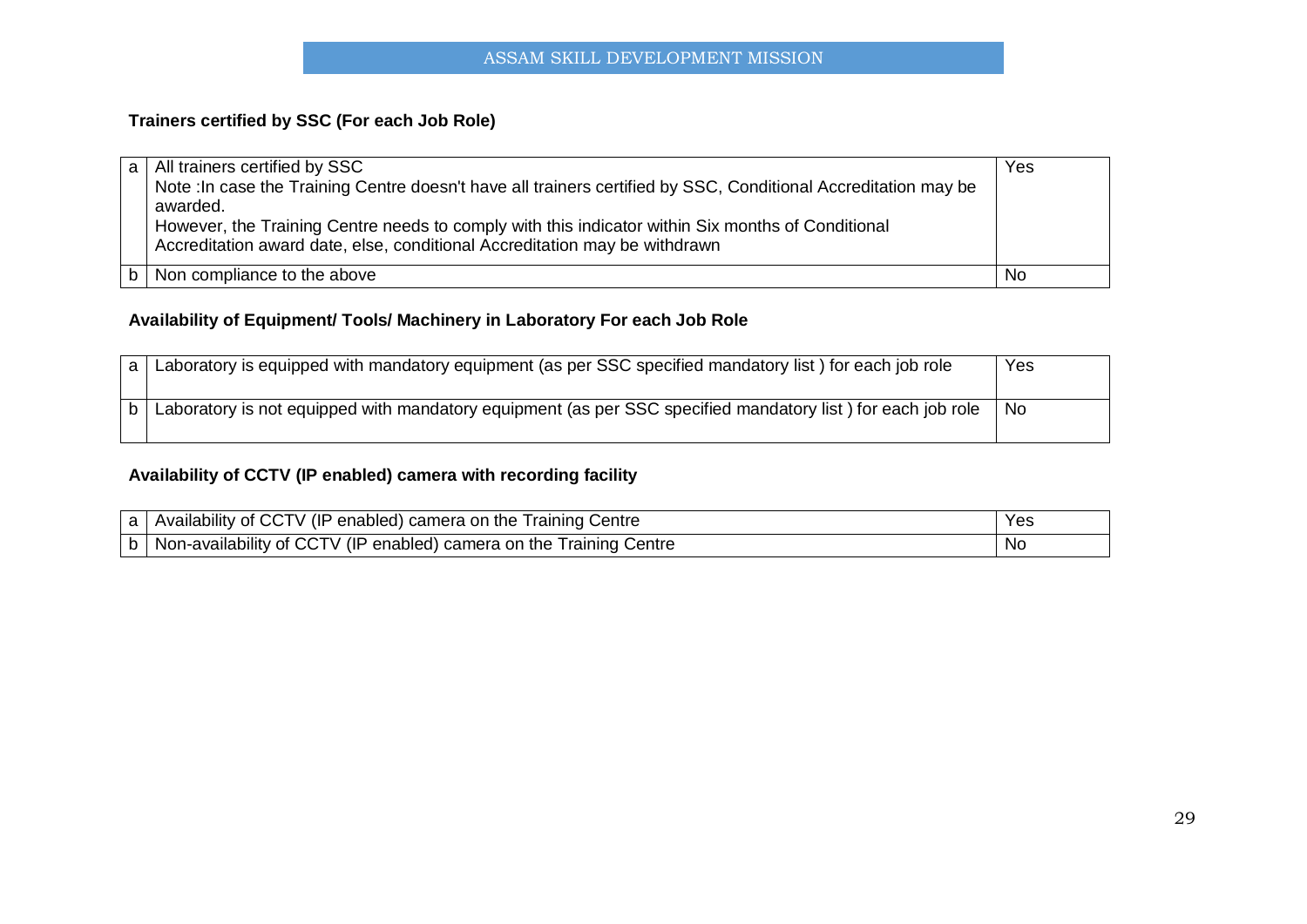# **ANNEXURE B – Grading Matrix**

| $\mathbf{1}$   | Centre Area                                                                                                                                          | 5                       |  |  |
|----------------|------------------------------------------------------------------------------------------------------------------------------------------------------|-------------------------|--|--|
| b              | Centers with area of 2000 sq ft or above dedicated to skill development<br>training program                                                          | 5                       |  |  |
| C              | Centers with area of 1000 sq ft or above and less than 2000 sq ft,<br>dedicated to skill development training program                                | 3                       |  |  |
| d              | Centers with area less than 1000 sq ft dedicated to skill development<br>training program                                                            | $\overline{2}$          |  |  |
| $\overline{2}$ | Type of Building of the Training Centre                                                                                                              | 5                       |  |  |
|                | Stand-alone Building, with all floors completely dedicated to NSQF<br>aligned Skill Development Training                                             |                         |  |  |
| a              | <b>OR</b>                                                                                                                                            | 5                       |  |  |
|                | Non-functional Educational institute/Campus utilized as Training<br>Centre (completely dedicated to NSQF aligned Skill Development<br>Training)      |                         |  |  |
|                |                                                                                                                                                      |                         |  |  |
| b              | <b>Industrial/Commercial Complex</b>                                                                                                                 | 3                       |  |  |
|                | (Training Centre is inside a factory/ industrial/commercial complex and<br>not a standalone building)                                                |                         |  |  |
|                |                                                                                                                                                      |                         |  |  |
|                | Functional Educational Institute/Any other Building where a dedicated                                                                                | $\overline{2}$          |  |  |
| C              | floor space is assigned for Skill development training                                                                                               |                         |  |  |
|                | (Training Centre is part of Educational institute or any other building<br>and not a standalone building)                                            |                         |  |  |
|                |                                                                                                                                                      |                         |  |  |
|                |                                                                                                                                                      |                         |  |  |
| 3              | Proximity of the Training Centre to Public Transport System i.e. Bus<br>Stop/Stand, Railway Station etc.                                             | 5                       |  |  |
| a              | 0 - 3 km distance                                                                                                                                    | 5                       |  |  |
| b              | 3.1 - 5 km distance                                                                                                                                  | 3                       |  |  |
| C              | 5.1-10 Km distance                                                                                                                                   | $\overline{2}$          |  |  |
| d              | More than 10 km distance                                                                                                                             | $\mathbf 0$             |  |  |
| 4              | CCTV cameras - IP enabled (with CCTV recording facility)                                                                                             | $\overline{\mathbf{4}}$ |  |  |
| a              | Availability of CCTV cameras - IP enabled (with CCTV recording<br>facility) in all the Classrooms, Laboratories, Counselling area,<br>Reception area | 4                       |  |  |
| b              | Availability of CCTV cameras - IP enabled (with CCTV recording<br>facility) in all the Classrooms and Laboratories, but not in other areas           | $\overline{2}$          |  |  |
| c              | Availability of CCTV cameras - IP enabled (with CCTV recording<br>facility) in 50% of Classrooms and Laboratories but not in other areas             | 1                       |  |  |
| d              | Availability of CCTV camera in less than 50% of Classrooms,<br>Laboratories and other areas OR Absence of recording facility                         | $\mathbf 0$             |  |  |
| 5              | Person with special ability Training Centre (Exempted for Job Roles<br>not suitable for person with special ability)                                 | 2                       |  |  |
|                |                                                                                                                                                      |                         |  |  |
|                | Availability of any two parameters i.e. Lifts, Ramps, Washrooms                                                                                      |                         |  |  |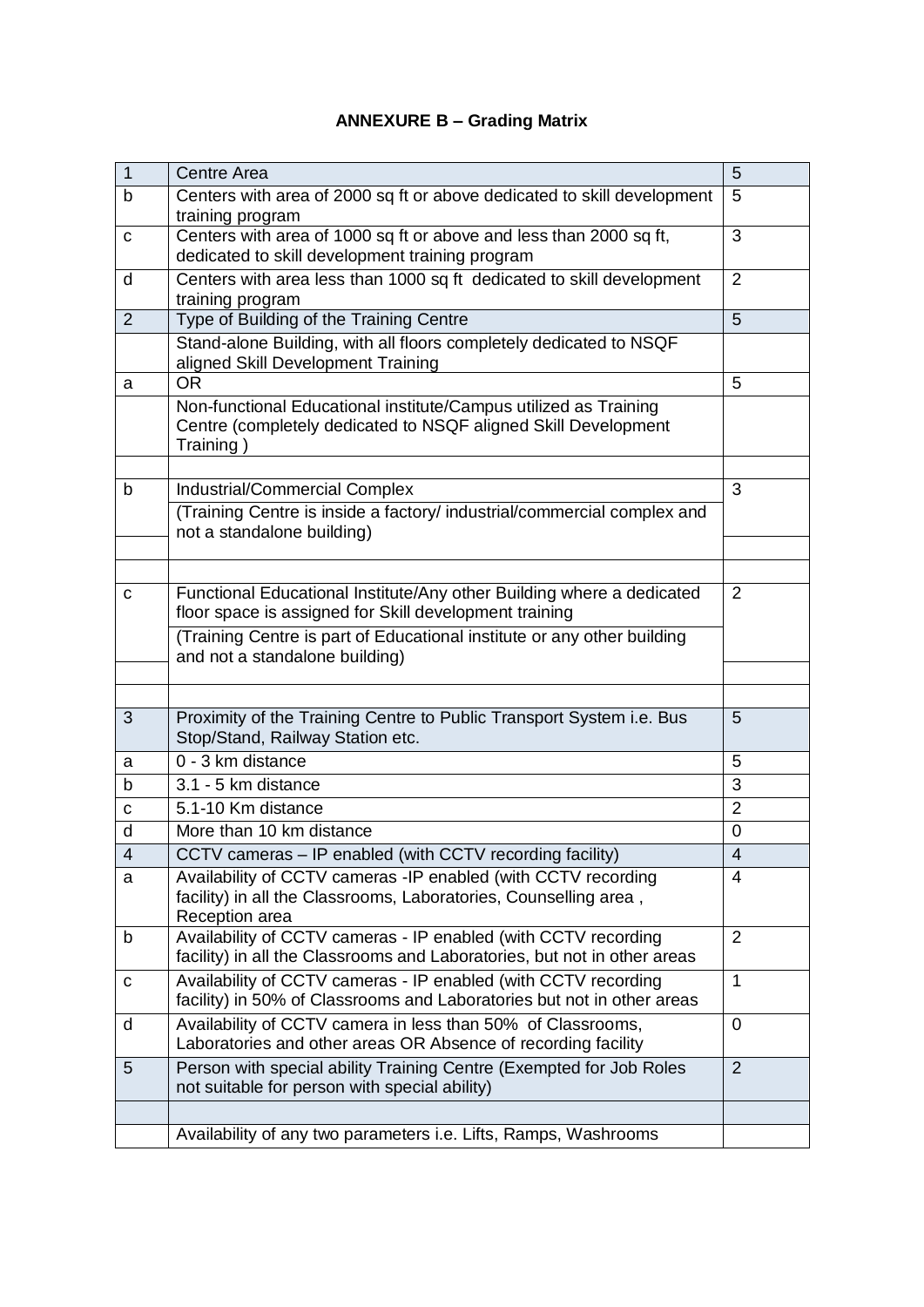| a              | If the Training Center is at Ground Floor, and the Center has any one<br>facility (either Ramp or Washroom for person with special ability),<br>Center shall score 2 marks                                      |                |  |  |  |
|----------------|-----------------------------------------------------------------------------------------------------------------------------------------------------------------------------------------------------------------|----------------|--|--|--|
| b              | Availability of only one facility i.e. Ramps or Washroom for person with<br>special ability. (This is applicable for only those Training Centers which<br>are NOT on Ground Floor)                              | $\mathbf{1}$   |  |  |  |
| C              | No facility available at the Training Center for person with special<br>0<br>ability i.e. No Ramps, No Lifts or No Washroom                                                                                     |                |  |  |  |
| 6              | Projectors in Classrooms                                                                                                                                                                                        | $\overline{4}$ |  |  |  |
| a              | Availability of any type of projector in all Classrooms                                                                                                                                                         | $\overline{4}$ |  |  |  |
| b              | Availability of any type of projector in atleast 50% of the Classrooms<br>but not all Classrooms                                                                                                                | $\overline{2}$ |  |  |  |
| с              | Availability of any type of projector in less than 50% of the Classrooms                                                                                                                                        | $\mathbf 0$    |  |  |  |
| $\overline{7}$ | <b>Internet Connectivity</b>                                                                                                                                                                                    | 3              |  |  |  |
| a              | Availability of the Internet connectivity at the Training Centre,<br>necessarily at the IT/Computer Laboratory, with speed of 1 mbps and<br>above                                                               |                |  |  |  |
| b              | Availability of the Internet connectivity at the Training Centre,<br>necessarily at the IT / Computer Laboratory, but with speed of less<br>than 1 mbps and greater than 512 kbps                               | $\overline{2}$ |  |  |  |
| $\mathbf C$    | Availability of the Internet connectivity at the Training Centre,<br>necessarily at the IT/ Computer Laboratory, with speed of less than<br>512kbps OR no internet connectivity at the IT / Computer laboratory |                |  |  |  |
| 8              | <b>Additional Infrastructural Facilities</b>                                                                                                                                                                    | 4              |  |  |  |
| a              | Availability of Pantry and Parking facility.<br>Parking facility should be available in the premises of Training Center.                                                                                        | $\overline{4}$ |  |  |  |
| b              | Availability of any one facility i.e. Pantry or Parking facility                                                                                                                                                | $\overline{2}$ |  |  |  |
| С              | Neither Pantry nor Parking facility availability at the Training Centre                                                                                                                                         | 0              |  |  |  |
| 9              | IT/ Computer Laboratory facility                                                                                                                                                                                | 3              |  |  |  |
| a              | Availability of IT/Computer Laboratory (a clearly demarcated area with<br>at least 5 computers/laptops) for life skills/ soft skills training                                                                   | 3              |  |  |  |
| b              | Unavailability of IT/Computer Laboratory as per above mentioned<br>criteria                                                                                                                                     | 0              |  |  |  |
| 10             | Power Backup facility                                                                                                                                                                                           | 3              |  |  |  |
| a              | Availability of the Power backup facility in the form of UPS/ Inverter/<br>Gen set etc. to continue the operations at the Training Centre                                                                       |                |  |  |  |
| b              | Unavailability of the Power backup facility as per above norms                                                                                                                                                  |                |  |  |  |
| 11             | Library facility                                                                                                                                                                                                | $\overline{2}$ |  |  |  |
| a              | Availability of Library (a clearly demarcated area with at least 5 books<br>per job role)                                                                                                                       |                |  |  |  |
| b              | Unavailability of Library (as per above mentioned criteria)                                                                                                                                                     | 0              |  |  |  |
|                | <b>Total Scores for Accreditation</b>                                                                                                                                                                           | 40             |  |  |  |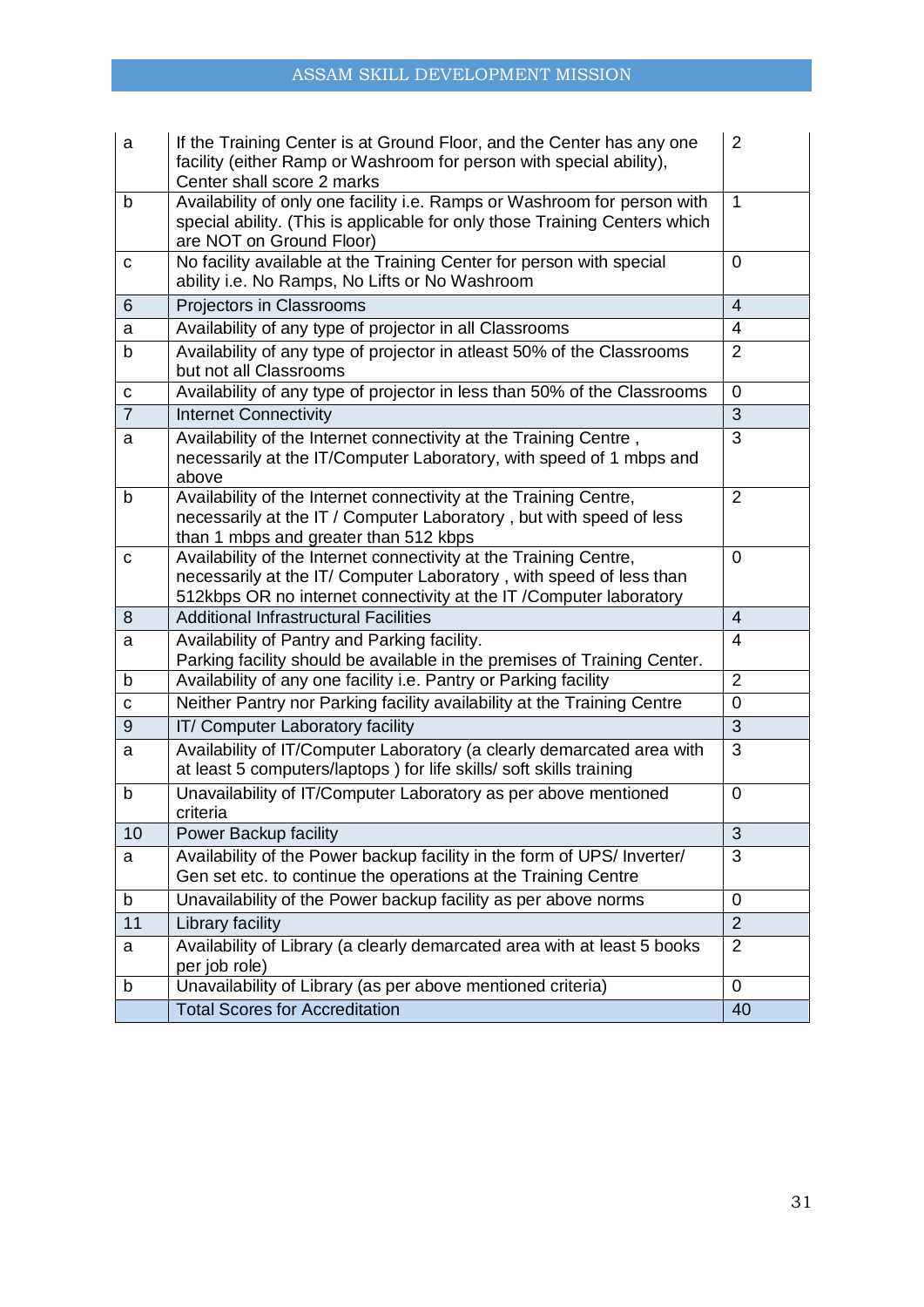| Grading    |        |
|------------|--------|
| Percentage | Grade  |
| 85-100 %   | 5 Star |
| 70-84%     | 4 Star |
| 55 - 69 %  | 3 Star |
| 40 - 54 %  | 2 Star |
| Below 40 % | 1 Star |

**Target allocation would be based on grading matrix score, in case applications for more than 1 Training Centre is received for the same Job Role in the same block or as deemed fit by ASDM.**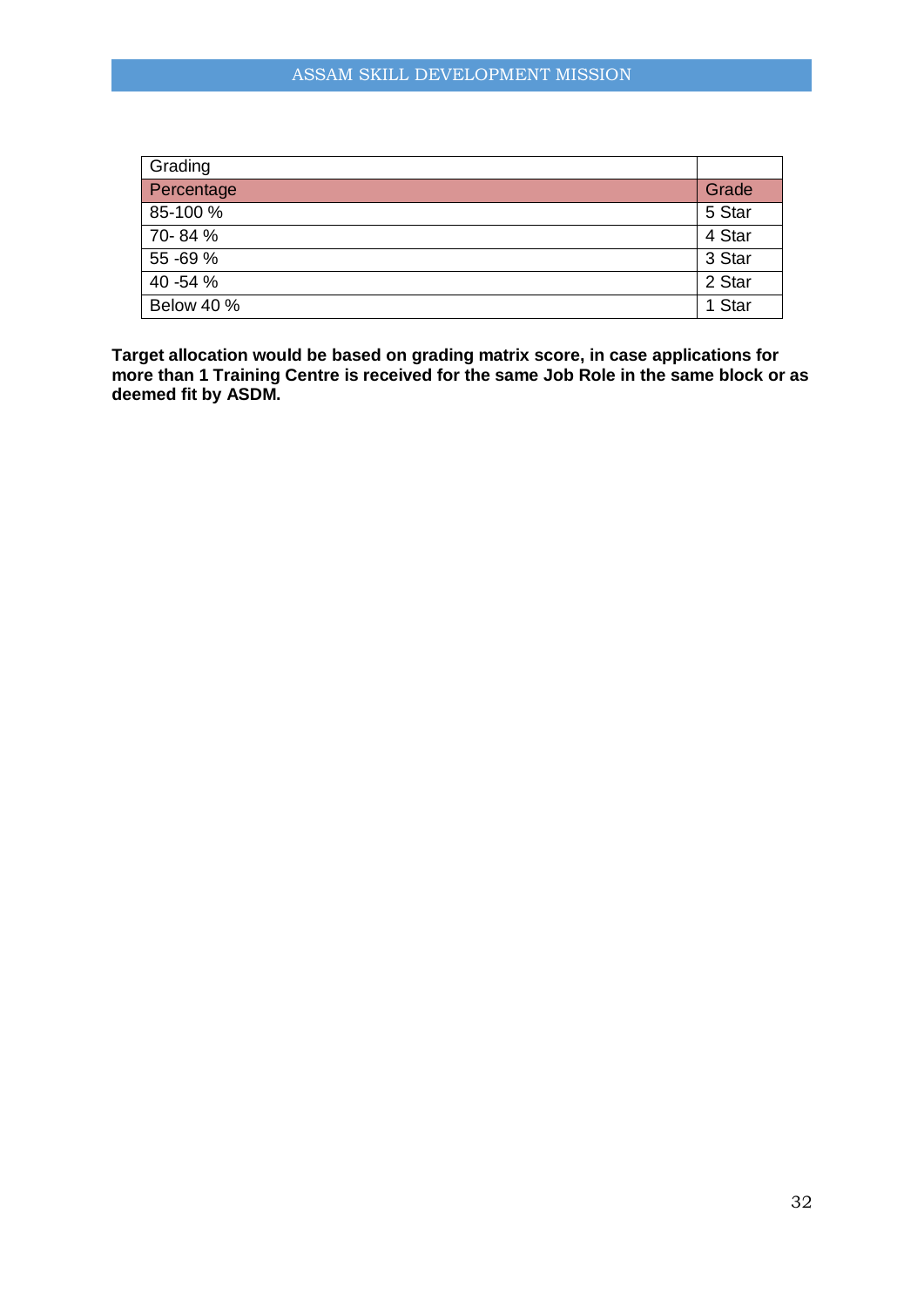## **ANNEXURE C – List of Preferred Job Roles**

Following is the current list of courses across sectors in which training can be imparted under ASDM for the FY 2017-18. The details with respect to no. of NOS, NSQF level, Cost Category, duration etc. would be as per the Model Course Curriculum notified by respective SSCs.

**The Applicants may specify / suggest job roles other than the ones stated in the preferred Job Roles list below based on the State's requirements. Addition and Allotment of such job roles will be at sole discretion of ASDM.**

| S.N<br>$\mathbf{o}$ | <b>Sector</b>           | Name of<br>the QP                           | QPRef.ID         | <b>Educational</b><br>Qualification | <b>Total</b><br>Hours** | <b>Category</b><br>as per<br>common<br><b>Norms</b> |
|---------------------|-------------------------|---------------------------------------------|------------------|-------------------------------------|-------------------------|-----------------------------------------------------|
| $\mathbf{1}$        | Aerospace &<br>Aviation | Airline<br>Cargo<br>Assistant               | AAS/Q0103        | 10th Class                          | 192                     | $\mathbf{I}$                                        |
| $\overline{2}$      | Aerospace &<br>Aviation | Airline<br>Customer<br>Service<br>Executive | AAS/Q0301        | 12th Class                          | 192                     | $\mathbf{I}$                                        |
| 3                   | Agriculture             | Aqua<br>culture<br>worker                   | AGR/Q4904        | 5th Class<br>,Preferably            | 200                     | T                                                   |
| 4                   | Agriculture             | Bamboo<br>Grower                            | AGR/Q6101        | 5th Class Pass<br>,Preferably       | 200                     | III                                                 |
| $\overline{5}$      | Agriculture             | <b>Banana</b><br>farmer                     | AGR/Q0301        | 5th Class Pass<br>,Preferably       | 180                     | $\mathbf{I}$                                        |
| 6                   | Agriculture             | Beekeeper                                   | AGR/Q5301        | No formal<br>education              | 150                     | $\overline{III}$                                    |
| $\overline{7}$      | Agriculture             | Dairy<br>Farmer/<br>Entreprene<br>ur        | AGR/Q4101        | 5th Class Pass<br>,Preferably       | $\overline{200}$        | T                                                   |
| 8                   | Agriculture             | Floriculturi<br>st - Open<br>cultivation    | AGR/Q0701        | 5th Class Pass<br>,Preferably       | 180                     | $\mathbf{I}$                                        |
| 9                   | Agriculture             | Gardener                                    | <b>AGR/Q0801</b> | 5th Class Pass<br>,Preferably       | 300                     | $\mathbf{I}$                                        |
| $\overline{10}$     | Agriculture             | Organic<br>Grower                           | <b>AGR/Q1201</b> | 5th Class Pass<br>,Preferably       | $\overline{200}$        | $\overline{\mathsf{I}}$                             |
| 11                  | Agriculture             | Paddy<br>Cultivator                         | AGR/Q0101        | 5th Class Pass<br>,Preferably       | 150                     | $\mathbf{I}$                                        |
| $\overline{12}$     | Agriculture             | Quality<br>Seed<br>Grower                   | AGR/Q7101        | 5th Class Pass<br>,Preferably       | 200                     | $\overline{\mathbb{I}}$                             |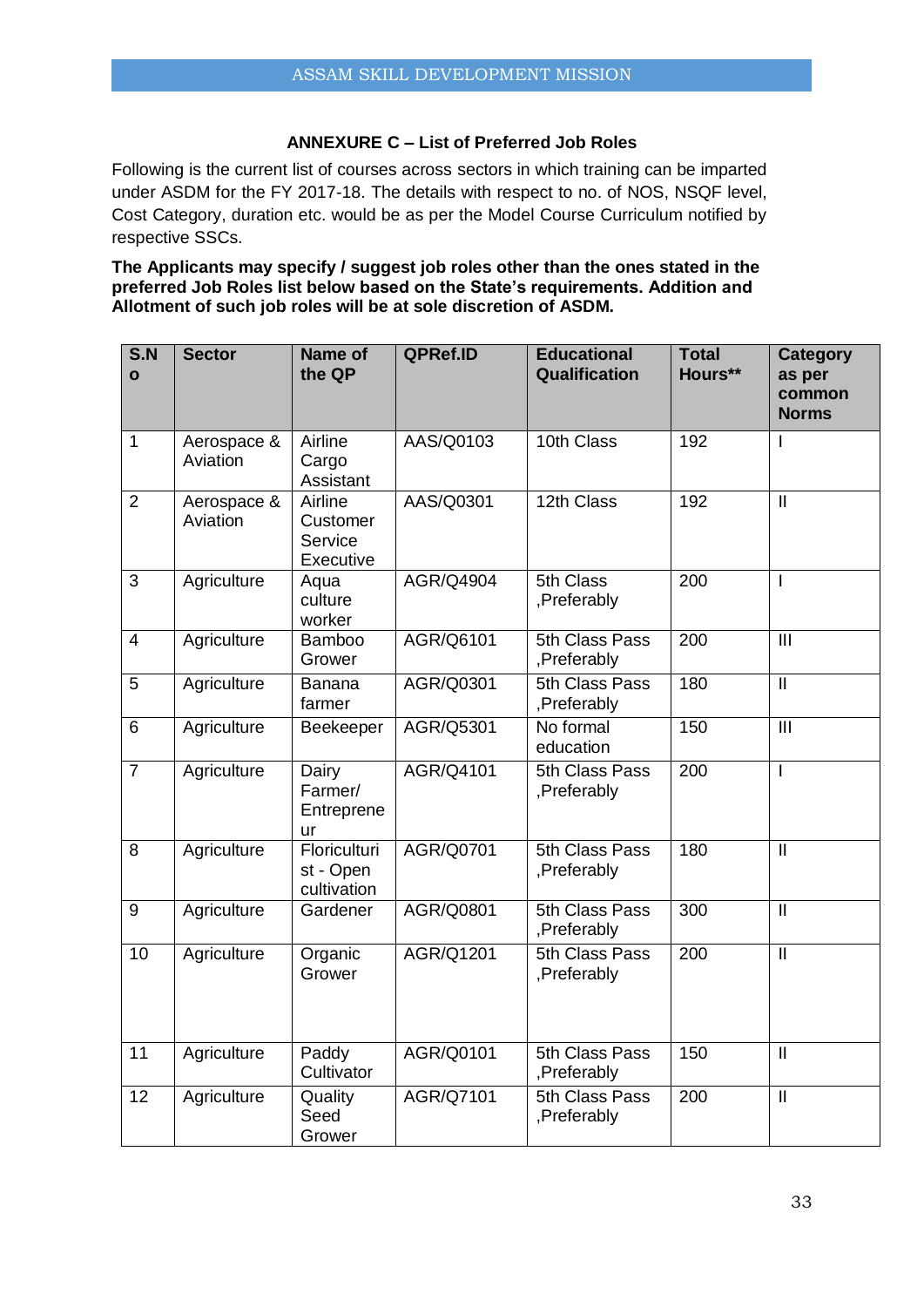| S.N<br>$\mathbf{o}$ | <b>Sector</b>                                      | Name of<br>the QP                                                    | QPRef.ID         | <b>Educational</b><br>Qualification                                                      | <b>Total</b><br>Hours** | <b>Category</b><br>as per<br>common<br><b>Norms</b>                                                                                                                                                                                                                                                                                                                                                   |
|---------------------|----------------------------------------------------|----------------------------------------------------------------------|------------------|------------------------------------------------------------------------------------------|-------------------------|-------------------------------------------------------------------------------------------------------------------------------------------------------------------------------------------------------------------------------------------------------------------------------------------------------------------------------------------------------------------------------------------------------|
| 13                  | Agriculture                                        | Small<br>poultry<br>farmer                                           | AGR/Q4306        | 10th Class<br>,Preferably                                                                | 240                     | $\mathbf{  }$                                                                                                                                                                                                                                                                                                                                                                                         |
| 14                  | Apparel,<br>Made-Ups &<br>Home<br>Furnishing       | Hand<br>Embroider<br>er                                              | <b>AMH/Q1001</b> | 5th Class<br>,Preferably                                                                 | 200                     | I                                                                                                                                                                                                                                                                                                                                                                                                     |
| 15                  | Apparel,<br>Made-Ups &<br>Home<br>Furnishing       | Self<br>Employed<br>Tailor                                           | <b>AMH/Q1947</b> | 8th Class,<br>Preferably                                                                 | 340                     | I                                                                                                                                                                                                                                                                                                                                                                                                     |
| 16                  | Apparel,<br>Made-Ups &<br>Home<br>Furnishing       | Sewing<br>Machine<br>Operator                                        | AMH/Q0301        | 5th Class<br>,Preferably                                                                 | 270                     | $\mathsf{l}$                                                                                                                                                                                                                                                                                                                                                                                          |
| 17                  | Automotive                                         | Chauffeur /<br><b>Taxi Driver</b>                                    | ASC/Q9714        | 8th Standard<br>pass, preferably                                                         | 400                     | $\mathsf{l}$                                                                                                                                                                                                                                                                                                                                                                                          |
| 18                  | Beauty &<br>Wellness                               | Hair Stylist                                                         | <b>BWS/Q0202</b> | 8th Class                                                                                | 350                     | $\mathbf{I}$                                                                                                                                                                                                                                                                                                                                                                                          |
| 19                  | Beauty &<br>Wellness                               | <b>Beauty</b><br>Therapist                                           | <b>BWS/Q0102</b> | 10th Class                                                                               | 350                     | $\mathbf{  }% =\mathbf{1}^{T}\mathbf{1}^{T}\mathbf{1}^{T}\mathbf{1}^{T}\mathbf{1}^{T}\mathbf{1}^{T}\mathbf{1}^{T}\mathbf{1}^{T}\mathbf{1}^{T}\mathbf{1}^{T}\mathbf{1}^{T}\mathbf{1}^{T}\mathbf{1}^{T}\mathbf{1}^{T}\mathbf{1}^{T}\mathbf{1}^{T}\mathbf{1}^{T}\mathbf{1}^{T}\mathbf{1}^{T}\mathbf{1}^{T}\mathbf{1}^{T}\mathbf{1}^{T}\mathbf{1}^{T}\mathbf{1}^{T}\mathbf{1}^{T}\mathbf{1}^{T}\mathbf{1$ |
| 20                  | Banking,<br>Financial<br>Services and<br>Insurance | <b>Accounts</b><br>Executive<br>(Accounts<br>Payable &<br>Receivable | <b>BSC/Q0901</b> | Graduation in<br>commerce or<br>allied<br>subjects/Diplom<br>a in commercial<br>Practice | 150                     | $\mathbf{III}$                                                                                                                                                                                                                                                                                                                                                                                        |
| 21                  | Banking,<br>Financial<br>Services and<br>Insurance | Goods &<br><b>Services</b><br>Tax<br>Accounts<br>Assistant           | <b>BSC/Q0910</b> | Graduation in<br>commerce or<br>allied subject                                           | 100                     | $\mathbf{III}$                                                                                                                                                                                                                                                                                                                                                                                        |
| 22                  | Capital<br>Goods                                   | Fitter -<br>Fabrication                                              | CSC/Q0303        | 10th Class                                                                               | 500                     | I                                                                                                                                                                                                                                                                                                                                                                                                     |
| 23                  | Construction                                       | Mason<br>General                                                     | CON/Q0103        | 5th Class                                                                                | 400                     | I.                                                                                                                                                                                                                                                                                                                                                                                                    |
| 24                  | Construction                                       | Mason<br>Tiling                                                      | CON/Q0104        | 5th Class                                                                                | 400                     | L                                                                                                                                                                                                                                                                                                                                                                                                     |
| 25                  | Domestic<br>Worker                                 | Child Care<br>taker                                                  | <b>DWC/Q0201</b> | 5th Class<br>,Preferably                                                                 | 200                     | $\mathbf{I}$                                                                                                                                                                                                                                                                                                                                                                                          |
| 26                  | Domestic<br>Worker                                 | General<br>Housekeep<br>er                                           | <b>DWC/Q0102</b> | 5th Class<br>,Preferably                                                                 | 200                     | $\ensuremath{\mathsf{II}}$                                                                                                                                                                                                                                                                                                                                                                            |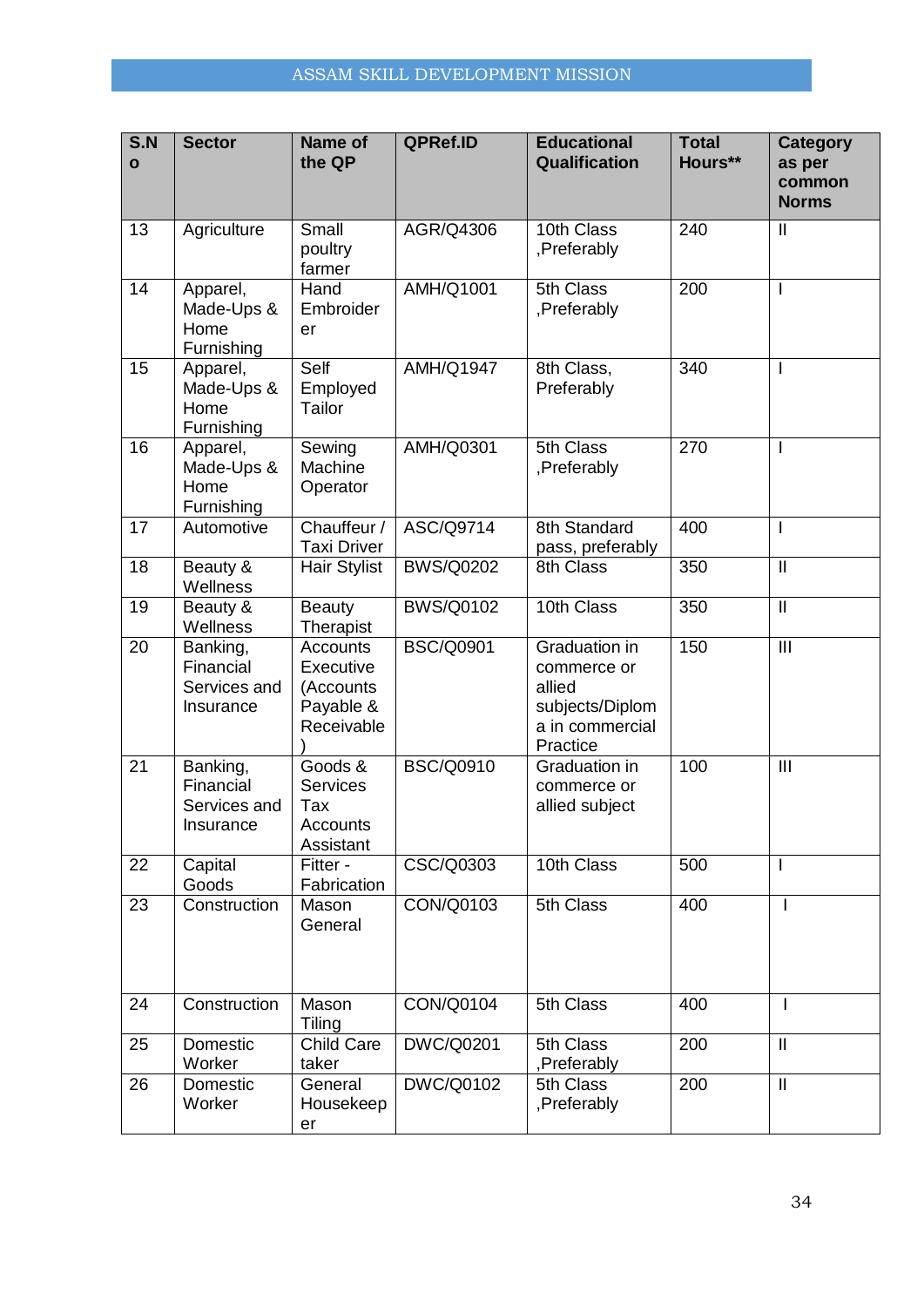| S.N<br>$\mathbf{o}$ | <b>Sector</b>             | Name of<br>the QP                                          | QPRef.ID         | <b>Educational</b><br>Qualification                                                                                                            | <b>Total</b><br>Hours** | <b>Category</b><br>as per<br>common<br><b>Norms</b> |
|---------------------|---------------------------|------------------------------------------------------------|------------------|------------------------------------------------------------------------------------------------------------------------------------------------|-------------------------|-----------------------------------------------------|
| 27                  | Domestic<br>Worker        | Housekeep<br>er cum<br>cook                                | <b>DWC/Q0101</b> | 5th Class<br>,Preferably                                                                                                                       | 250                     |                                                     |
| 28                  | Domestic<br>Worker        | Elderly<br>Caretaker<br>(Non-<br>Clinical)                 | <b>DWC/Q0801</b> | 5th Class<br>,Preferably                                                                                                                       | 200                     | $\mathbf{  }$                                       |
| 29                  | Electronics &<br>Hardware | Field<br>Technician<br>Computing<br>and<br>Peripherals     | ELE/Q4601        | <b>ITI/Diploma</b>                                                                                                                             | 300                     | L                                                   |
| 30                  | Electronics &<br>Hardware | <b>LED Light</b><br>Repair<br>Technician                   | <b>ELE/Q9302</b> | ITI/ Diploma                                                                                                                                   | 360                     |                                                     |
| 31                  | Electronics &<br>Hardware | <b>Mobile</b><br>Phone<br>Hardware<br>Repair<br>Technician | <b>ELE/Q8104</b> | T                                                                                                                                              | 360                     |                                                     |
| 32                  | Furniture &<br>Fittings   | Carpenter<br>Wooden<br>Furniture                           | FFS/Q0102        | 5th<br>Class, Preferably                                                                                                                       | 308                     | $\ensuremath{\mathsf{II}}$                          |
| 33                  | Furniture &<br>Fittings   | Fitter-<br>Modular<br>Furniture                            | FFS/Q5702        | 5th<br>Class, Preferably                                                                                                                       | 300                     | $\ensuremath{\mathsf{II}}$                          |
| 34                  | Green Jobs                | Wastewate<br>r<br>Treatment<br>Plant<br>Technician         | SGJ/Q6601        | 12th Class/10th<br><b>Class</b><br>+ITI/Diploma,<br>8th pass $+4$<br>years'<br>experience as<br>Wastewater<br><b>Treatment Plant</b><br>Helper | 200                     | $\mathbf{III}$                                      |
| 35                  | Handicrafts<br>& Carpets  | <b>Bamboo</b><br><b>Basket</b><br>Maker                    | <b>HCS/Q8704</b> | 5th Class<br>,Preferably                                                                                                                       | 240                     | $\mathbf{I}$                                        |
| 36                  | Handicrafts<br>& Carpets  | Hand<br>Rolled<br>Agarbatti<br>Maker                       | <b>HCS/Q7901</b> | 5th Class,<br>Preferably                                                                                                                       | 250                     | $\mathop{\textstyle\prod}$                          |
| 37                  | Healthcare                | General<br>Duty<br>Assistant                               | HSS/Q5101        | 10th Class<br>,Preferably but<br>Class VIII is also<br>considered in                                                                           | 420                     | $\mathbf{I}$                                        |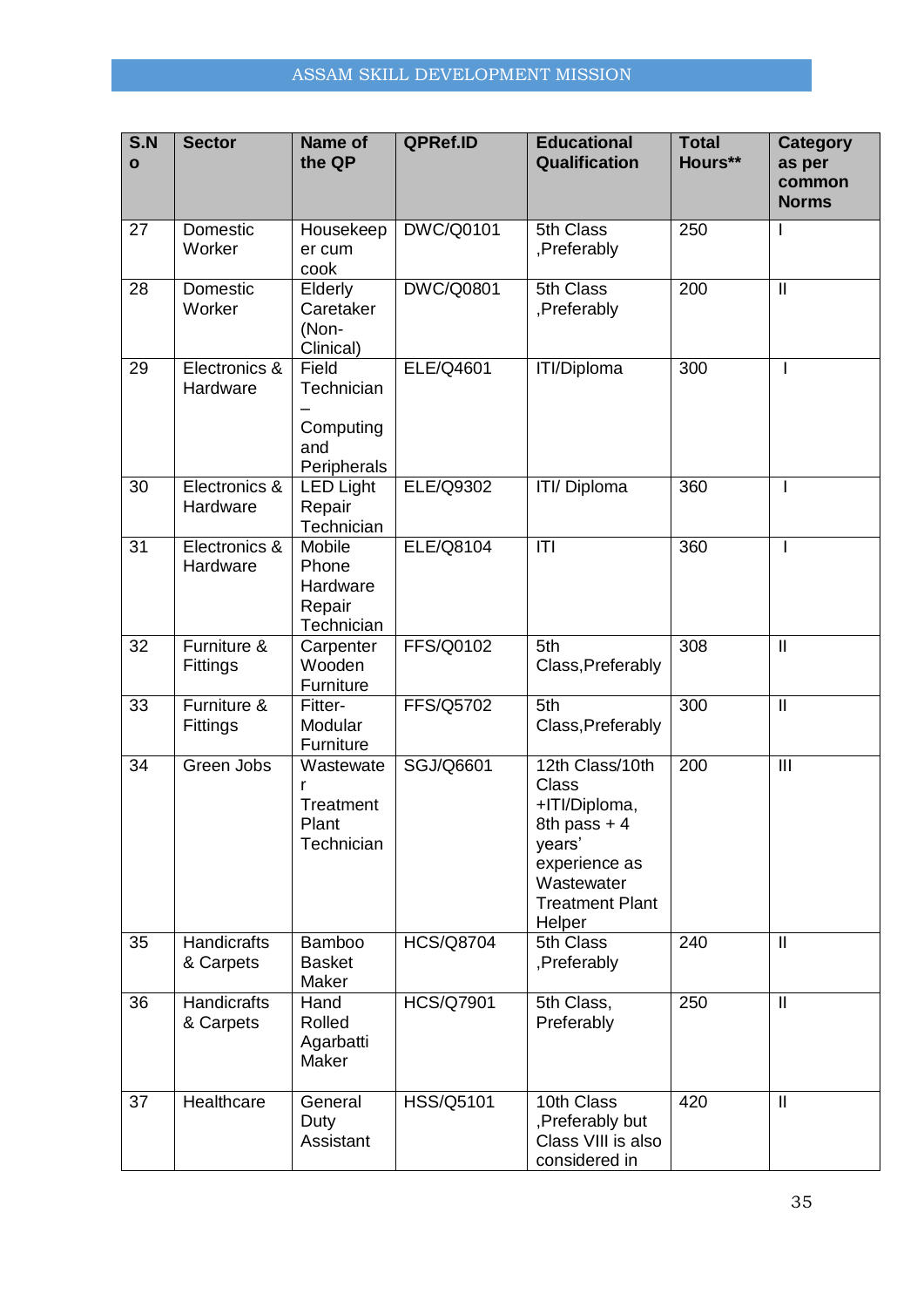| S.N<br>$\mathbf{o}$ | <b>Sector</b>                | Name of<br>the QP                             | QPRef.ID         | <b>Educational</b><br>Qualification                                                            | <b>Total</b><br>Hours** | <b>Category</b><br>as per<br>common<br><b>Norms</b> |
|---------------------|------------------------------|-----------------------------------------------|------------------|------------------------------------------------------------------------------------------------|-------------------------|-----------------------------------------------------|
|                     |                              |                                               |                  | certain<br>situations                                                                          |                         |                                                     |
| 38                  | Healthcare                   | X-ray<br>Technician                           | <b>HSS/Q0701</b> | 12th Class,<br>Preferably in<br>Science, but<br>10th Class is<br>also considered<br>in certain | 600                     | I.                                                  |
| 39                  | Infrastructure<br>Equipment  | Junior<br>Excavator<br>Operator               | <b>IES/Q0104</b> | 8th Class<br>,Preferably                                                                       | 170                     |                                                     |
| 40                  | Infrastructure<br>Equipment  | Junior<br>Operator<br>Crane                   | <b>IES/Q0111</b> | 8th Class<br>,Preferably                                                                       | 150                     | $\overline{1}$                                      |
| 41                  | Iron & Steel                 | <b>Bearing</b><br>maintenan<br>ce             | <b>ISC/Q0906</b> | 10th Class                                                                                     | 300                     |                                                     |
| 42                  | Iron & Steel                 | Fitter<br>Electrical<br>Assembly              | ISC/Q1001        | 12th Class<br>(Science)/ITI                                                                    | 310                     | I.                                                  |
| 43                  | <b>IT-ITES</b>               | <b>CRM</b><br>Domestic<br>Voice               | SSC/Q2210        | 10th Class                                                                                     | 400                     | $\mathbf{II}$                                       |
| 44                  | <b>IT-ITES</b>               | Domestic<br>Data entry<br>Operator            | SSC/Q2212        | 10th Class                                                                                     | 400                     | $\ensuremath{\mathsf{II}}$                          |
| 45                  | Leather                      | <b>Stitcher</b><br>(Goods &<br>Garments)      | LSS/Q5501        | 5th Class                                                                                      | 200                     | ı                                                   |
| 46                  | Leather                      | Stitching<br>Operator                         | LSS/Q2501        | 5th Class                                                                                      | 500                     |                                                     |
| 47                  | Life<br>Sciences             | Medical<br><b>Sales</b><br>Represent<br>ative | LFS/Q0401        | Diploma in<br>Pharmacy/ any<br>relevant science<br>discipline                                  | 480                     | $\mathop{\textstyle\prod}$                          |
| 48                  | Logistics                    | Warehous<br>e Packer                          | LSC/Q2303        | Middle School<br>(Class VIII)                                                                  | 270                     |                                                     |
| 49                  | Logistics                    | Courier<br><b>Delivery</b><br>Executive       | LSC/Q3023        | 10th Class<br>,Preferably                                                                      | 270                     |                                                     |
| 50                  | Media &<br>Entertainme<br>nt | Make-up<br>artist                             | <b>MES/Q1801</b> | <b>High School</b>                                                                             | 240                     | $\mathbf{II}$                                       |
| 51                  | Media &<br>Entertainme<br>nt | Hairdresse<br>r                               | <b>MES/Q1802</b> | <b>High School</b>                                                                             | 240                     | $\mathop{\textstyle\prod}$                          |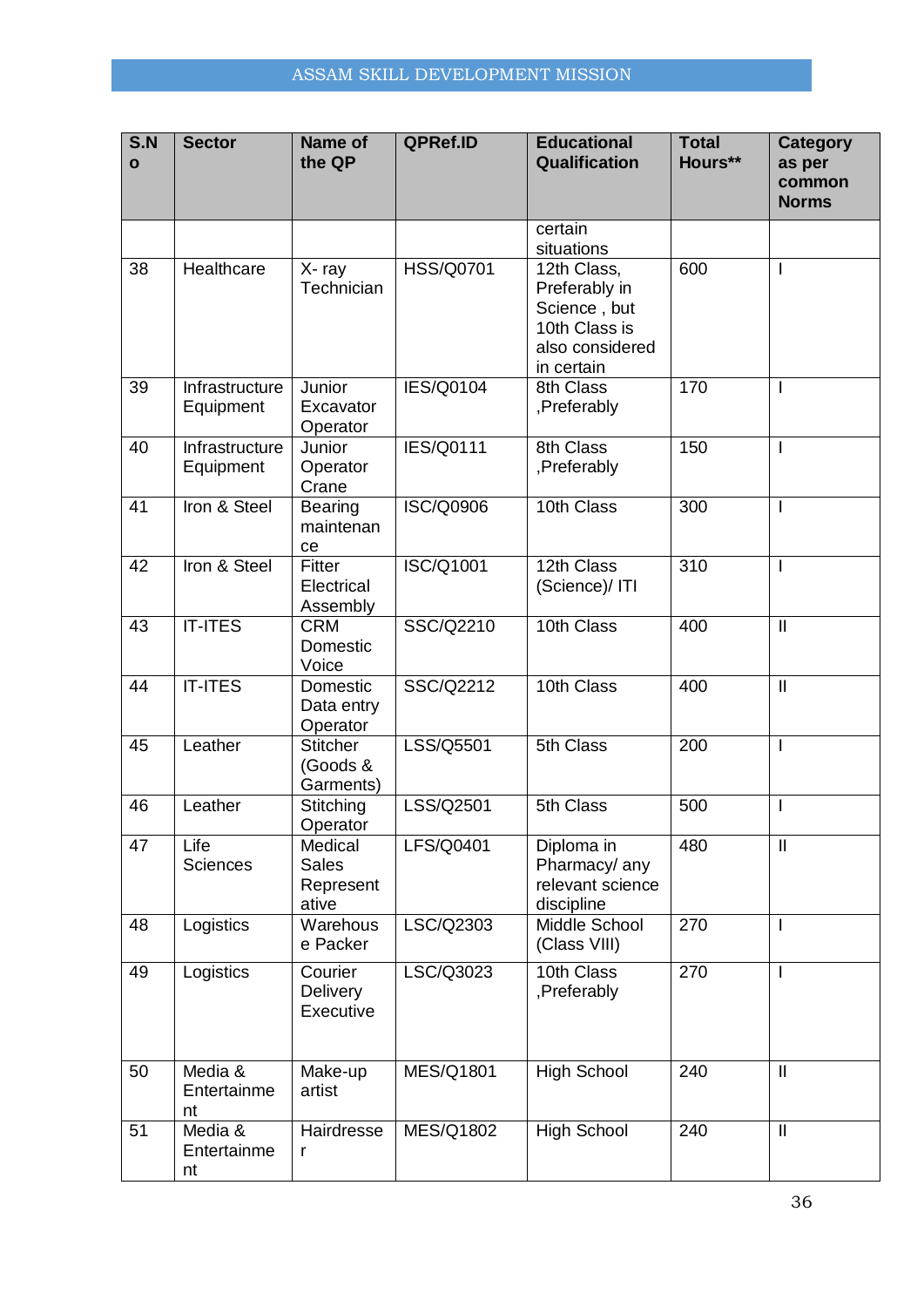| S.N<br>$\mathbf{o}$ | <b>Sector</b>            | Name of<br>the QP                              | QPRef.ID         | <b>Educational</b><br>Qualification                                                      | <b>Total</b><br>Hours** | <b>Category</b><br>as per<br>common<br><b>Norms</b> |
|---------------------|--------------------------|------------------------------------------------|------------------|------------------------------------------------------------------------------------------|-------------------------|-----------------------------------------------------|
| 52                  | Mining                   | Mining -<br>Loader<br>Operator                 | MIN/Q0208        | 12th Class, Prior<br>experience<br>desirable                                             | 210                     | I                                                   |
| 53                  | Mining                   | Mining-<br><b>Bulldozer</b><br>Operator        | MIN/Q0205        | 10th Class                                                                               | 240                     | I.                                                  |
| 54                  | Paints &<br>Coatings     | Powder<br>Coater                               | PCS/Q5102        | 10th Class<br>,Preferably                                                                | 240                     | $\mathbf{  }$                                       |
| 55                  | Plumbing                 | Plumber<br>(General)                           | <b>PSC/Q0104</b> | 5th Class (To be<br>revised to 10th<br>post 31st<br>December,<br>2017)                   | 320                     | I.                                                  |
| 56                  | Plumbing                 | Plumbing<br>Product<br><b>Sales</b><br>officer | <b>PSC/Q0302</b> | 12th Class/<br>Certificate<br>Courses in<br><b>Sales</b>                                 | 320                     | I.                                                  |
| 57                  | Retail                   | Retail<br><b>Sales</b><br>Associate            | RAS/Q0104        | 10th Class                                                                               | 280                     | $\mathbf{  }$                                       |
| 58                  | Retail                   | Retail<br>Team<br>Leader                       | <b>RAS/Q0105</b> | 12th Class,<br>Preferably                                                                | 350                     | $\overline{\mathbb{I}}$                             |
| 59                  | Rubber                   | General<br>Worker -<br>Rubber<br>Plantation    | <b>RSC/Q6107</b> | 8th Class,<br>Preferably                                                                 | 200                     | $\ensuremath{\mathsf{II}}$                          |
| 60                  | Security                 | Security<br>Supervisor                         | SSS/Q0301        | 12th Class                                                                               | 180                     | $\mathbf{  }$                                       |
| 61                  | Security                 | Unarmed<br>Security<br>Guard                   | SSS/Q0101        | 7th<br>Class, Trained<br>as per PSARA<br>requirements in<br>QP & NOS<br>aligned syllabus | 160                     | $\mathbf{  }$                                       |
| 62                  | Telecom                  | Handset<br>Repair<br>Engineer                  | <b>TEL/Q2201</b> | 12th Class<br>/ITI/Diploma/Cer<br>tification in<br>repairing<br>services                 | 300                     | $\mathbf{I}$                                        |
| 63                  | Textiles &<br>Handlooms  | Two shaft<br>Handloom<br>Weaver                | <b>TSC/Q7303</b> | 8th Class pass,<br>preferably                                                            | 300                     | I.                                                  |
| 64                  | Textiles &<br>Handlooms  | Warper                                         | <b>TSC/Q7302</b> | 8th Class pass,<br>preferably                                                            | 300                     | L                                                   |
| 65                  | Tourism &<br>Hospitality | Meet &<br>Greet<br>officer                     | <b>THC/Q4205</b> | 10th Class pass,<br>preferably                                                           | 260                     | $\mathbf{  }$                                       |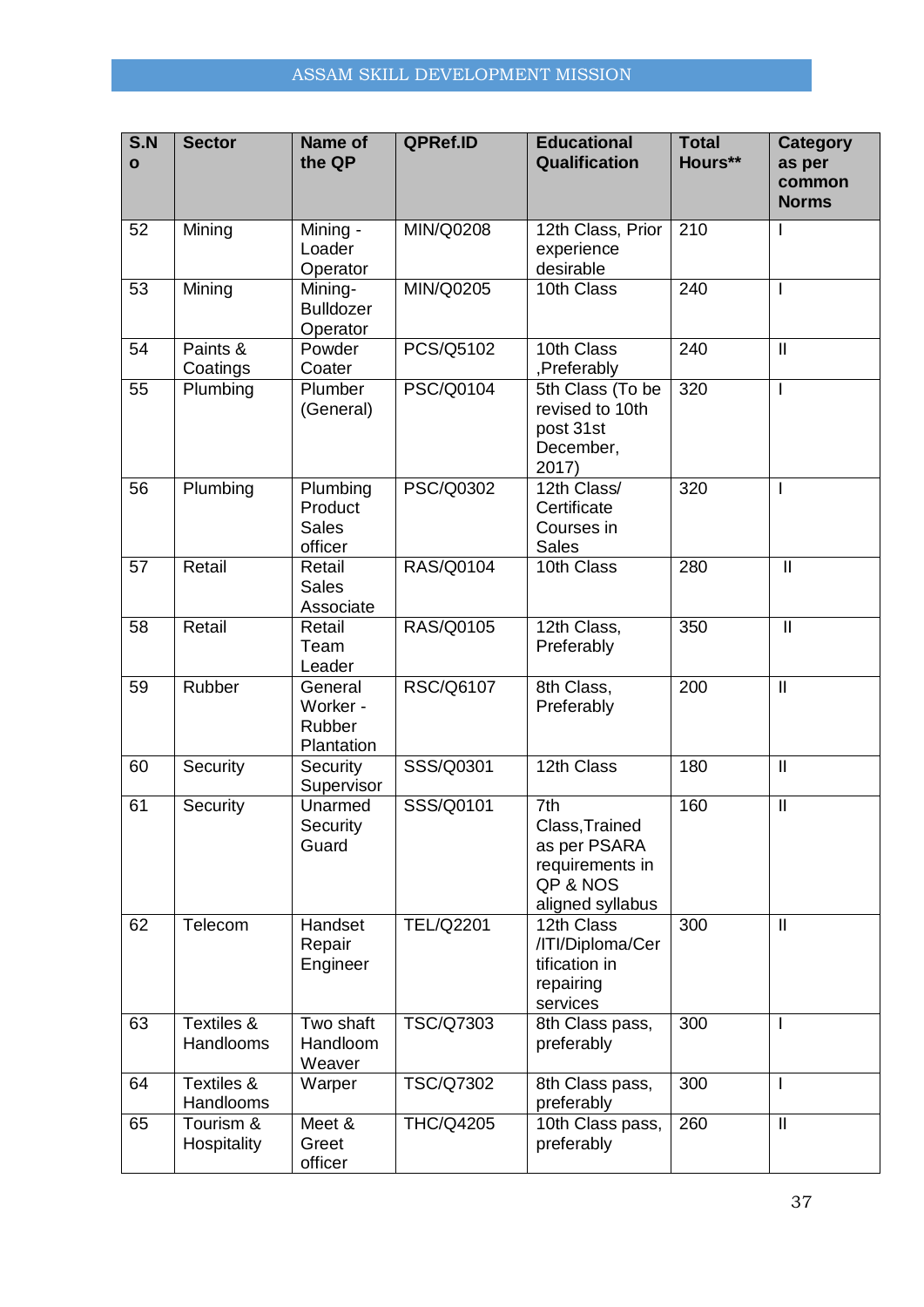| S.N<br>$\mathbf{o}$ | <b>Sector</b>              | Name of<br>the QP                              | QPRef.ID          | <b>Educational</b><br>Qualification | <b>Total</b><br>Hours** | Category<br>as per<br>common<br><b>Norms</b> |
|---------------------|----------------------------|------------------------------------------------|-------------------|-------------------------------------|-------------------------|----------------------------------------------|
| 66                  | Tourism &<br>Hospitality   | <b>Street</b><br>Food<br>Vendor-<br>Standalone | <b>THC/Q3007</b>  | Preferable<br>primary<br>education  | 290                     |                                              |
| 67                  | People with<br>Disability* | Retail<br><b>Sales</b><br>Associate            | <b>PWR/Q0104</b>  | 10th Class                          | 280                     | $\mathbf{I}$                                 |
| 68                  | People with<br>Disability* | Domestic<br>Data Entry<br>Operator             | PWD/SSC/Q2<br>212 | 10th Class                          | 400                     | $\mathbf{I}$                                 |

\*\*The Total Duration (comprising of Theory and Practical hours) of the QPs stated above is subject to revisions by the respective SSCs and NSDC. The same may be updated at a later date.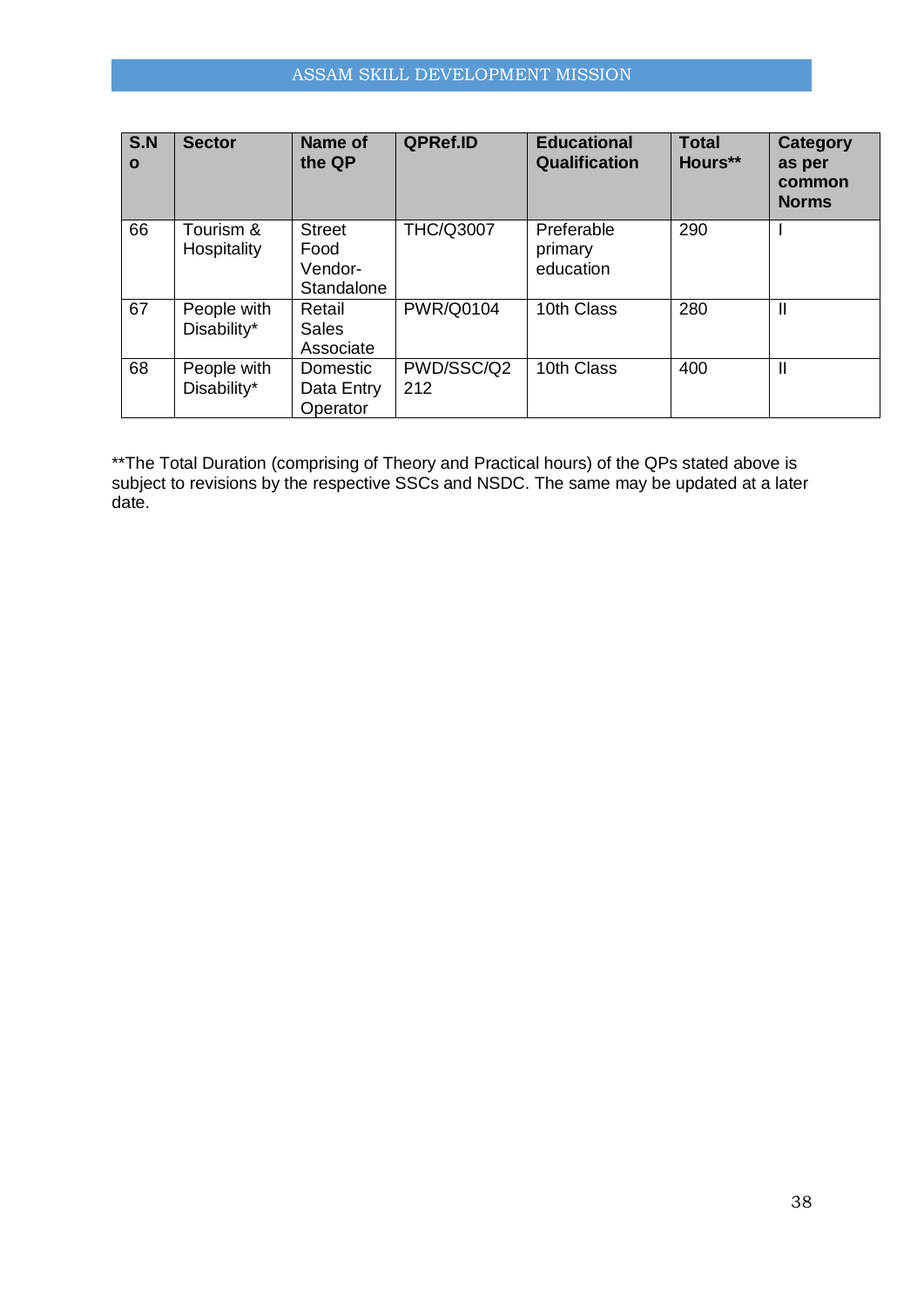**ANNEXURE – D**

## **FORMATS FOR PROPOSAL SUBMISSION**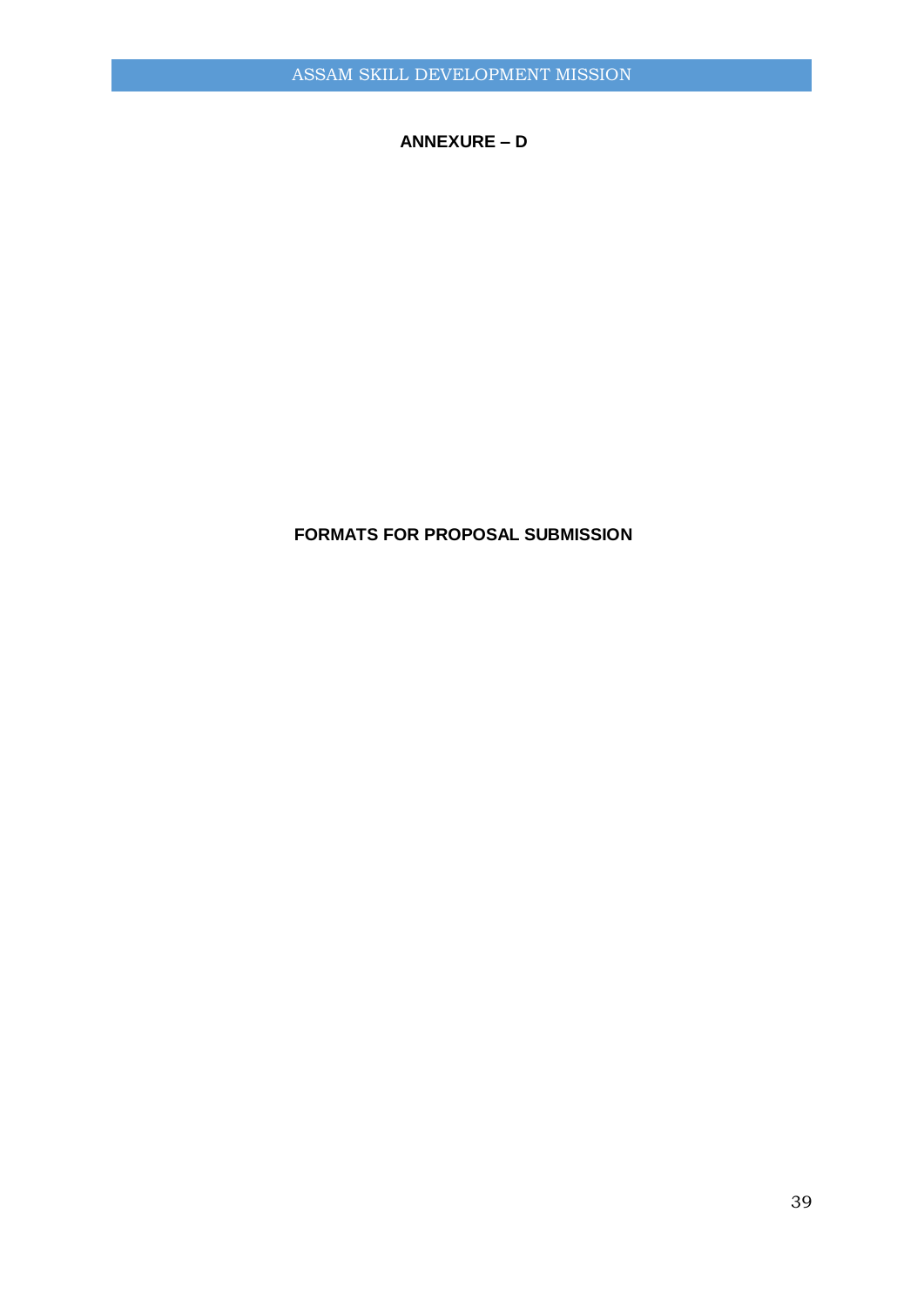## **TECH 1: Proposal Submission Cover Letter**

(On the letterhead)

{Location, Date}

To:

Mission Director

Assam Skill Development Mission

Six Mile, Guwahati - 781022 Dear Sir / Madam,

We, the undersigned, wish to be empaneled as Private Training Partners to Assam Skill Development Mission in accordance with your Request for Proposals dated……….. We are hereby submitting our Proposal, as per the specified format.

We hereby declare that:

- a. All the information and statements made in this Proposal are true and we accept that any misrepresentation contained in this Proposal may lead to our disqualification by ASDM.
- b. Our Proposal shall be valid and remain binding upon us for the period of time specified in the RFP.
- c. We have no conflict of interest as stated in the RFP.
- d. In competing for (and, if we are empaneled) the Empanelment, we undertake to observe the laws against fraud and corruption, including anti-bribery as per RFP.
- e. Our Proposal is binding upon us and subject to any modifications resulting from the Agreement negotiations.

We undertake, if our Proposal is accepted and the Agreement is signed, to initiate the Training no later than the date as specified by ASDM.

We understand that ASDM is not bound to accept any Proposal that ASDM receives.

We remain, Yours Sincerely,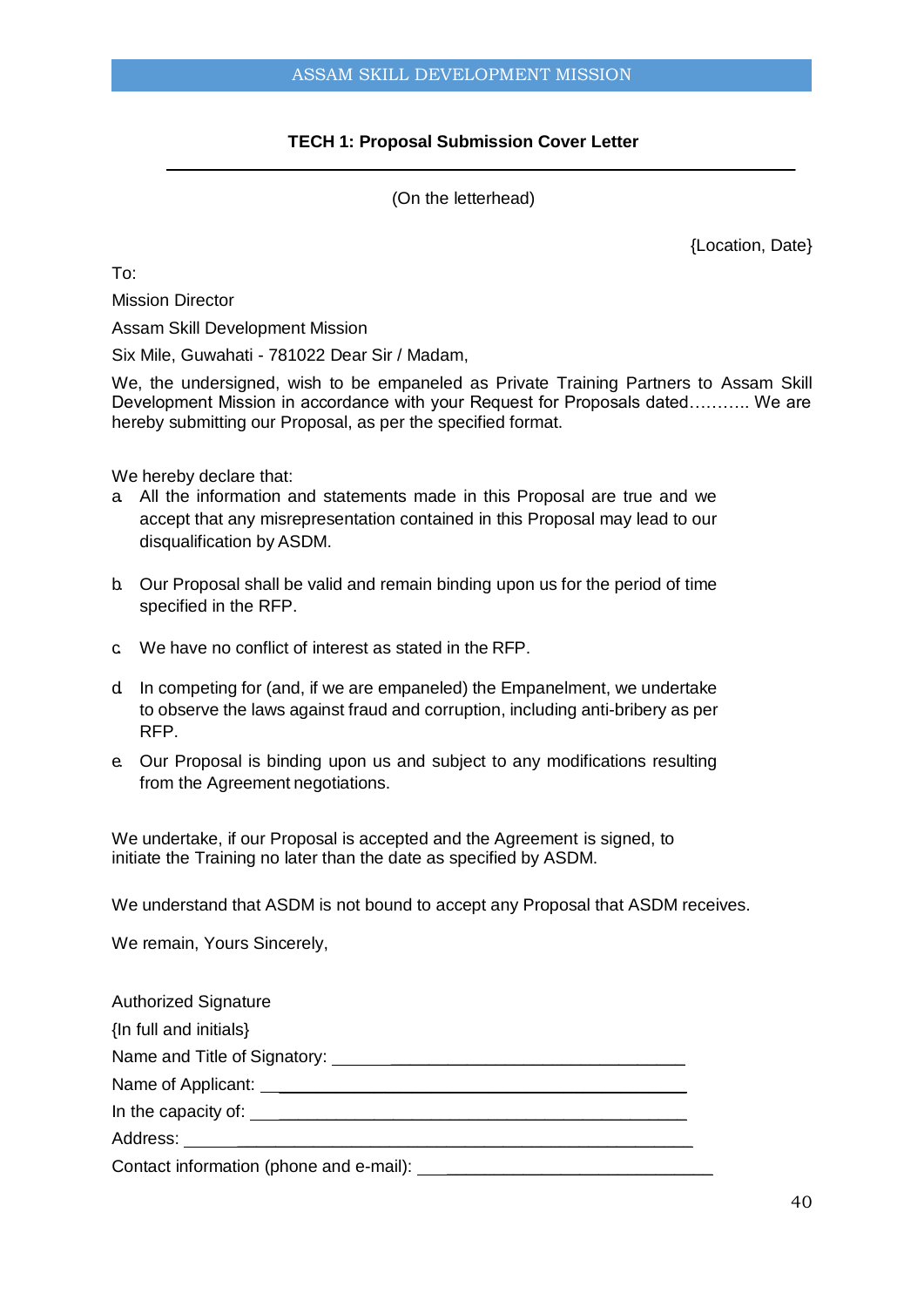## **TECH 2: Format for Power of Attorney for Signing of Application**

Know all men by these presents that We…………………………………………………

……… ……… ………………………….. (name of the firm and address of the registered office) do hereby irrevocably constitute, nominate, appoint and authorize Mr/ Ms (name) ……………………………………………………………………. son/daughter/wife of ……………………………………………………………………….. and presently residing at …………………………………………………………………………………………………………… who is presently employed with us and holding the position of ………………………………………….. as our true and lawful attorney (hereinafter referred to as the "Attorney") to do in our name and on our behalf, all such acts, deeds and things as are necessary or required in connection with or incidental to submission of our proposal for the "Empanelment of Private Training Partners in Assam for Assam Skill Development Programme being implemented by Assam Skill Development Mission (ASDM). The attorney is fully authorized for providing information/ responses to the ASDM, representing us in all matters before the ASDM including negotiations with the ASDM, signing and execution of all agreements including the Memorandum of Understanding and undertakings consequent to acceptance of our proposal, and generally dealing with the ASDM in all matters in connection with or relating to or arising out of our proposal for the said Empanelment.

AND we hereby agree to ratify and confirm and do hereby ratify and confirm all acts, deeds and things done or caused to be done by our said Attorney pursuant to and in exercise of the powers conferred by this Power of Attorney and that all acts, deeds and things done by our said Attorney in exercise of the powers hereby conferred shall and shall always be deemed to have been done by us.

| ABOVE NAMED PRINCIPAL HAVE EXECUTED THIS POWER OF |  |
|---------------------------------------------------|--|
|                                                   |  |

For ………………………………..;

(Signature, name, designation and address) Accepted

…………………………………………

(Signature) (Name, Title and Address of the Attorney)

Witnesses:

 $1.$   $2.$ 

Notes:

*To be executed on Rs 100/- stamp paper*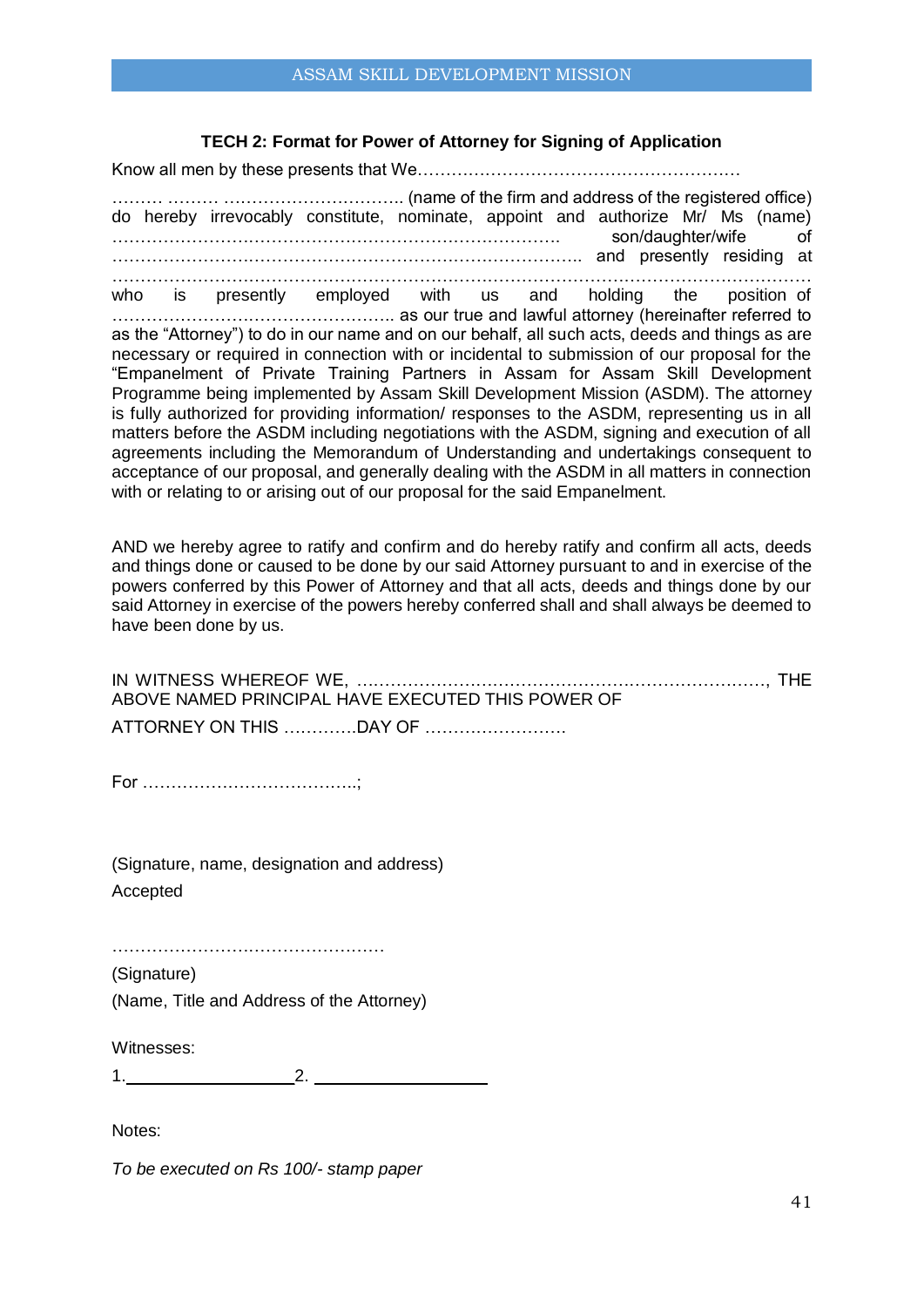The mode of execution of the Power of Attorney should be in accordance with the procedure, if any, laid down by the applicable law and the charter documents of the executant(s) and when it is so required, the same should be under common seal affixed.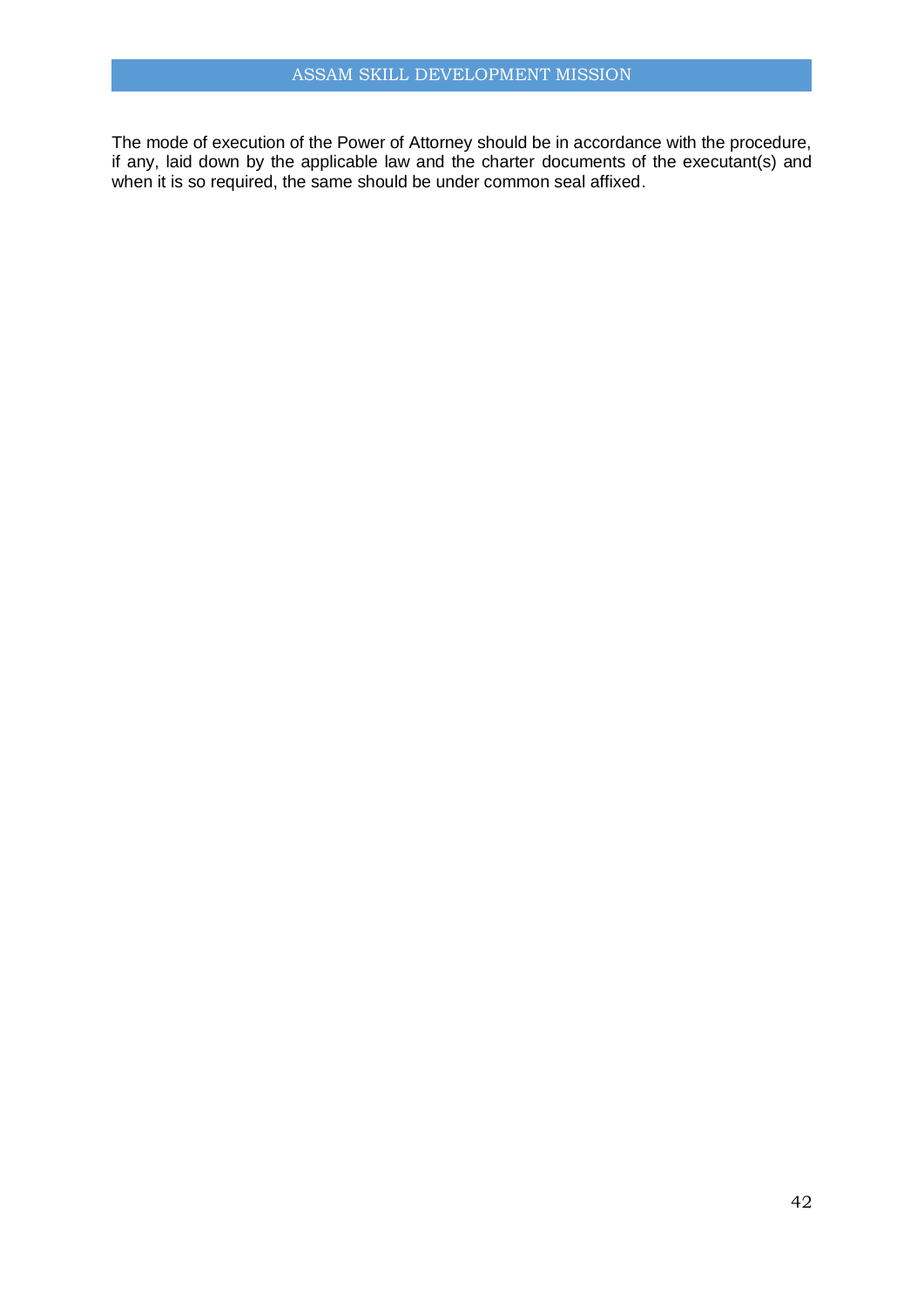| Name and Details of the Applicant and Authorized Representative:                  |                                                                                                                         |  |  |
|-----------------------------------------------------------------------------------|-------------------------------------------------------------------------------------------------------------------------|--|--|
| Name of Organization / Institution                                                |                                                                                                                         |  |  |
| <b>Type</b>                                                                       | Whether Industry/Industry<br>Association, or<br>Training, Education, Learning and skill<br>development service provider |  |  |
| <b>Registered Address</b>                                                         |                                                                                                                         |  |  |
| Corporate Head-Office Address                                                     |                                                                                                                         |  |  |
| Phone                                                                             |                                                                                                                         |  |  |
| Fax                                                                               |                                                                                                                         |  |  |
| Mobile                                                                            |                                                                                                                         |  |  |
| Email                                                                             |                                                                                                                         |  |  |
| Website                                                                           |                                                                                                                         |  |  |
| Whether blacklisted by any<br>Govt./semi- Govt. organization<br>(If yes, by whom) |                                                                                                                         |  |  |
| Name of Authorized<br>Representative                                              |                                                                                                                         |  |  |
| Designation                                                                       |                                                                                                                         |  |  |
| Mobile                                                                            |                                                                                                                         |  |  |
| Email                                                                             |                                                                                                                         |  |  |

## **TECH 3: Firm Overview & Application Parameters**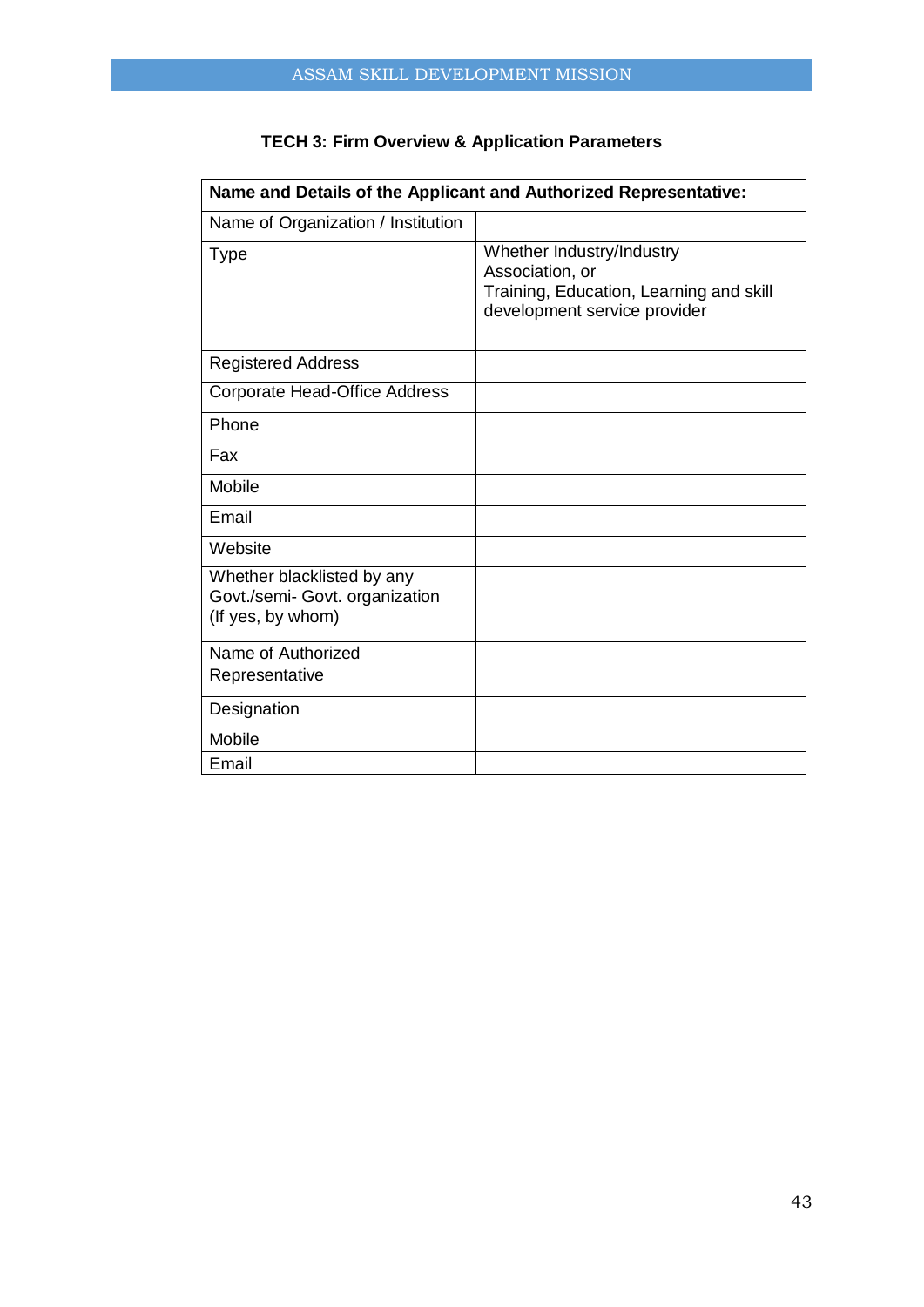| S.N<br>О. | <b>District</b><br><b>Applied</b><br>For | <b>Block in</b><br>which<br>centre is<br>located | <b>Target</b><br>per<br><b>Block</b> | Job Role as<br>per the list<br>provided in<br><b>Annexure C</b> | <b>Job Roles</b><br>apart from<br>the ones<br>specified<br>in<br><b>Annexure</b><br>$\mathbf{C}^*$ |
|-----------|------------------------------------------|--------------------------------------------------|--------------------------------------|-----------------------------------------------------------------|----------------------------------------------------------------------------------------------------|
| 1.        | A                                        | A.1                                              |                                      |                                                                 |                                                                                                    |
|           |                                          | A.2                                              |                                      |                                                                 |                                                                                                    |
|           |                                          | A.3                                              |                                      |                                                                 |                                                                                                    |
|           |                                          | A.4                                              |                                      |                                                                 |                                                                                                    |
| 2.        | B                                        |                                                  |                                      |                                                                 |                                                                                                    |
|           |                                          | ---                                              |                                      |                                                                 |                                                                                                    |
|           |                                          |                                                  |                                      |                                                                 |                                                                                                    |
| 5.        | E                                        | E.1                                              |                                      |                                                                 |                                                                                                    |
|           |                                          |                                                  |                                      |                                                                 |                                                                                                    |
| Total     |                                          |                                                  |                                      |                                                                 |                                                                                                    |

## **TECH 3A: Centre Rollout Plan**

The final allotment of blocks and targets (as per capacity) shall be sole discretion of ASDM

\*The Applicants may specify / suggest job roles other than the ones stated in the preferred Job Roles list in Annexure C based on the State's requirements. Addition and Allotment of such job roles will be sole discretion of ASDM. Such Job roles should be mandatorily from the list of QPs of various SSCs and should have Model Curriculum wherein duration and other specifications are clearly mentioned.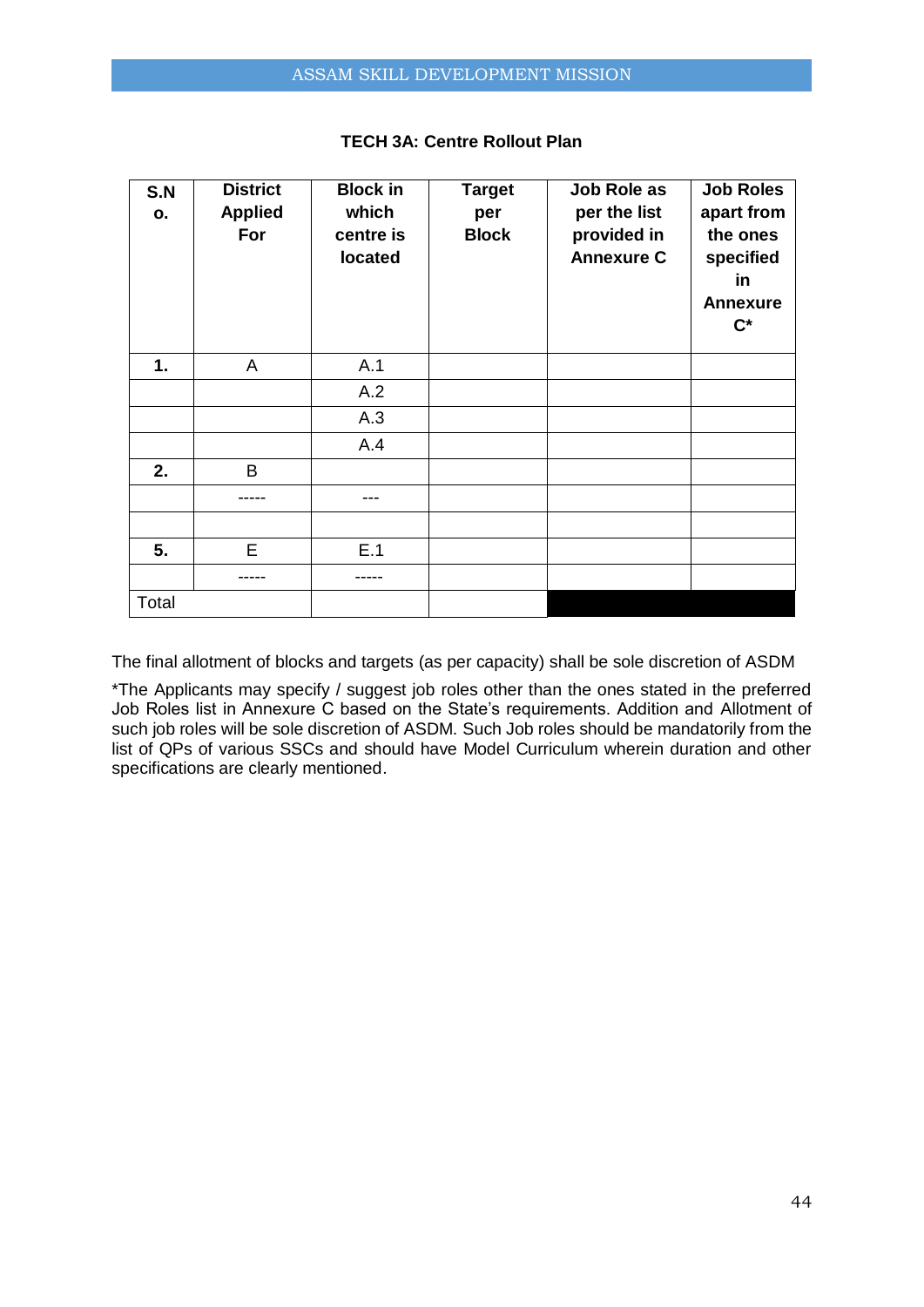| S.No. | <b>Centre Address</b> | Job Role (s) in<br>which Training is<br>proposed to be<br>imparted | <b>Contact Details of</b><br><b>Centre</b> |
|-------|-----------------------|--------------------------------------------------------------------|--------------------------------------------|
| 1     | Line 1:               |                                                                    | Authorized                                 |
|       | Line 2:               |                                                                    | Representative:                            |
|       | Line 3:               |                                                                    | Phone:                                     |
|       | <b>Block Name:</b>    |                                                                    |                                            |
|       | District:             |                                                                    | Email ID:                                  |
|       | Pin:                  |                                                                    |                                            |
|       |                       |                                                                    |                                            |
|       |                       |                                                                    |                                            |

## **TECH 4: Training Centre Details:**

This is to certify that the centre (s) stated above are totally equipped as per the respective job role (s) related requirements in terms of infrastructure and equipment. ASDM may visit the centre at One day's notice for verification

(Authorized Signature) Stamp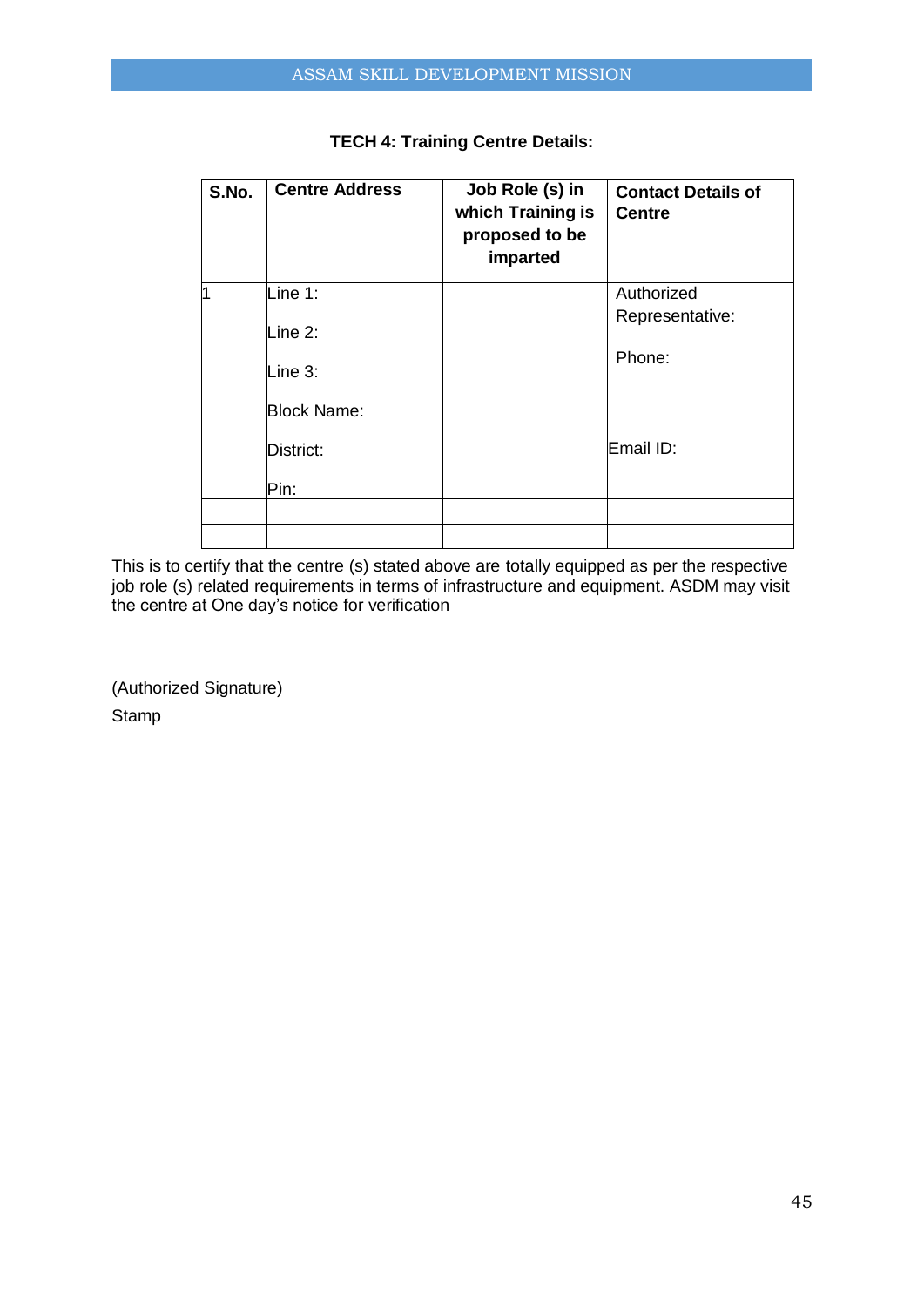## **ANNEXURE – E**

## **FORMAT FOR PERFORMANCE GUARANTEE**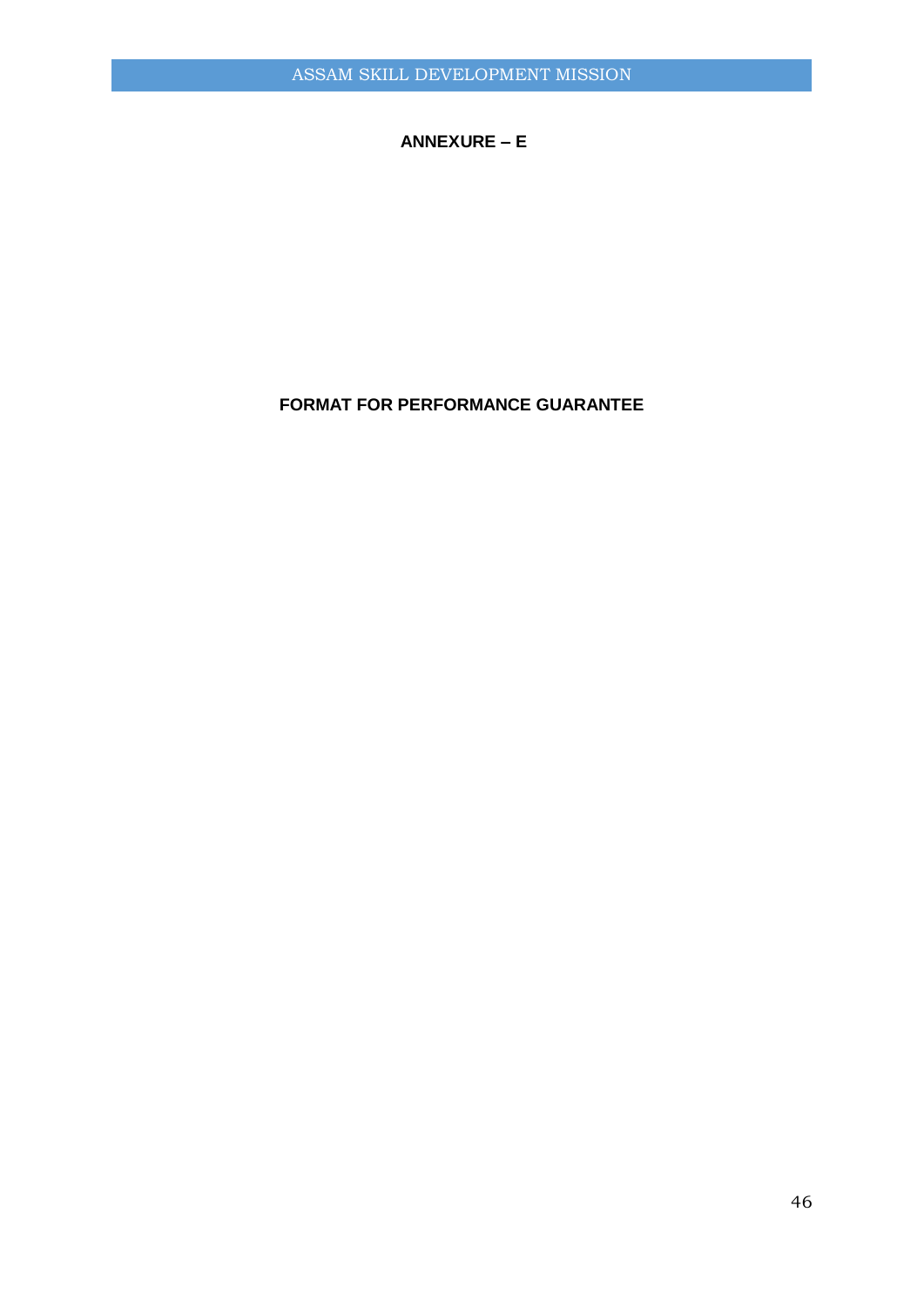To Mission Director Assam Skill Development Mission Six Mile Guwahati

WHEREAS (hereinafter called "the Private Training Partner"), in pursuance of your Letter No. **Letter No.** (refer Letter of Invitation) dated to provide the services as mentioned in the Scope of Work in the RFP No. \_\_\_\_\_\_\_\_\_\_\_\_\_\_\_\_\_\_\_ to Assam Skill Development Mission, Government of Assam on terms and conditions set forth in the said letter.

AND WHEREAS it has been stipulated by you in the said letter that the Private Training Partner shall furnish you with a Bank Guarantee issued by a Scheduled Commercial Bank - (NAME OF THE BANK) for the sum specified therein as security for compliance with his obligations in accordance with the terms and conditions set forth in the said letter;

AND WHEREAS THE REGISTER OF A REGISTER AND STATE AND REGISTERED ADDRESS) have agreed to give the Private Training Partner such a Bank Guarantee;

NOW THEREOF we hereby affirm that we are the Guarantor and responsible to you, on behalf of the Private Training Partner up to a total of (Rupees\_\_\_\_\_\_\_\_\_\_\_\_\_\_\_\_\_amount in words), such sum being payable in Indian Rupees, and we undertake to pay you, upon your first written demand and without cavil or argument, and the anaertative to pay you, approximately as a aforesaid without your needing to any sum or sums within the limits of Rs. prove or to show grounds or reasons for your demand for the sum specified therein.

We hereby waive the necessity of your demanding the said debt from the Private Training Partner before presenting us with the demand.

We further agree that no change or addition to or other modification of the terms of the Agreement or of the services to be performed there under or of any of the Agreement documents which may be made between you and the Private Training Partner shall in any way release us from any liability under this guarantee, and we hereby waive notice of any such change, addition or modification.

The liability of the Bank under this Guarantee shall not be affected by any change in the constitution of the Private Training Partner or of the Bank.

Notwithstanding anything contained herein before, our liability under this guarantee is restricted to Rs. \_\_\_(Rupees \_\_\_\_\_\_\_\_\_\_ amount in words) and the guarantee shall remain valid till **EXECUTE:** (date to be specified – at least 24 months from the date of agreement). Unless a claim or a demand or a request for extension in writing is made upon us on or before\_\_\_\_\_\_\_\_\_\_\_\_\_ (date to be specified) all our liability under this guarantee shall cease